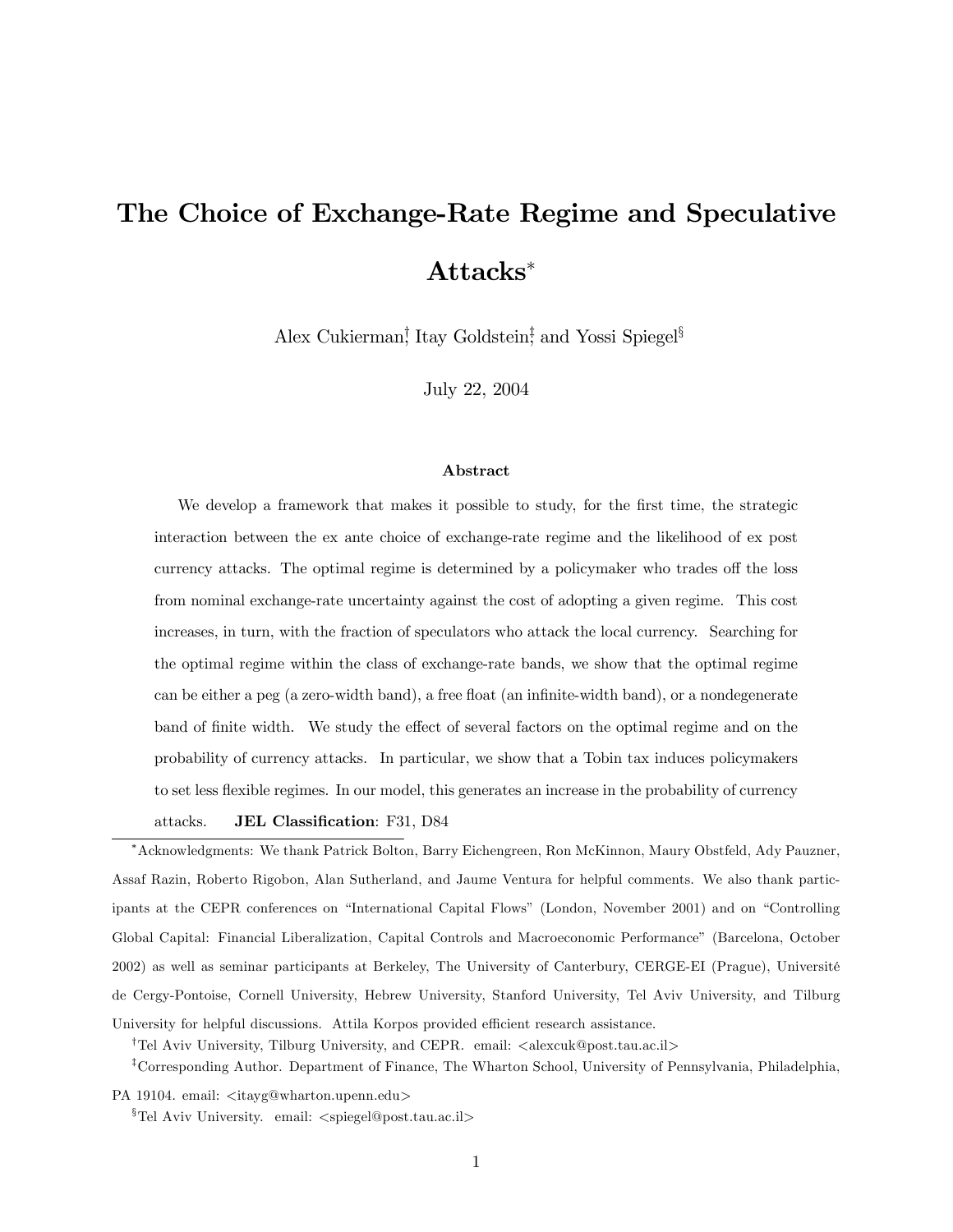# 1 Introduction

The literature on speculative attacks and currency crises can be broadly classified into firstgeneration models (Krugman 1979; Flood and Garber 1984) and second-generation models (Obstfeld 1994, 1996; Velasco 1997; Morris and Shin 1998). Recent surveys by Flood and Marion (1999) and Jeanne (2000) suggest that the main difference between the two generations of models is that, in first-generation models, the policies that ultimately lead to the collapse of fixed exchange-rate regimes are specified exogenously, whereas in second-generation models, policymakers play an active role in deciding whether or not to defend the currency against a speculative attack. In other words, second-generation models endogenize the policymakers' response to a speculative attack. As Jeanne (2000) points out, this evolution of the literature is similar to "the general evolution of thought in macroeconomics, in which government policy also evolved from being included as an exogenous variable in macroeconomic models to being explicitly modeled."

Although second-generation models explicitly model the policymakers' (ex post) response to speculative attacks, the initial (ex ante) choice of the exchange-rate regime (typically a peg) is treated in this literature as exogenous. As a result, the interdependence between ex post currency attacks and the ex ante choice of exchange-rate regime is ignored in this literature. A different strand of literature that focuses on optimal exchange-rate regimes (Helpman and Razin 1982; Devereux and Engel 1999) also ignores this effect by abstracting from the possibility of speculative attacks.<sup>1</sup>

This paper takes a first step toward bridging this gap by developing a model in which both the ex ante choice of exchange-rate regime and the probability of ex post currency attacks are determined endogenously. The model has three stages. In the first stage, prior to the realization of a stochastic shock to the freely floating exchange rate (the "fundamental" in the model), the policymaker chooses the exchange-rate regime. In the second stage, after the realization of fun-

<sup>&</sup>lt;sup>1</sup>A related paper by Guembel and Sussman (2004) studies the choice of exchange-rate regime in the presence of speculative trading. Their model, however, does not deal with currency crises, as it assumes that policymakers are always fully committed to the exchange-rate regime. Also related is a paper by Jeanne and Rose (2002), which analyzes the effect of the exchange-rate regime on noise trading. However, they do not analyze the interaction between speculative trading and the abandonment of pre-announced exchange-rate regimes.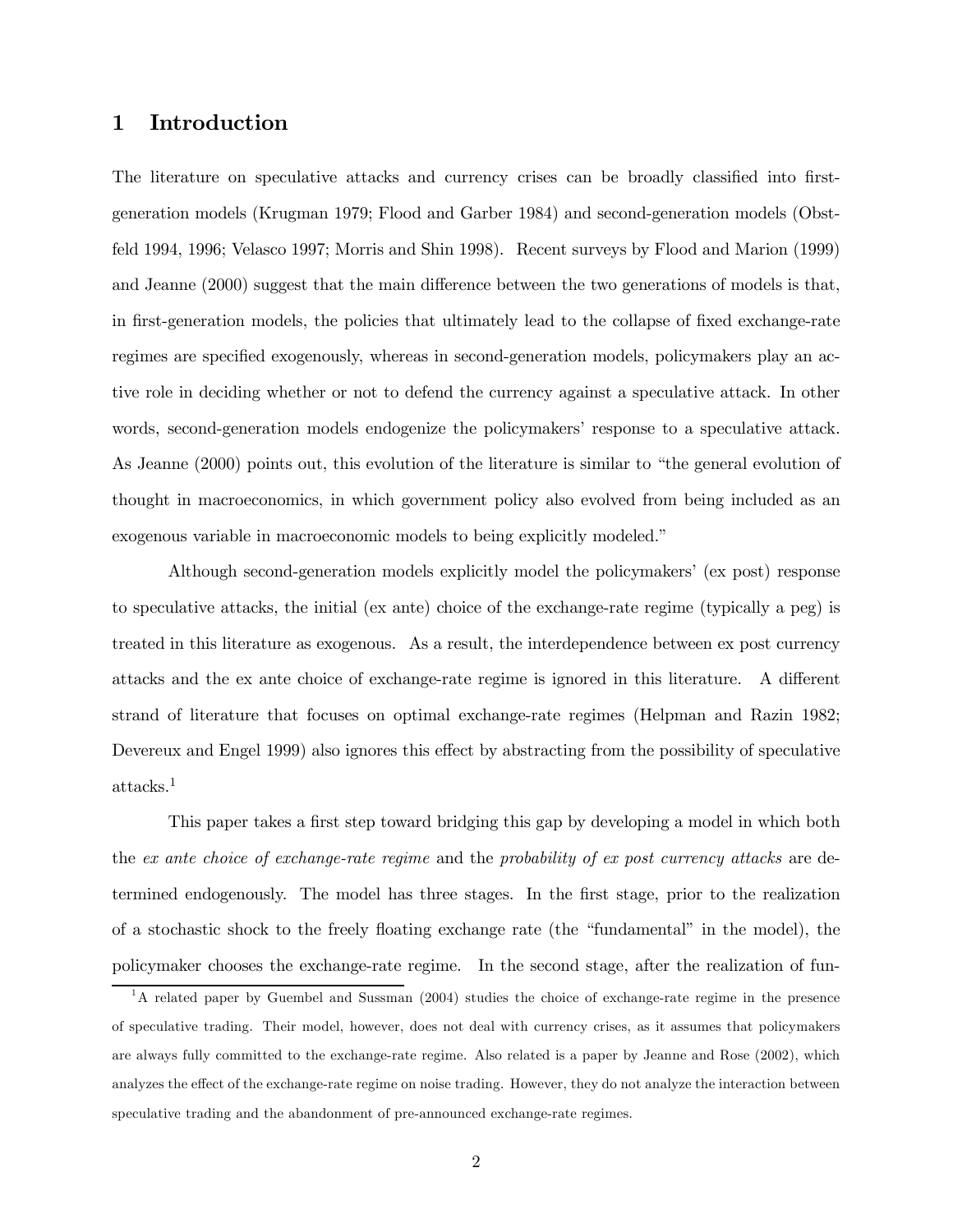damentals, speculators decide whether or not to attack the exchange-rate regime. Finally, in the third stage, the policymaker decides whether to defend the regime or abandon it. Thus, relative to second-generation models, our model explicitly examines the ex ante choice of the exchange-rate regime. This makes it possible to rigorously examine, for the first time, the strategic interaction between the ex ante choice of regime and the probability of ex post currency attacks.

In order to model speculative attacks, we use the framework developed by Morris and Shin (1998) where each speculator observes a slightly noisy signal about the fundamentals of the economy, so that the fundamentals are not common knowledge among speculators. Besides making a step towards realism, this framework also has the advantage of eliminating multiple equilibria of the type that arise in second-generation models with common knowledge. In our context, this implies that the fundamentals of the economy uniquely determine whether a currency attack will or will not occur. This uniqueness result is important, since it establishes an unambiguous relation between the choice of exchange-rate regime and the likelihood of currency attacks.<sup>2</sup>

In general, characterizing the best exchange-rate regime is an extremely hard problem because the best regime may have an infinite number of arbitrary features. The difficulty is compounded by the fact that the exchange-rate regime affects, in turn, the strategic behavior of speculators vis-a-vis the policymaker and vis-a-vis each other. We therefore limit the search for the "best" regime to the class of explicit exchange-rate bands. This class of regimes is characterized by two parameters: the upper and the lower bounds of the band. The policymaker allows the exchange rate to move freely within these bounds but commits to intervene in the market and prevent the exchange rate from moving outside the band. Although the class of bands does not exhaust all possible varieties of exchange-rate regimes, it is nonetheless rather broad and includes

<sup>&</sup>lt;sup>2</sup>The uniqueness result was first established by Carlsson and van Damme (1993), who use the term 'global games' to refer to games in which each player observes a different signal about the state of nature. Recently, the global games framework has been applied to study other issues that are related to currency crises, such as the effects of transparency (Heinemann and Illing 2002) and interest-rate policy (Angeletos, Hellwig and Pavan 2002). A similar framework has also been applied in other contexts (see, for example, Goldstein and Pauzner (2004) for an application to bank runs). For an excellent survey that addresses both applications and theoretical extensions (such as inclusion of public signals in the global games framework), see Morris and Shin (2003).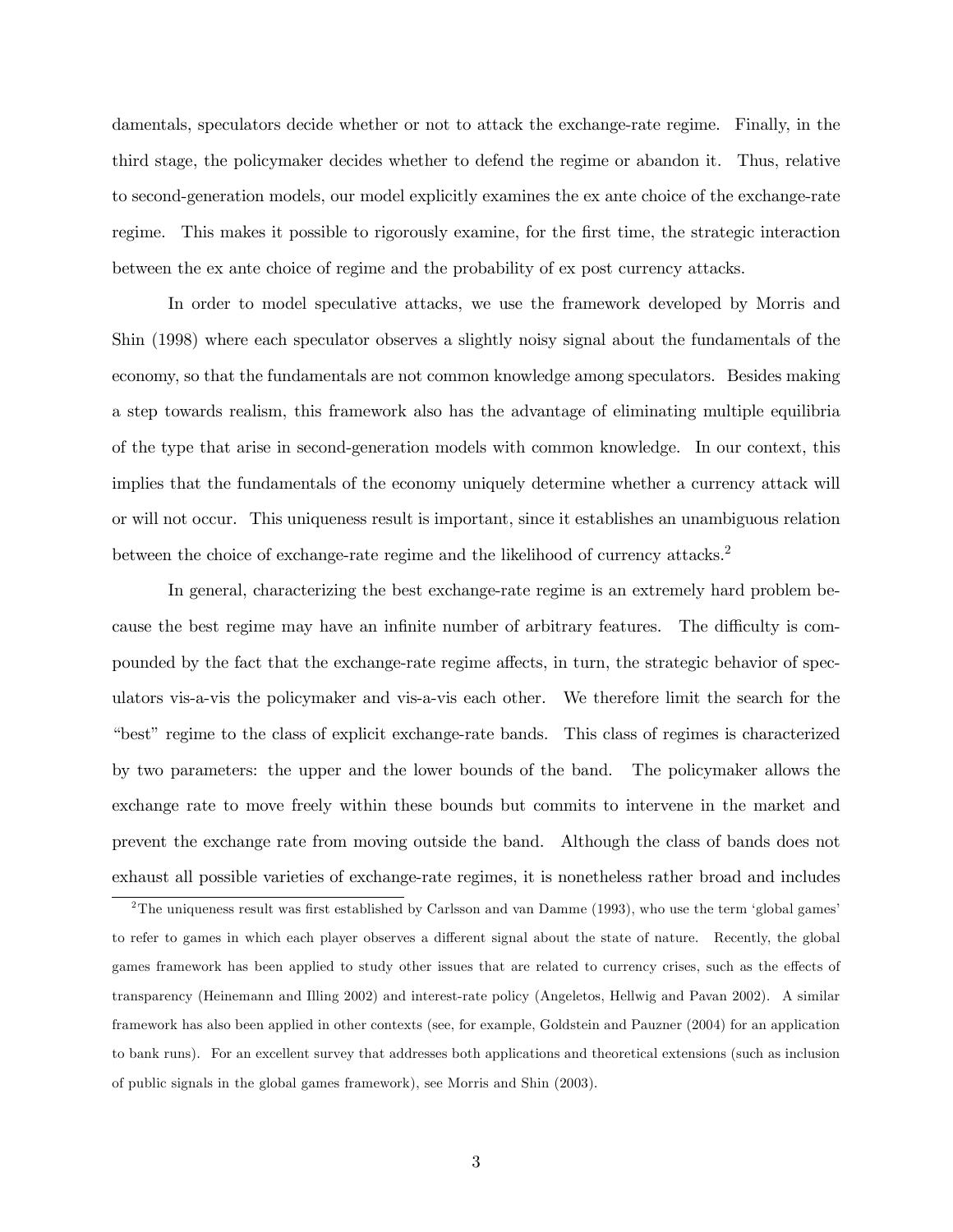as special cases the two most commonly analyzed regimes: pegs (zero-width bands) and free floats  $(\text{infinitely wide bands})$ .<sup>3</sup> Our approach makes it possible to conveniently characterize the best regime in the presence of potential currency attacks within a substantially larger class of regimes than usually considered.

In order to focus on the main novelty of the paper, which is the strategic interaction between the ex ante choice of exchange-rate regime and the probability of ex post speculative attacks, we model some of the underlying macroeconomic structure in a reduced form.<sup>4</sup> A basic premise of our framework is that exporters and importers – as well as borrowers and lenders in foreign currency denominated financial assets – dislike uncertainty about the level of the nominal exchange rate and that policymakers internalize at least part of this aversion. This premise is consistent with recent empirical findings by Calvo and Reinhart (2002). In order to reduce uncertainty and thereby promote economic activity, the policymaker may commit to an exchange-rate band or even to a peg. Such commitment, however, is costly because maintenance of the currency within the band occasionally requires the policymaker to use up foreign exchange reserves or deviate from the interest-rate level that is consistent with other domestic objectives. The cost of either option rises if the exchange rate comes under speculative attack. If the policymaker decides to exit the band and avoid the costs of defending it, he loses credibility. The optimal exchange-rate regime reflects, therefore, a trade-off between reduction of exchange-rate uncertainty and the cost of committing to an exchange-rate band or a peg. This trade-off is in the spirit of the "escape clause" literature (Lohmann 1992; Obstfeld 1997).

By explicitly recognizing the interdependence between speculative attacks and the choice of exchange-rate regime, our framework yields a number of novel predictions about the optimal exchange-rate regime and about the likelihood of a currency attack. For instance, we analyze the

<sup>&</sup>lt;sup>3</sup>Garber and Svensson (1995) note that "fixed exchange-rate regimes in the real world typically have explicit finite bands within which exchange rates are allowed to fluctuate." Such intermediate regimes have been adopted during the 1990s by a good number of countries, including Brazil, Chile, Colombia, Ecuador, Finland, Hungary, Israel, Mexico, Norway, Poland, Russia, Sweden, The Czech Republic, The Slovak Republic, Venezuela, and several emerging Asian countries.

<sup>&</sup>lt;sup>4</sup>For the same reason, we also analyze a three-stage model instead of a full-fledged dynamic framework. In utilizing this simplification we follow Obstfeld (1996) and Morris and Shin (1998), who analyze reduced-form two-stage models.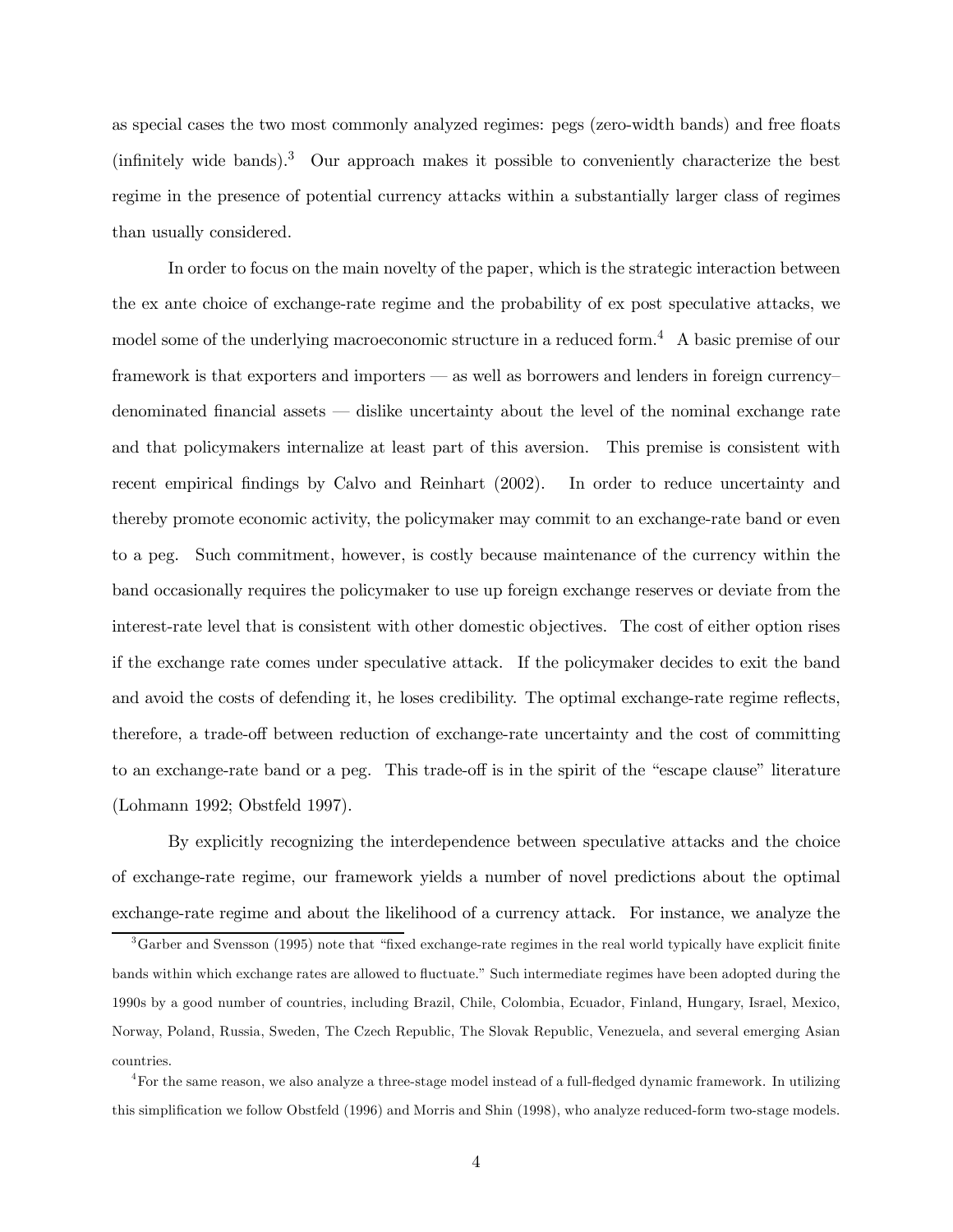effect of a Tobin tax on short-term intercurrency transactions that was proposed by Tobin (1978) as a way of reducing the profitability of speculation against the currency and thereby lowering the probability of currency crises. We show that such a tax induces policymakers to set narrower bands in order to achieve more ambitious reductions in exchange-rate uncertainty.<sup>5</sup> When this endogeneity of the regime is considered, the tax, in our model, actually raises the probability of currency attacks. Thus, though it is still true that the tax lowers the likelihood of currency crises for a given band, the fact that it induces less flexible bands attracts more speculative attacks. The paper also shows that, in spite of the increase in the likelihood of a crisis, the imposition of a Tobin tax improves the objectives of policymakers. Using the same structure, the paper analyzes the effects of other factors – such as the aversion to exchange-rate uncertainty, the variability in fundamentals and the tightness of commitment – on the choice of exchange-rate regime and on the probability of currency attacks.

As a by-product, the paper also contributes to the literature on target zones and exchangerate bands. The paper focuses on the trade-offs that determine the optimal band width by analyzing the strategic interaction between the ex ante choice of exchange-rate regime and the behavior of speculators. To this end, it abstracts from the effect of a band on the behavior of the exchange rate within the band, which is a main focus of the traditional target zone literature.<sup>6</sup> We are aware of only three other papers that analyze the optimal width of the band: Sutherland (1995), Miller and Zhang (1996) and Cukierman, Spiegel and Leiderman (2004). The first two papers do not consider the possibility of realignments or the interaction between currency attacks and the optimal width of the band. The third paper incorporates the possibility of realignments, but abstracts from the issue of speculative attacks.

The remainder of this paper is organized as follows. Section 2 presents the basic framework.

<sup>&</sup>lt;sup>5</sup>This result is also consistent with the flexibilization of exchange-rate regimes following the gradual elimination of restrictions on capital flows in the aftermath of the Bretton Woods system.

<sup>&</sup>lt;sup>6</sup>This literature orignated with a seminal paper by Krugman (1991) and continued with many other contributions, such as Bertola and Caballero (1992) and Bertola and Svensson (1993). See Garber and Svensson (1995) for an extensive literature survey. Because of the different focus, our paper and the target zone literature from the early 1990s complement each other.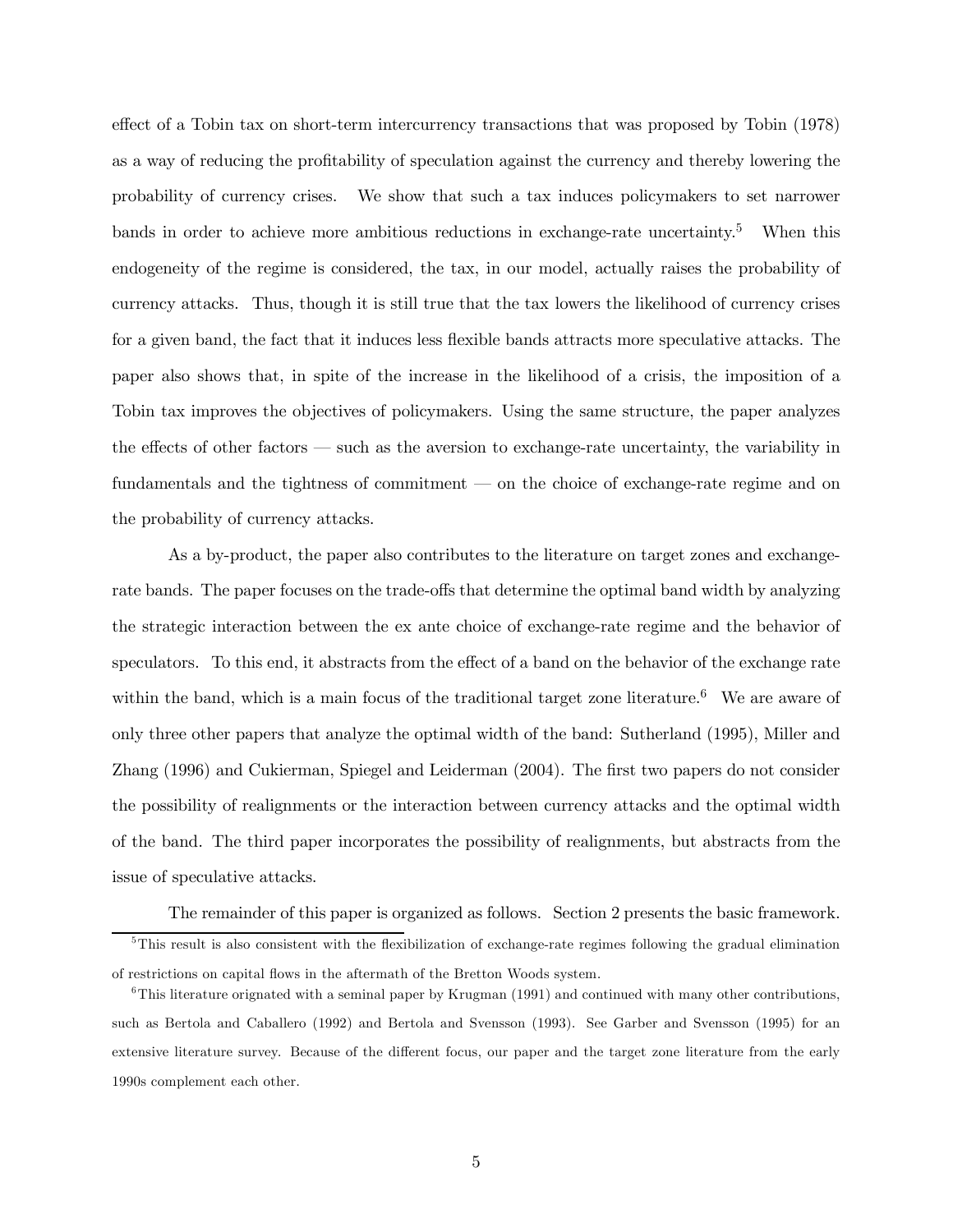Section 3 is devoted to deriving the equilibrium behavior of speculators and of the policymaker and to characterizing the equilibrium properties of the exchange-rate regime. Section 4 provides comparative statics analysis and discusses its implications for various empirical issues, including the effects of a Tobin tax. Section 5 concludes. All proofs are in the Appendix.

# 2 The Model

Consider an open economy in which the initial level of the nominal exchange rate (defined as the number of units of domestic currency per one unit of foreign currency) is  $e_{-1}$ . Absent policy interventions and speculation, the new level of the unhindered nominal exchange rate e reflects various shocks to the current account and the capital account of the balance of payments. The excluded behavior of speculators and government interventions is the focus of the model in this paper. For the purpose of this paper, it turns out that it is more convenient to work with the laissez-faire rate of change in  $e, x \equiv (e - e_{-1})/e_{-1}$ , rather than with its level. We assume that x is drawn from a distribution function  $f(x)$  on  $\Re$  with c.d.f.  $F(x)$ . We make the following assumption on  $f(x)$ :

**Assumption 1:** The function  $f(x)$  is unimodal with a mode at  $x = 0$ . That is,  $f(x)$  is increasing for all  $x < 0$  and decreasing for all  $x > 0$ .

Assumption 1 states that large rates of change in the freely floating exchange rate (i.e., large depreciations when  $x > 0$  and large appreciations when  $x < 0$  are less likely than small rates of change. This is a realistic assumption and, as we shall see later, it is responsible for some main results in the paper.

## 2.1 The Exchange-Rate Band

A basic premise of this paper is that policymakers dislike nominal exchange-rate uncertainty. This is because exporters, importers, as well as lenders and borrowers in foreign currency face higher exchange-rate risks when there is more uncertainty about the nominal exchange rate. By raising the foreign exchange risk premium, an increase in exchange-rate uncertainty reduces international flows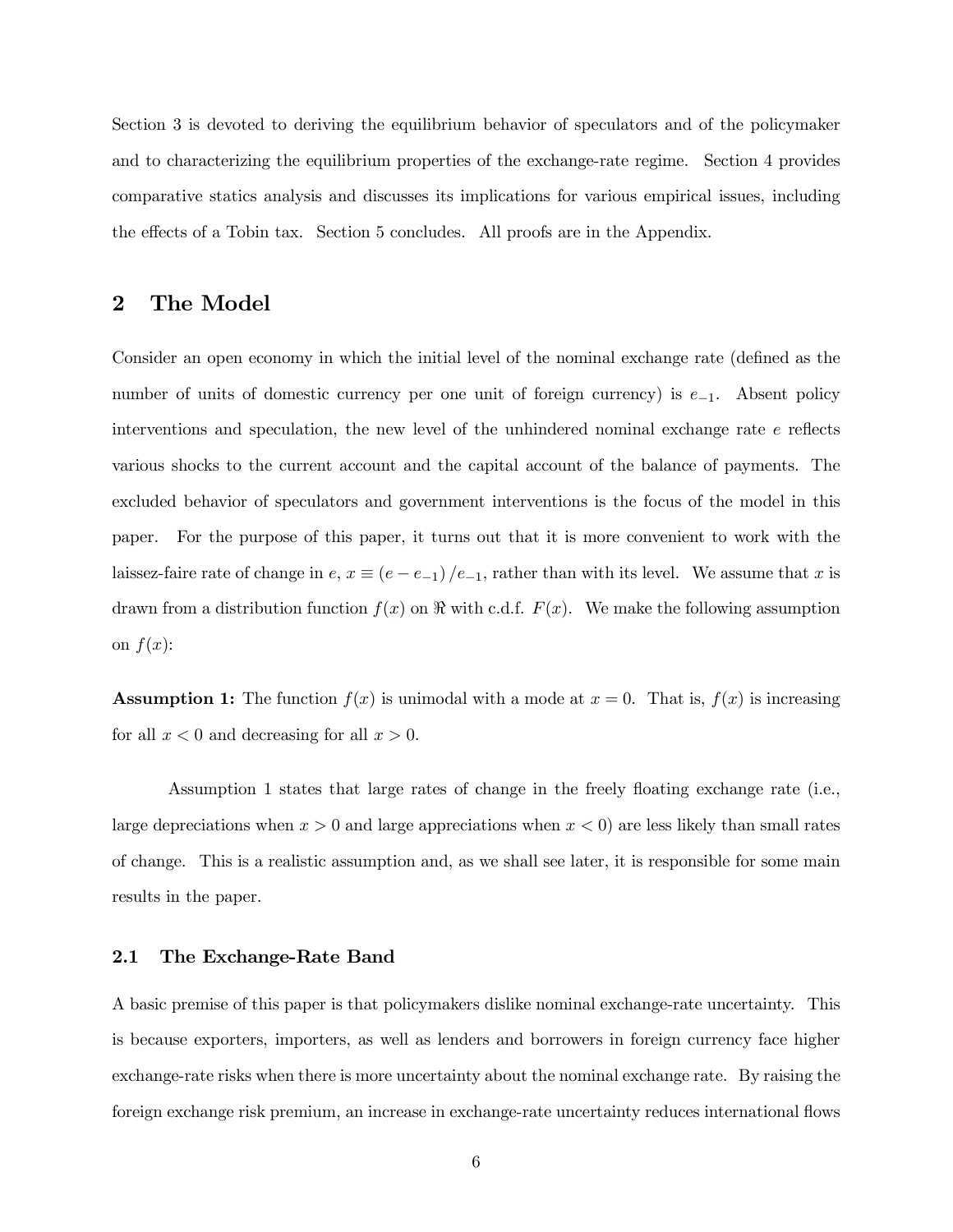of goods and financial capital. Policymakers, who wish to promote economic activity, internalize at least part of this aversion to uncertainty and thus have an incentive to limit it.7

In general, there are various conceivable institutional arrangements for limiting exchangerate uncertainty. In this paper we search for an optimal institutional arrangement within the class of bands. This class is quite broad and includes pegs (bands of zero width) and free floats (bands of infinite width) as special cases. Under this class of arrangements, the policymaker sets an exchange-rate band  $[\underline{e}, \overline{e}]$  around the pre-existing nominal exchange rate,  $e_{-1}$ . The nominal exchange rate is then allowed to move freely within the band in accordance with the realization of the laissez-faire exchange rate, e. But if this realization is outside the band, the policymaker is committed to intervene and keep the exchange rate at one of the boundaries of the band.<sup>8</sup> Thus, given e−1, the exchange-rate band induces a permissible range of rates of change in the exchange rate,  $[\underline{\pi}, \overline{\pi}]$ , where  $\underline{\pi} \equiv \frac{e - e - 1}{e - 1} < 0$  and  $\overline{\pi} \equiv \frac{\overline{e} - e - 1}{e - 1} > 0$ . Within this range, the domestic currency is allowed to appreciate if  $x \in [\underline{\pi}, 0)$  and to depreciate if  $x \in [0, \overline{\pi})$ . In other words,  $\underline{\pi}$  is the maximal rate of appreciation and  $\bar{\pi}$  is the maximal rate of depreciation that the exchange-rate band allows.<sup>9</sup>

But leaning against the trends of free exchange-rate markets is costly. To defend a currency under attack, policymakers have to deplete their foreign exchange reserves (Krugman 1979) or put up with substantially higher domestic interest rates (Obstfeld 1996). The resulting cost is  $C(y,\alpha)$ , where y is the absolute size of the disequilibrium that the policymaker tries to maintain (i.e.,  $x-\overline{\pi}$  if  $x > \overline{\pi}$  or  $\underline{\pi} - x$  if  $x < \underline{\pi}$ ) and  $\alpha$  is the fraction of speculators who attack the band (we normalize the mass of speculators to 1). Following Obstfeld (1996) and Morris and Shin (1998), we assume that  $C(y, \alpha)$  is increasing in both y and  $\alpha$ . Also, without loss of generality, we assume that  $C(0, 0) = 0$ .

Admittedly, this cost function is reduced form in nature. Nonetheless, it captures the important aspects of reality that characterize defense of the exchange rate. In reality, the cost of defending the exchange rate stems from loss of reserves following intervention in the exchange-rate

<sup>&</sup>lt;sup>7</sup>Admittedly, some of those risks may be insured by means of future currency markets. However, except perhaps for some of the major key currencies, such markets are largely nonexistent, and when they do exist the insurance premia are likely to be prohibitively high.

<sup>8</sup>This intervention can be operationalized by buying or selling foreign currency in the market, by changing the domestic interest rate, or by doing some of both.

<sup>&</sup>lt;sup>9</sup>Note that, when  $\pi = \bar{\pi} = 0$ , the band reduces to a peg; when  $\pi = -\infty$  and  $\bar{\pi} = \infty$ , it becomes a free float.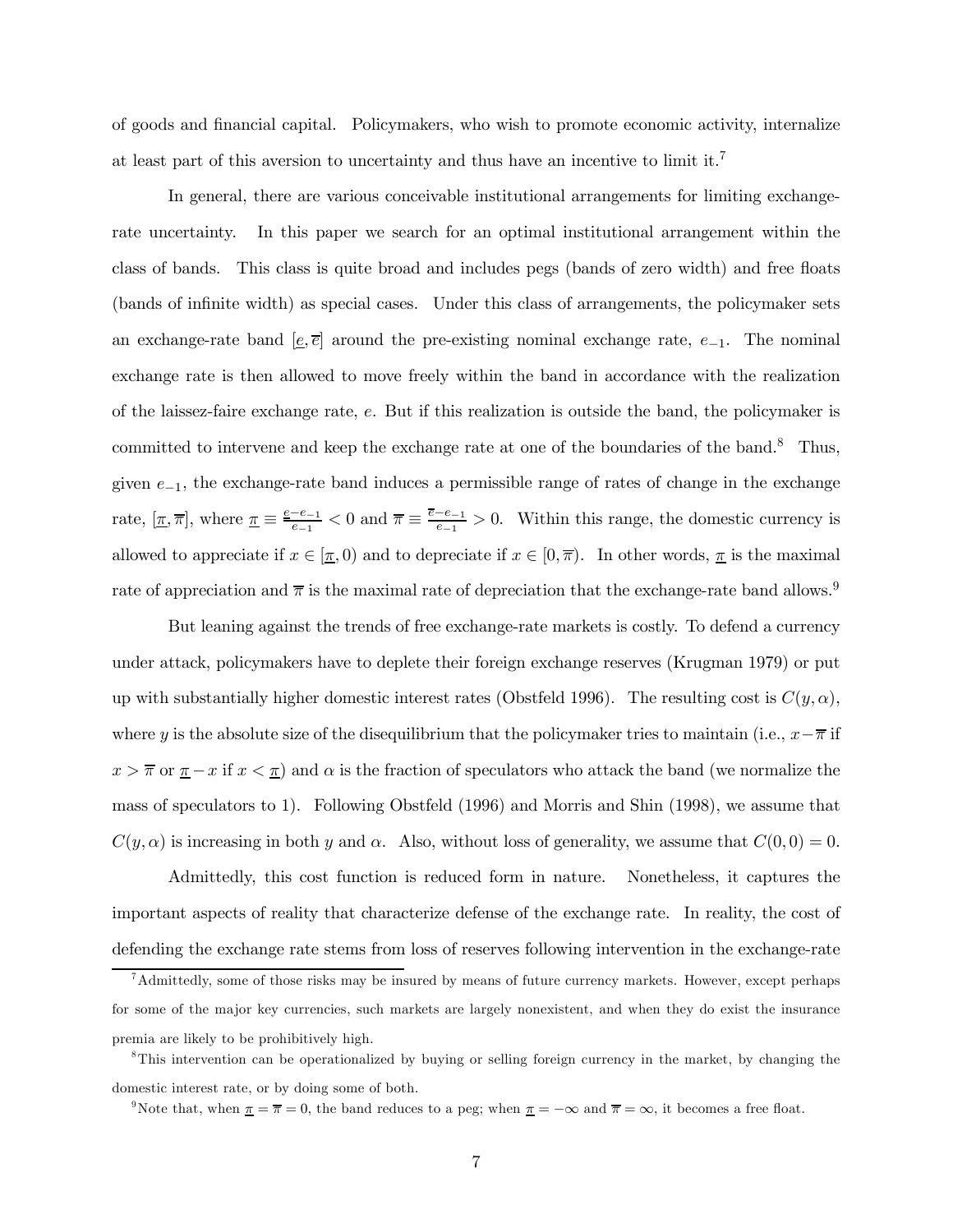market and from changes in the interest rate. The amount of reserves depleted in an effort to defend the currency is increasing in the fraction of speculators,  $\alpha$ , who run on the currency. The increase in the interest rate needed to prevent depreciation is higher the higher are the disequilibrium,  $y$ , that the policymaker is trying to maintain, and the fraction of speculators,  $\alpha$ , who attack the currency. Hence the specification of  $C(y, \alpha)$  captures in a reduced-form manner the important effects that would be present in many reasonable and detailed specifications. In addition, because of its general functional form,  $C(y, \alpha)$  can accommodate a variety of different structural models.

If policymakers decide to avoid the cost  $C(y, \alpha)$  by exiting the band, they lose some credibility. This loss makes it harder to achieve other goals either in the same period or in the future (e.g., committing to a low rate of inflation or to low rates of taxation, accomplishing structural reforms, etc.). We denote the present value of this loss by δ. Hence δ characterizes the policymaker's aversion to realignments. Obviously, the policymaker will maintain the band only when  $C(y, \alpha) \leq \delta$ . Otherwise, the policymaker will exit the band and incur the cost of realignment,  $\delta$ . The policymaker's cost of adopting an exchange-rate band for a given x is therefore  $Min{C(y, \alpha), \delta}.$ 

We formalize the trade-off between uncertainty about the nominal exchange rate and the cost of adopting a band by postulating that the policymaker's objective is to select the bounds of the band,  $\pi$  and  $\overline{\pi}$ , to maximize

$$
V(\underline{\pi}, \overline{\pi}) = -AE \left[ \pi - E\pi \right] - E \left[ Min\{C(y, \alpha), \delta\} \right], \qquad A > 0,
$$
\n<sup>(1)</sup>

where  $\pi$  is the actual rate of change in the nominal exchange rate (under laissez-faire,  $\pi = x$ ).

We think of the policymaker's maximization problem mostly as a positive description of how a rational policymaker might approach the problem of choosing the band width. The second component of V is simply the policymaker's expected cost of adopting an exchange-rate band. The first component of V represents the policymaker's aversion to nominal exchange-rate uncertainty, measured in terms of the expected absolute value of unanticipated nominal depreciations/appreciations.<sup>10</sup> The parameter A represents the relative importance that the policymaker

 $10$ It is important to note that the policymaker is averse to excalinge-rate *uncertainty* and not to actual exchangerate variability (see Cukierman and Wachtel (1982) for a general distinction between uncertainty and variability).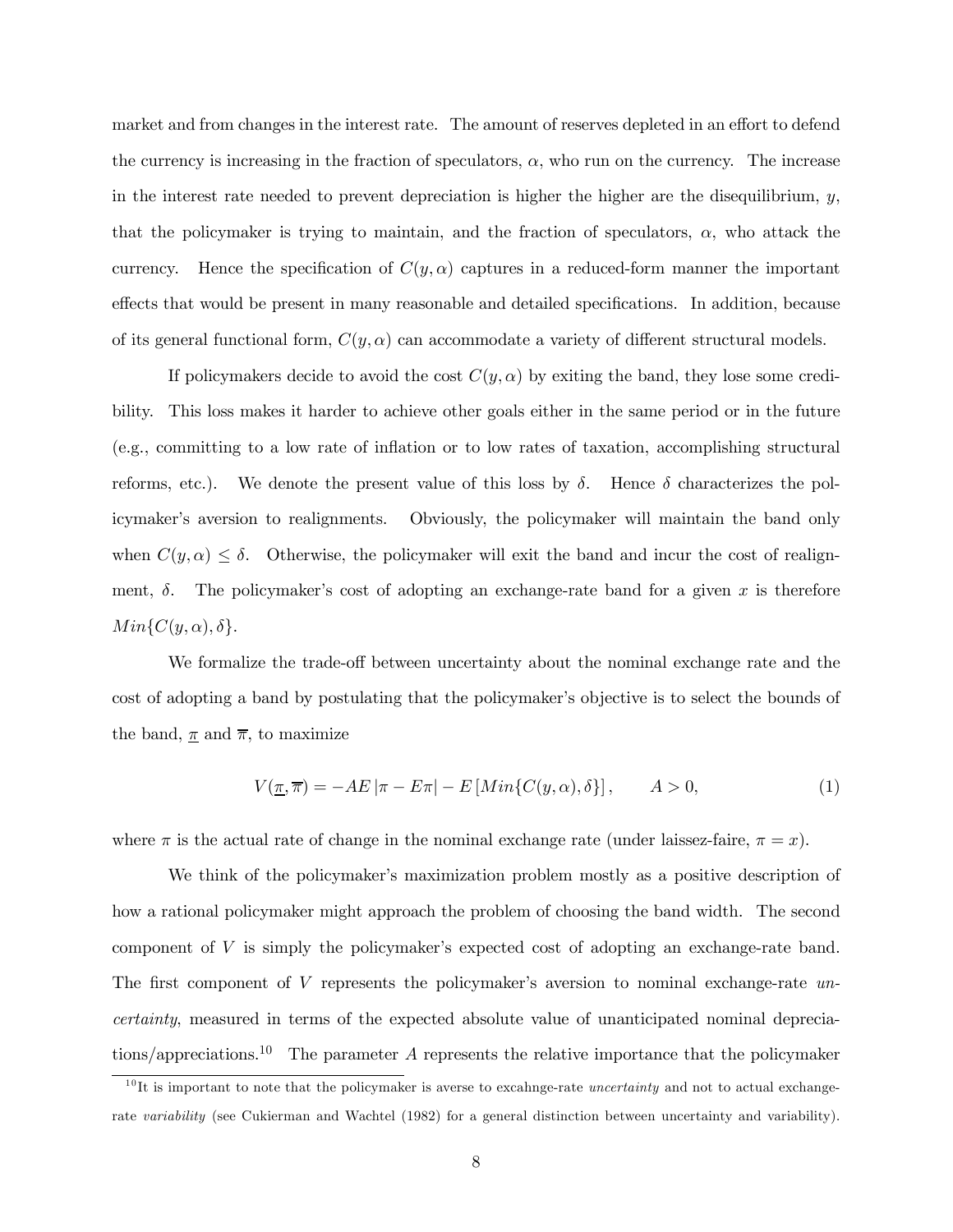assigns to reducing exchange-rate uncertainty and is likely to vary substantially across economies, depending on factors like the degree of openness of the economy, its size, the fraction of financial assets and liabilities owned by domestic producers and consumers that are denominated in foreign exchange, and the fraction of foreign trade that is invoiced in foreign currency (McKinnon 2000; Gylfason 2000; Wagner 2000). All else equal, residents of small open economies are more averse to nominal exchange-rate uncertainty than residents of large and relatively closed economies like the United States or the Euro area. Hence, a reasonable presumption is that  $A$  is larger in small open economies than in large, relatively closed economies.

## 2.2 Speculators

We model speculative behavior using the Morris and Shin (1998) apparatus. There is a continuum of speculators, each of whom can take a position of at most one unit of foreign currency. The total mass of speculators is normalized to 1. When the exchange rate is either at the upper bound of the band,  $\bar{e}$ , or at the lower bound,  $\bar{e}$ , each speculator i independently observes a noisy signal,  $\theta_i$ , on the exchange rate that would prevail under laissez-faire. Specifically, we assume that

$$
\theta_i = x + \varepsilon_i,\tag{2}
$$

where  $\varepsilon_i$  is a white noise, that is independent across speculators and distributed uniformly on the interval  $[-\varepsilon, \varepsilon]$ . The conditional density of x given a signal  $\theta_i$  is:

$$
f(x \mid \theta_i) = \frac{f(x)}{F(\theta_i + \varepsilon) - F(\theta_i - \varepsilon)}.\tag{3}
$$

In what follows, we focus on the case where  $\varepsilon$  is small so that the signals that speculators observe are "almost perfect."

Based on  $\theta_i$ , each speculator i decides whether or not to attack the currency. If the exchange rate is at  $\underline{e}$ , speculator i can shortsell the foreign currency at the current (high) price  $\underline{e}$  and then buy Indeed, this is the reason for commiting to a band ex ante: without commitment, there is a time inconsistency problem (Kydland and Prescott 1977; Barro and Gordon 1983), so the market will correctly anticipate that – since he is not averse to predictable variability – the policymaker will have no incentive to intervene ex post after the realization of x.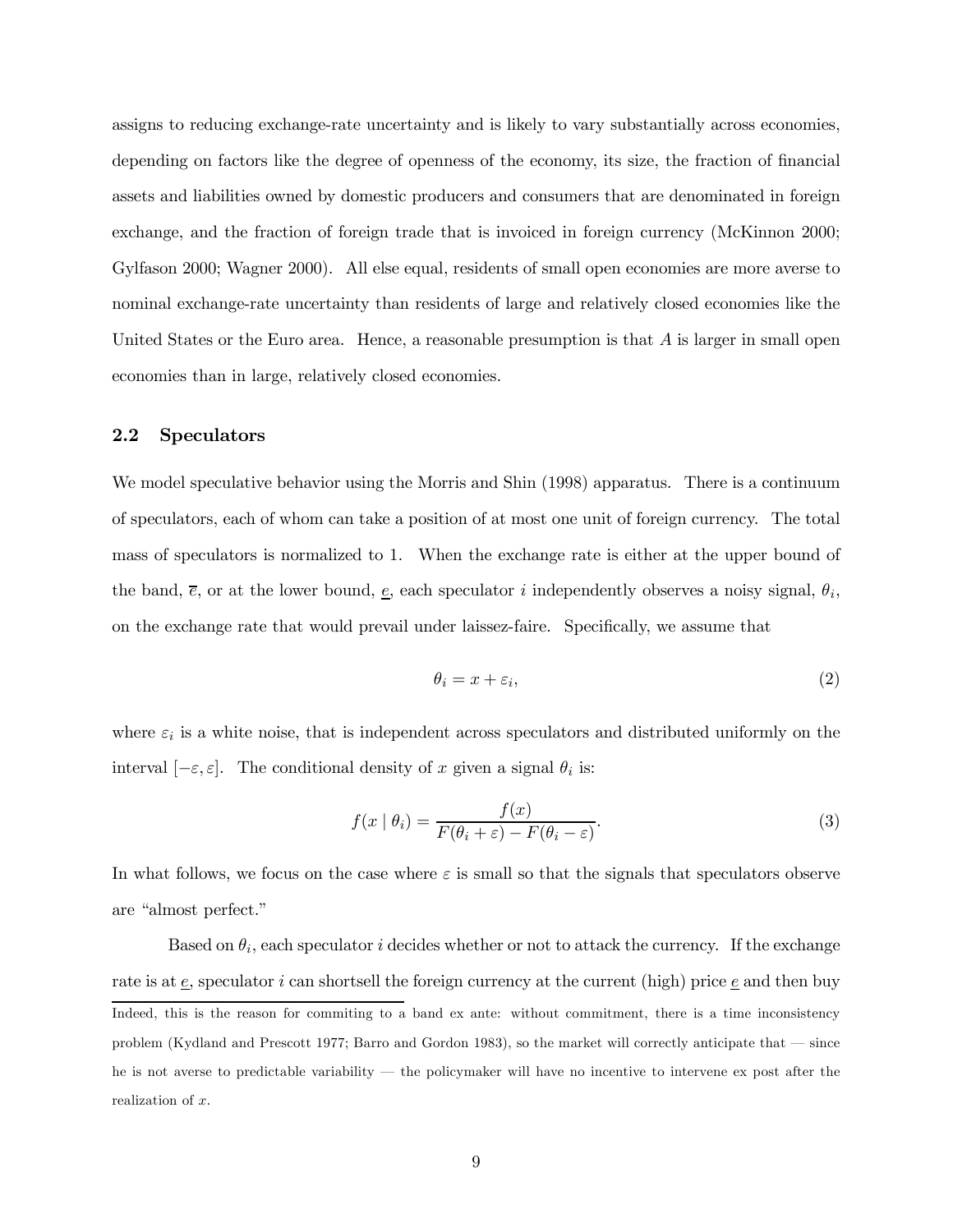the foreign currency on the market to clear his position. Denoting by  $t$  the nominal transaction cost associated with switching between currencies, the speculator's net payoff is  $\underline{e} - e - t$ , if the policymaker fails to defend the band and the exchange rate falls below  $\mathfrak{e}$ . Otherwise, the payoff is  $-t$ . Likewise, if the exchange rate is at  $\bar{e}$ , speculator i can buy the foreign currency at the current (low) price  $\overline{e}$ . Hence, the speculator's net payoff is  $e - \overline{e} - t$  if the policymaker exits the band and the exchange rate jumps to  $e > \overline{e}$ . If the policymaker successfully defends the band, the payoff is  $-t$ . If the speculator does not attack the band, his payoff is  $0<sup>11</sup>$  To rule out uninteresting cases, we make the following assumption:

**Assumption 2:** 
$$
C\left(\frac{t}{e-1}, 0\right) < \delta.
$$

This assumption ensures that speculators will always attack the band if they believe that the policymaker is not going to defend it.

## 2.3 The Sequence of Events and the Structure of Information

The sequence of events unfolds as follows:

- Stage 1: The policymaker announces a band around the existing nominal exchange rate and commits to intervene when  $x < \pi$  or  $x > \overline{\pi}$ .
- Stage 2: The "free float" random shock,  $x$ , is realized. There are now two possible cases: (i) If  $\pi \leq x \leq \overline{\pi}$ , the nominal exchange rate is determined by its laissez-faire level:  $e =$ 
	- $(1 + x)e_{-1}.$
	- (ii) If  $x < \pi$  or  $x > \overline{\pi}$ , then the exchange rate is at  $\underline{e}$  or at  $\overline{e}$ , respectively. Simultaneously, each speculator i gets the signal  $\theta_i$  on x and decides whether or not to attack the band.
- Stage 3: The policymaker observes  $x$  and the fraction of speculators who decide to attack the band,  $\alpha$ , and then decides whether or not to defend the band. If he does, the exchange rate stays at the boundary of the band and the policymaker incurs the cost  $C(y, \alpha)$ . If

 $11$ In order to focus on speculation against the band, we abstract from speculative trading within the band. Thus, the well-known "honeymoon effect" (Krugman 1991) is absent from the model.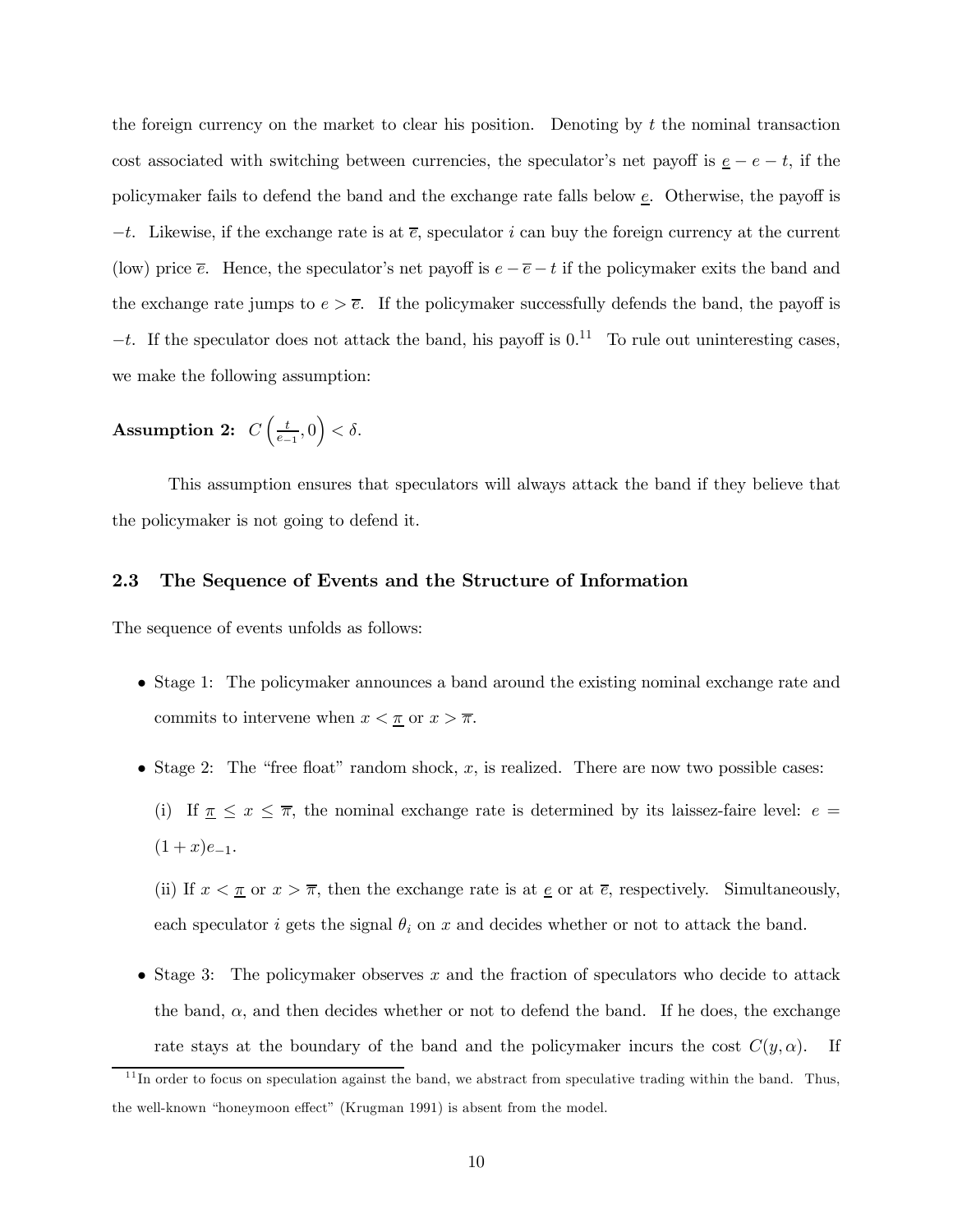the policymaker exits the band, the exchange rate moves to its freely floating rate and the policymaker incurs a credibility loss of  $\delta$ <sup>12</sup>

## 3 The Equilibrium

To characterize the perfect Bayesian equilibrium of the model, we solve the model backwards. First, if  $x < \pi$  or  $x > \pi$  then, given  $\alpha$ , the policymaker decides in Stage 3 whether or not to continue to maintain the band. Second, given the signals that they observe in Stage 2, speculators decide whether or not to attack the band. Finally, in Stage 1, prior to the realization of  $x$ , the policymaker sets the exchange-rate regime.

## 3.1 Speculative Attacks

When  $x \in [\pi, \overline{\pi}]$ , the exchange rate is determined solely by its laissez-faire level. In contrast, when  $x < \underline{\pi}$  or  $x > \overline{\pi}$ , the exchange rate moves to one of the boundaries of the band. Then, speculators may choose to attack the band if they expect that the policymaker will eventually exit the band. But since speculators do not observe x and  $\alpha$  directly, each speculator needs to use his own signal in order to assess the policymaker's decision on whether to continue to defend the band or abandon it. Lemma 1 characterizes the equilibrium in the resulting game.

# **Lemma 1** Suppose that speculators have almost perfect information, i.e.,  $\varepsilon \to 0$ . Then,

 $12$ The events at Stages 2 and 3 are similar to those in Morris and Shin (1998) and follow the implied sequence of events in Obstfeld (1996). The assumptions imply that speculators can profit from attacking the currency if there is a realignment, and that the policymaker realigns only if the fraction of speculators who attack is sufficiently large. These realistic features are captured in the model in a reduced-form manner. One possible way to justify these features within our framework is as follows: Initially (at Stage 2), the exchange rate policy is on "automatic pilot" (the result, say, of a short lag in decision making or in the arrival of information), so the policymaker intervenes automatically as soon as the exchange rate reaches the boundaries of the band. Speculators buy foreign currency or shortsell it at this point in the hope that a realignment will take place. In Stage 3, the policymaker re-evaluates his policy by comparing  $C(y, \alpha)$  and  $\delta$ . If  $C(y, \alpha) > \delta$ , he exits from the band and speculators make a profit on the difference between the price at Stage 2 and the new price set in Stage 3. For simplicity, we assume that the cost of intervention in Stage 2 is zero. In a previous version we also analyzed the case where the cost of intervention in Stage 2 is positive but found that all our results go through.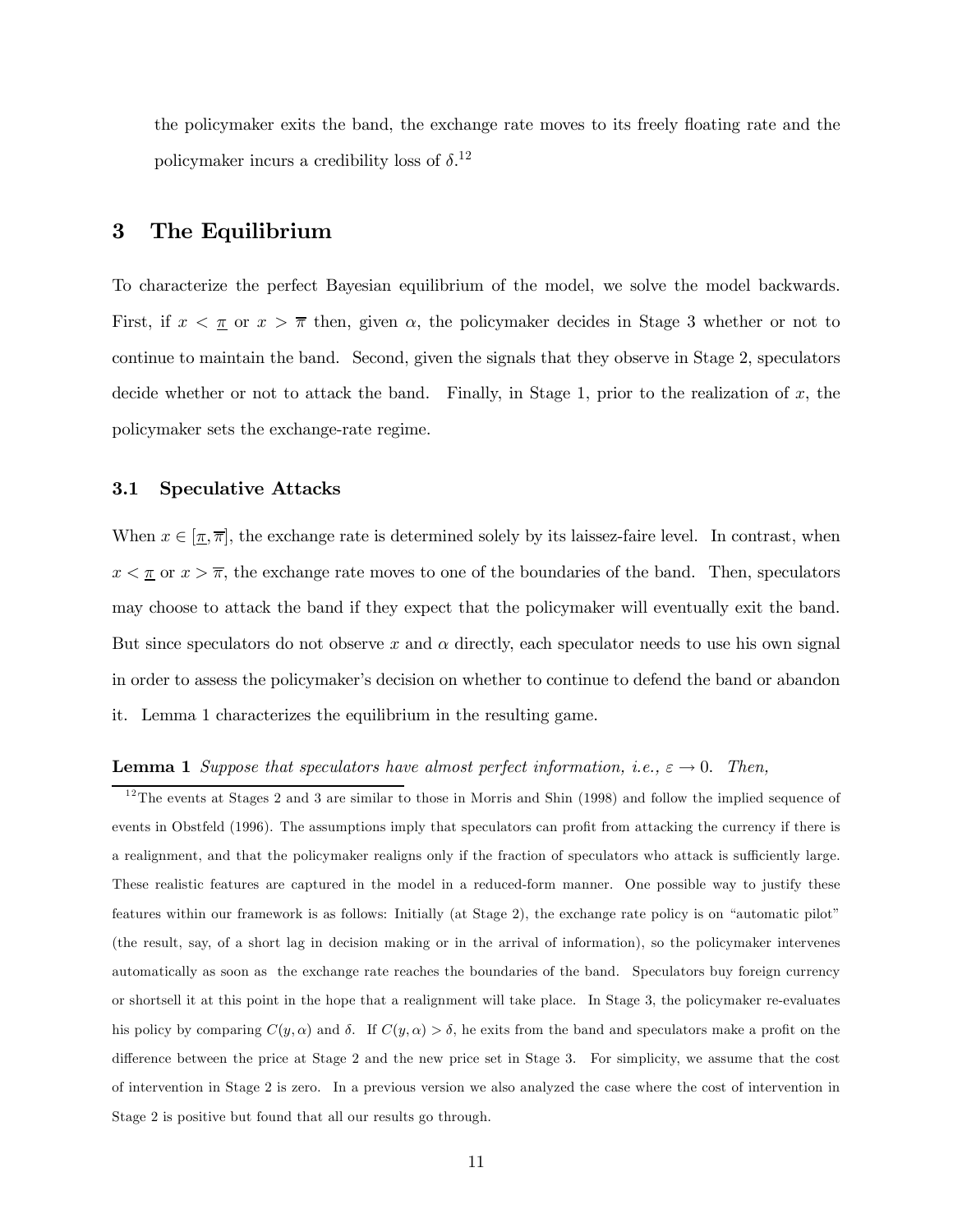- (i) When the exchange rate reaches the upper (lower) bound of the band, there exists a unique perfect Bayesian equilibrium such that each speculator attacks the band if and only if the signal that he observes is above some threshold  $\overline{\theta}^*$  (below some threshold  $\underline{\theta}^*$ ).
- (ii) The thresholds  $\overline{\theta}^*$  and  $\underline{\theta}^*$  are given by  $\overline{\theta}^* = \overline{\pi} + r$  and  $\underline{\theta}^* = \underline{\pi} r$ , where r is positive and is defined implicitly by

$$
C\left(r, 1 - \frac{t}{re_{-1}}\right) = \delta,
$$

and r is increasing in t and in  $\delta$ .

(iii) In equilibrium, all speculators attack the upper (lower) bound of the band and the policymaker realigns it if and only if  $x > \overline{\theta}^* = \overline{\pi} + r$   $(x < \underline{\theta}^* = \underline{\pi} - r)$ . The probability of a speculative attack is

$$
P = F(\underline{\pi} - r) + (1 - F(\overline{\pi} + r)).
$$

The proof of Lemma 1 (along with proofs of all other results) is in the Appendix. uniqueness result in part (i) follows from arguments similar to those in Carlsson and van Damme (1993) and Morris and Shin (1998) and is based on an iterative elimination of dominated strategies. The idea is as follows. Suppose that the exchange rate has reached  $\bar{e}$  (the logic when the exchange rate reaches  $\underline{e}$  is analogous). When  $\theta_i$  is sufficiently large, speculator i correctly anticipates that x is such that the policymaker will surely exit the band even if no speculator attacks it. Hence, it is a dominant strategy for speculator i to attack.<sup>13</sup> But now, if  $\theta_i$  is slightly lower, speculator i realizes that a large fraction of speculators must have observed even higher signals and will surely attack the band. From that, speculator i concludes that the policymaker will exit the band even at this slightly lower signal, so it is again optimal to attack it. This chain of reasoning proceeds further, where each time we lower the critical signal above which speculator i will attack  $\bar{e}$ . Likewise, when  $\theta_i$  is sufficiently low, speculator i correctly anticipates that x is so low that the profit from attacking is below the transaction cost  $t$  even if the policymaker will surely exit the band. Hence, it is a dominant strategy not to attack at  $\overline{e}$ . But then, if  $\theta_i$  is slightly higher, speculator i correctly

 $13$ The existence of a region in which speculators have dominant strategies is crucial for deriving a unique equilibrium (Chan and Chiu 2002).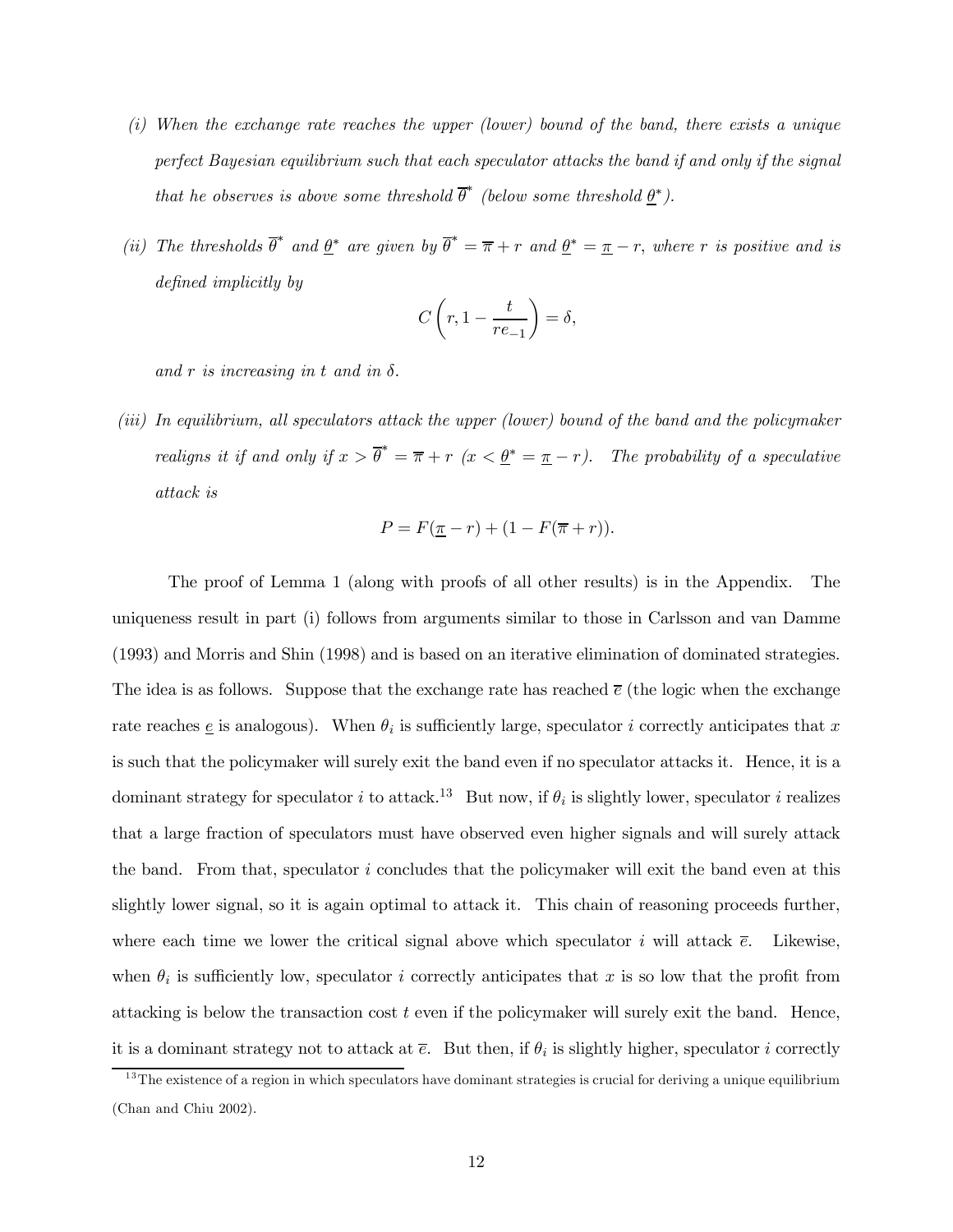infers that a large fraction of speculators must have observed even lower signals and will surely not attack at  $\bar{e}$ . From that, speculator i concludes that the policymaker will successfully defend  $\bar{e}$  so again it is optimal not to attack. Once again, this chain of reasoning proceeds further, where each time we raise the critical signal below which the speculator will not attack  $\overline{e}$ .

As  $\varepsilon \to 0$ , the critical signal above which speculators attack  $\overline{e}$  coincides with the critical signal below which they do not attack it. This yields a unique threshold signal  $\overline{\theta}^*$  such that all speculators attack  $\bar{e}$  if and only if they observe signals above  $\bar{\theta}^*$ . Similar arguments establish the existence of a unique threshold signal  $\underline{\theta}^*$  such that all speculators attack  $\underline{e}$  if and only if they observe signals below  $\underline{\theta}^*$ .

Having characterized the behavior of speculators, we turn next to the implications of this behavior for the exchange-rate band. Part (iii) of Lemma 1 implies that the exchange-rate band gives rise to two Ranges of Effective Commitment (RECs) such that the policymaker intervenes in the exchange-rate market and defends the band if and only if  $x$  falls inside one of these ranges. The positive REC is equal to  $[\overline{\pi}, \overline{\pi} + r]$ ; when  $x \in [\overline{\pi}, \overline{\pi} + r]$ , the policymaker ensures that the rate of depreciation will not exceed  $\overline{\pi}$ . The negative REC is equal to  $[\overline{x} - r, \overline{x}]$ ; when  $x \in [\overline{x} - r, \overline{x}]$ , the policymaker ensures that the rate of appreciation will not exceed the absolute value of  $\pi$ . When  $x < \underline{\pi}-r$  or when  $x > \overline{\pi}+r$ , the policymaker exits the band and — despite his earlier announcement — allows a realignment. Finally, when  $x \in [\pi, \overline{\pi}]$ , the policymaker allows the exchange rate to move freely. These five ranges of  $x$  are illustrated in Figure 1.

Part (ii) of Lemma 1 indicates that r is independent of  $\pi$  and  $\overline{\pi}$ . This means that the actual size of the two RECs does not depend on how wide the band is. But, by choosing  $\pi$  and  $\bar{\pi}$  appropriately, the policymaker can shift the two RECs either closer to or away from zero. Part (ii) of Lemma 1 also shows that r increases with t and with  $\delta$ : a realignment is less likely when it is more costly for speculators to attack the band and also when a realignment is more costly for the policymaker.

The discussion is summarized in Proposition  $1<sup>14</sup>$ 

 $14$ <sup>14</sup>It can be shown that the equilibrium described in the proposition is also an equilibrium in a model where the policymaker receives a noisy signal of x (as does each of the speculators) rather than a precise observation of it. Moreover, when the signal observed by the policymaker is sufficiently precise relative to the signals observed by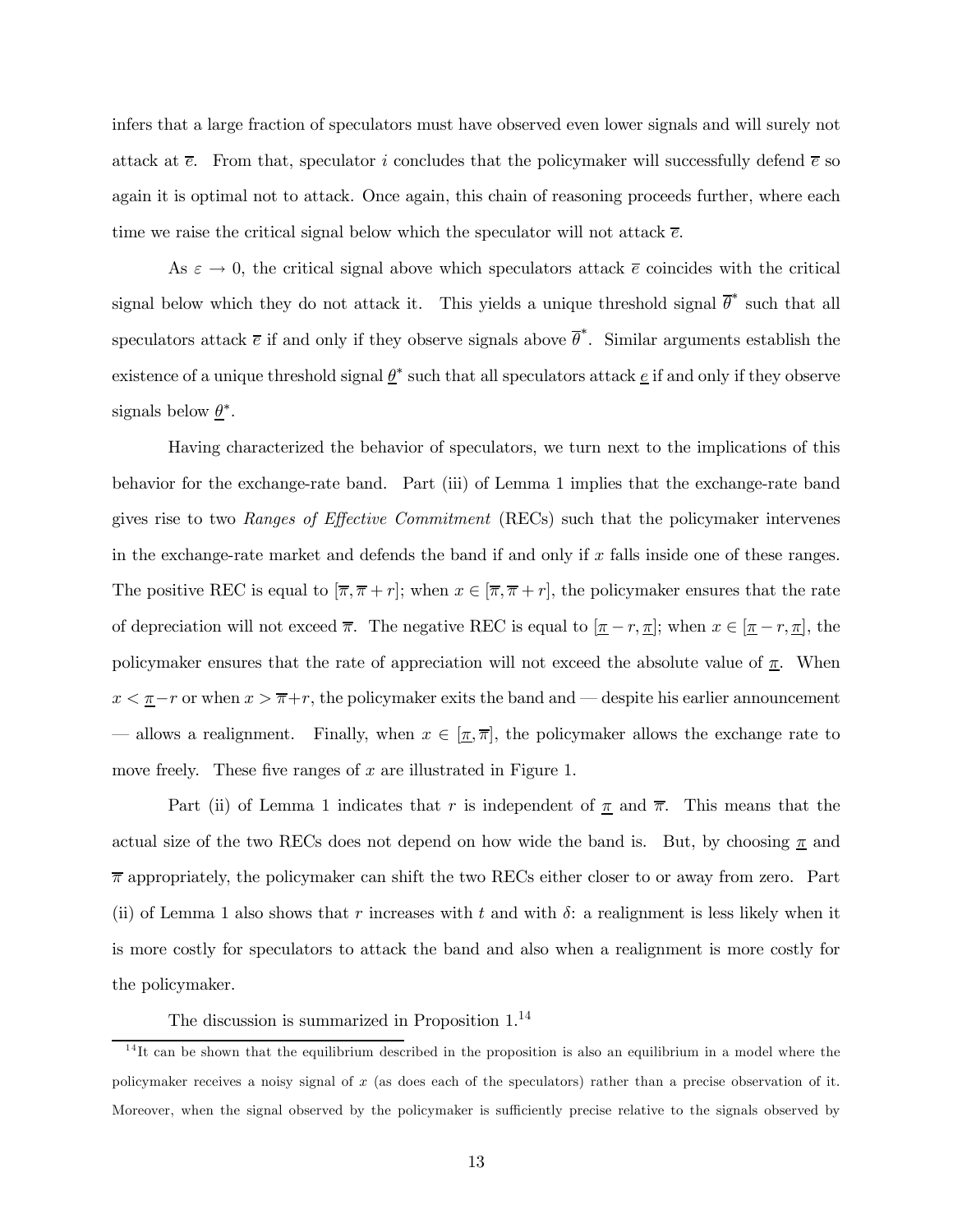# Figure 1: Illustrating the exchange rate band

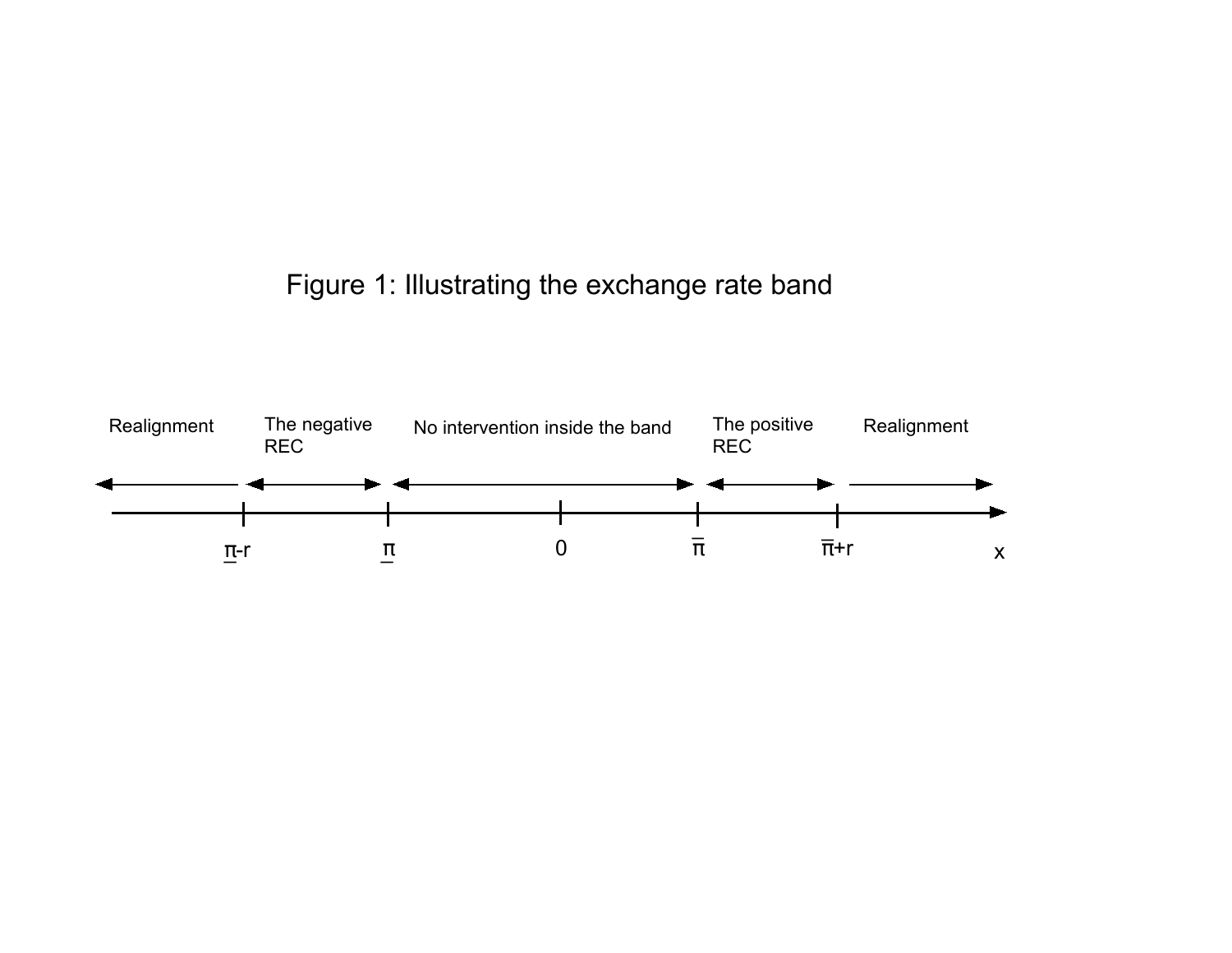**Proposition 1** The exchange-rate band gives rise to a positive range of effective commitment (REC),  $[\bar{\pi}, \bar{\pi} + r]$ , and a negative REC,  $[\underline{\pi} - r, \underline{\pi}]$ , where r is defined in Lemma 1.

- When x falls inside the positive (negative) REC, the policymaker defends the currency and ensures that the maximal rate of depreciation (appreciation) is  $\bar{\pi}$  ( $\bar{\pi}$ ).
- When x falls below the negative REC, above the positive REC, or inside the band, the policymaker lets the exchange rate move freely in accordance with market forces.
- The width of the two RECs, r, increases with t and with  $\delta$  but is independent of the boundaries of the band,  $\pi$  and  $\overline{\pi}$ .

#### 3.2 The Choice of Band Width

In order to characterize the equilibrium exchange-rate regime, we first need to write the policymaker's objective function,  $V(\underline{\pi}, \overline{\pi})$ , more explicitly. The first component in  $V(\underline{\pi}, \overline{\pi})$  represents the policymaker's loss from exchange-rate uncertainty. This term depends on the expected rate of change in the exchange rate,  $E\pi$ , which in turn depends on the policymaker's choices,  $\pi$  and  $\bar{\pi}$ .

At first blush one may think that, since  $\pi$  is the maximal rate of appreciation and  $\pi$  is the maximal rate of depreciation,  $E\pi$  will necessarily lie between  $\pi$  and  $\bar{\pi}$ . However, since the policymaker does not always defend the band,  $E\pi$  may in principle fall outside the interval  $|\pi,\pi|$ . For example, if  $\bar{\pi}$  is sufficiently small and if  $f(x)$  has a larger mass in the positive range of x than in its negative range, then  $E\pi$  will be high. If this asymmetry of  $f(x)$  is sufficiently strong,  $E\pi$ will actually be higher than  $\bar{\pi}$ . Consequently, in writing  $V(\bar{\pi}, \bar{\pi})$  we need to distinguish between five possible cases depending on whether  $E\pi$  falls inside the interval  $[\pi,\overline{\pi}]$ , inside one of the two RECs, below the negative REC, or above the positive REC.

To simplify the exposition, from now on we will restrict attention to the following case:

#### **Assumption 3:** The distribution  $f(x)$  is symmetric around 0.

Assumption 3 considerably simplifies the following analysis. It implies that the mean of  $x$ is 0 and hence that, on average, the freely floating exchange rate does not generate pressures for speculators, this equilibrium will be the unique equilibrium, just as in our model.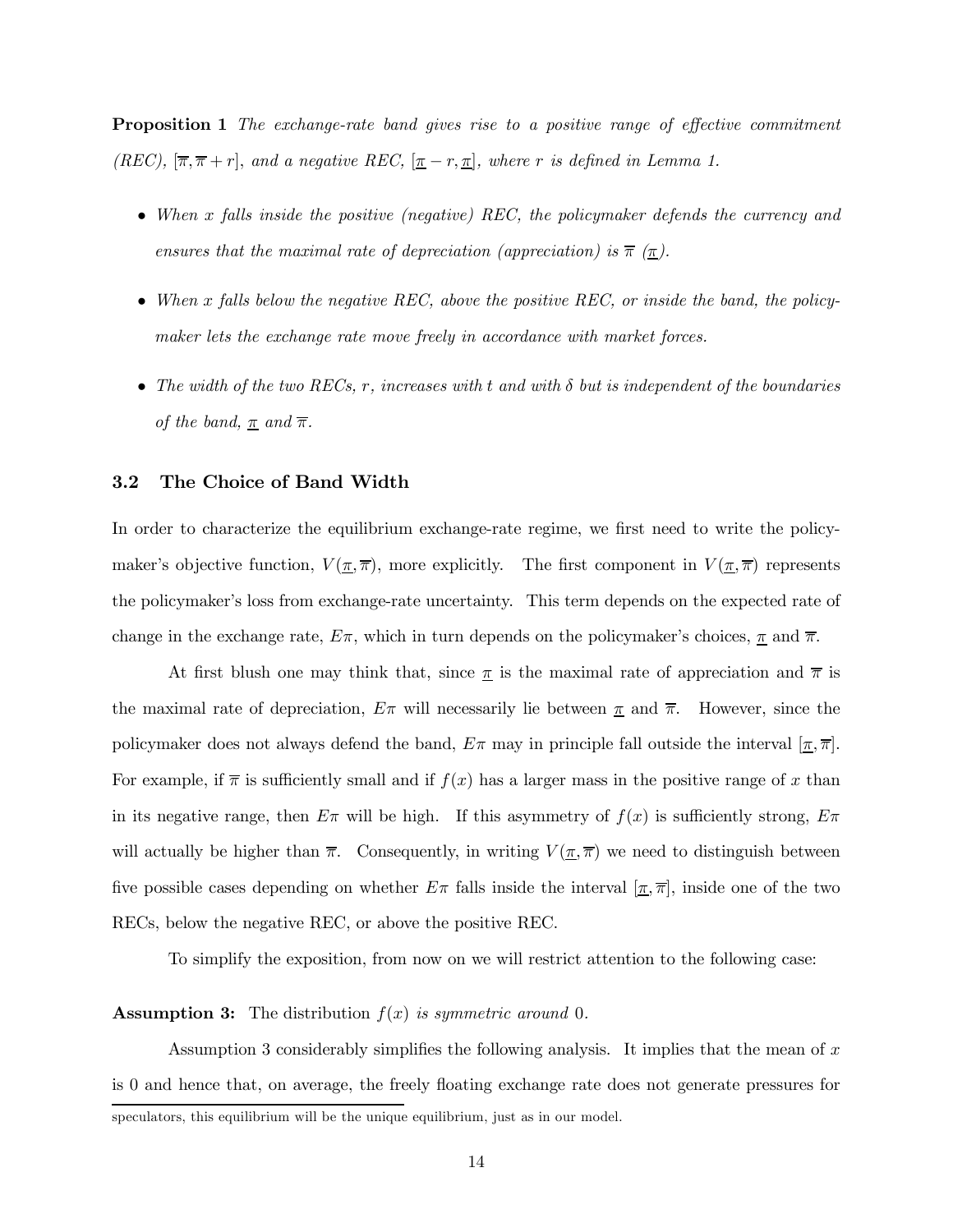either appreciations or depreciations. We can now prove the following lemma.<sup>15</sup>

**Lemma 2** Given Assumptions 1 and 3,  $E\pi \in [\underline{\pi}, \overline{\pi}]$ .

Given Lemma 2, the measure of exchange-rate uncertainty is given by:

$$
E|\pi - E\pi| = -\int_{-\infty}^{\frac{\pi}{2}-r} (x - E\pi) dF(x) - \int_{\frac{\pi}{2}-r}^{\frac{\pi}{2}} (\frac{\pi}{2}-E\pi) dF(x) - \int_{\frac{\pi}{2}}^{E\pi} (x - E\pi) dF(x)
$$
(4)  
+ 
$$
\int_{E\pi}^{\frac{\pi}{2}} (x - E\pi) dF(x) + \int_{\frac{\pi}{2}}^{\frac{\pi}{2}+r} (\frac{\pi}{2}-E\pi) dF(x) + \int_{\frac{\pi}{2}+r}^{\infty} (x - E\pi) dF(x).
$$

Equation (4) implies that the existence of a band affects uncertainty only through its effect on the two RECs. Using (1) and (4), the expected payoff of the policymaker, given  $\pi$  and  $\overline{\pi}$ , becomes

$$
V(\underline{\pi}, \overline{\pi}) = A \left[ \int_{-\infty}^{\underline{\pi} - r} (x - E\pi) dF(x) + \int_{\underline{\pi} - r}^{\underline{\pi}} (\underline{\pi} - E\pi) dF(x) + \int_{\underline{\pi}}^{E\pi} (x - E\pi) dF(x) - \int_{\overline{\pi}}^{\overline{\pi}} (x - E\pi) dF(x) - \int_{\overline{\pi}}^{\overline{\pi} + r} (\overline{\pi} - E\pi) dF(x) - \int_{\overline{\pi} + r}^{\infty} (x - E\pi) dF(x) \right] \tag{5}
$$

$$
- \int_{-\infty}^{\underline{\pi} - r} \delta dF(x) - \int_{\underline{\pi} - r}^{\underline{\pi}} c(\underline{\pi} - x) dF(x) - \int_{\overline{\pi}}^{\overline{\pi} + r} c(x - \overline{\pi}) dF(x) - \int_{\overline{\pi} + r}^{\infty} \delta dF(x),
$$

where  $c(\cdot) \equiv C(\cdot, 0)$ . The last line in (5) represents the expected cost of adopting a band. As Lemma 1 shows, when  $x$  falls inside the two RECs, no speculator attacks the band; hence the policymaker's cost of intervention in the exchange-rate market is  $c(\pi - x)$  when  $x \in [\pi - r, \pi]$  or  $c(x - \overline{\pi})$  when  $x \in [\overline{\pi}, \overline{\pi} + r]$ . When either  $x < \underline{\pi} - r$  or  $x > \overline{\pi} + r$ , there are realignments and so the policymaker incurs a credibility loss  $\delta$ .

The policymaker chooses the boundaries of the band,  $\pi$  and  $\overline{\pi}$ , so as to maximize  $V(\pi,\overline{\pi})$ . The next lemma enables us to simplify the characterization of the optimal band.

**Lemma 3** Given Assumption 3, the equilibrium exchange-rate band will be symmetric around 0 in the sense that  $-\pi = \overline{\pi}$ . Consequently,  $E\pi = 0$ .

Since the band is symmetric, it is sufficient to characterize the optimal value of the upper bound of the band,  $\bar{\pi}$ . By symmetry, the lower bound will then be equal to  $-\bar{\pi}$ . Given that

<sup>&</sup>lt;sup>15</sup>It should be noted that the general qualitative spirit of our analysis extends to the case where  $f(x)$  is asymmetric. But the various mathematical expressions and conditions become more complex.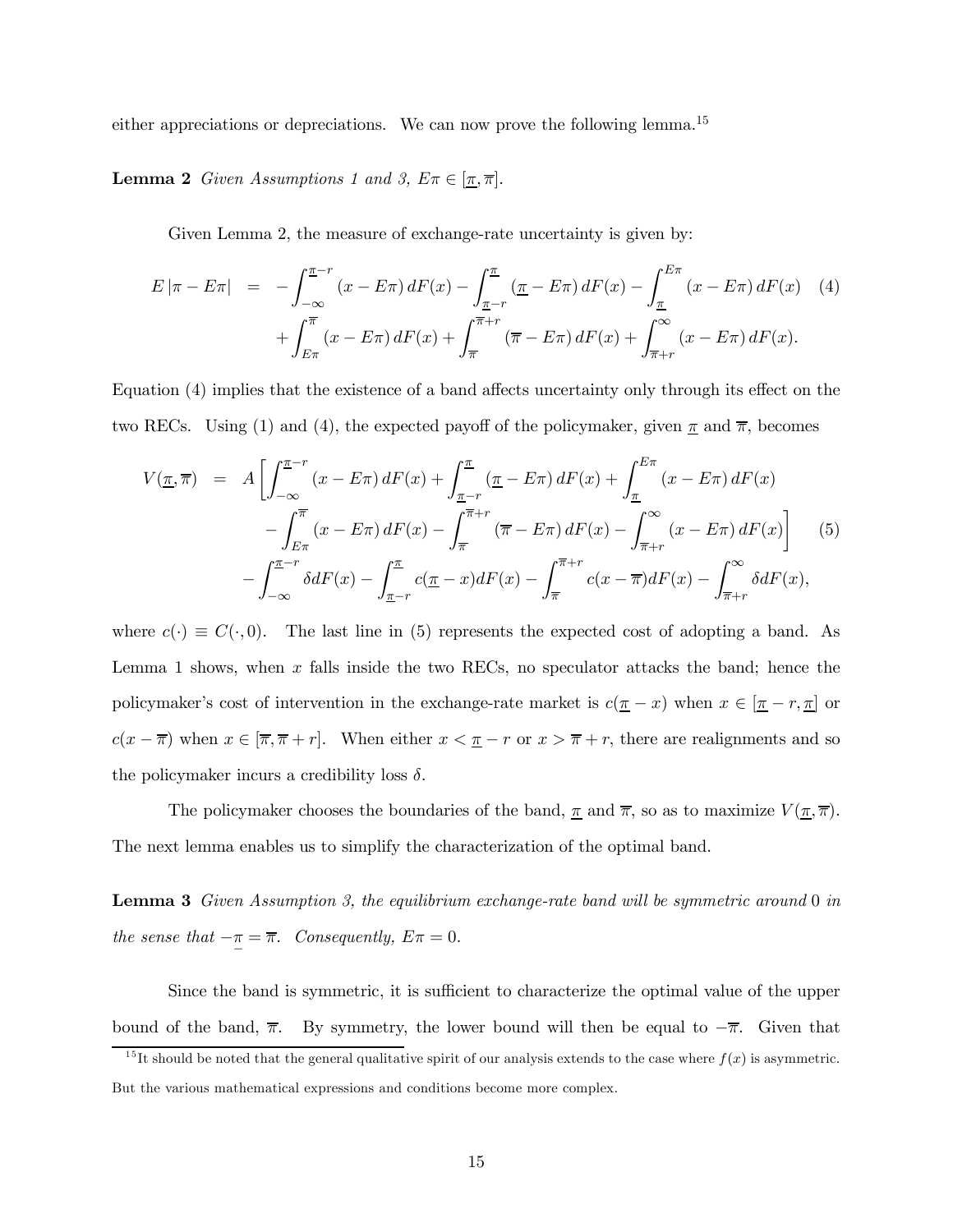$c(0) \equiv C(0,0) = 0$ , it follows that  $c(r) = \int_{\overline{\pi}}^{\overline{\pi}+r} c'(x-\overline{\pi})dx$ . Together with the fact that at the optimum,  $E\pi = 0$ , the derivative of  $V(\underline{\pi}, \overline{\pi})$  with respect to  $\overline{\pi}$  is:

$$
\frac{\partial V(\underline{\pi}, \overline{\pi})}{\partial \overline{\pi}} = -A \int_{\overline{\pi}}^{\overline{\pi}+r} (f(x) - f(\overline{\pi} + r)) dx + \int_{\overline{\pi}}^{\overline{\pi}+r} c'(x - \overline{\pi}) (f(x) - f(\overline{\pi} + r)) dx + \delta f(\overline{\pi} + r).
$$
\n(6)

Equation (6) shows that, by altering  $\overline{\pi}$ , the policymaker trades off the benefits of reducing exchangerate uncertainty against the cost of maintaining a band. The term in the first line of (6) is the marginal effect of  $\bar{\pi}$  on exchange-rate uncertainty. Since by Assumption 1,  $f(x) - f(\bar{\pi} + r) > 0$ for all  $x \in [\overline{\pi}, \overline{\pi} + r]$ , this term is negative and represents the marginal cost of raising  $\overline{\pi}$ . This marginal cost arises because, when  $\bar{\pi}$  is raised, the positive REC over which the exchange rate is kept constant shifts farther away from the center rate to a range of shocks that is less likely (by Assumption 1). Hence, the band becomes less effective in reducing exchange-rate uncertainty. The second line in (6) represents the marginal effect of raising  $\bar{\pi}$  on the expected cost of adopting a band. By Assumption 1 and since  $c'(\cdot) > 0$ , the integral term is positive, implying that raising  $\overline{\pi}$ makes it less costly to defend the band. This is because it is now less likely that the policymaker will actually have to defend the band. The term involving  $\delta$  is also positive since increasing  $\bar{\pi}$ slightly lowers the likelihood that the exchange rate will move outside the positive REC and lead to a realignment.

Proposition 2 provides sufficient conditions for alternative types of exchange-rate regimes:

### **Proposition 2** The equilibrium exchange-rate band has the following properties:

(i) A free float: If  $A \leq c'(y)$  for all y, then  $\underline{\pi} = -\infty$  and  $\overline{\pi} = \infty$ , so the optimal regime is a free float.

(ii) A nondegenerate band: If

$$
\underline{A}(r) \equiv \frac{\delta(1 - F(r)) + \int_0^r c(x)dF(x)}{\int_0^r x dF(x)} < A < \frac{\delta f(r) - \int_0^r c(x)f'(x)dx}{\int_0^r (f(x) - f(r)) dx} \equiv \overline{A}(r),\tag{7}
$$

then  $-\infty < \pi < 0 < \bar{\pi} < \infty$ . Hence, the optimal regime is a nondegenerate band.

(iii) A peg: If  $V(\underline{\pi}, \overline{\pi})$  is concave and  $A > \overline{A}(r)$ , then  $\underline{\pi} = \overline{\pi} = 0$ , and so the optimal regime is a peg.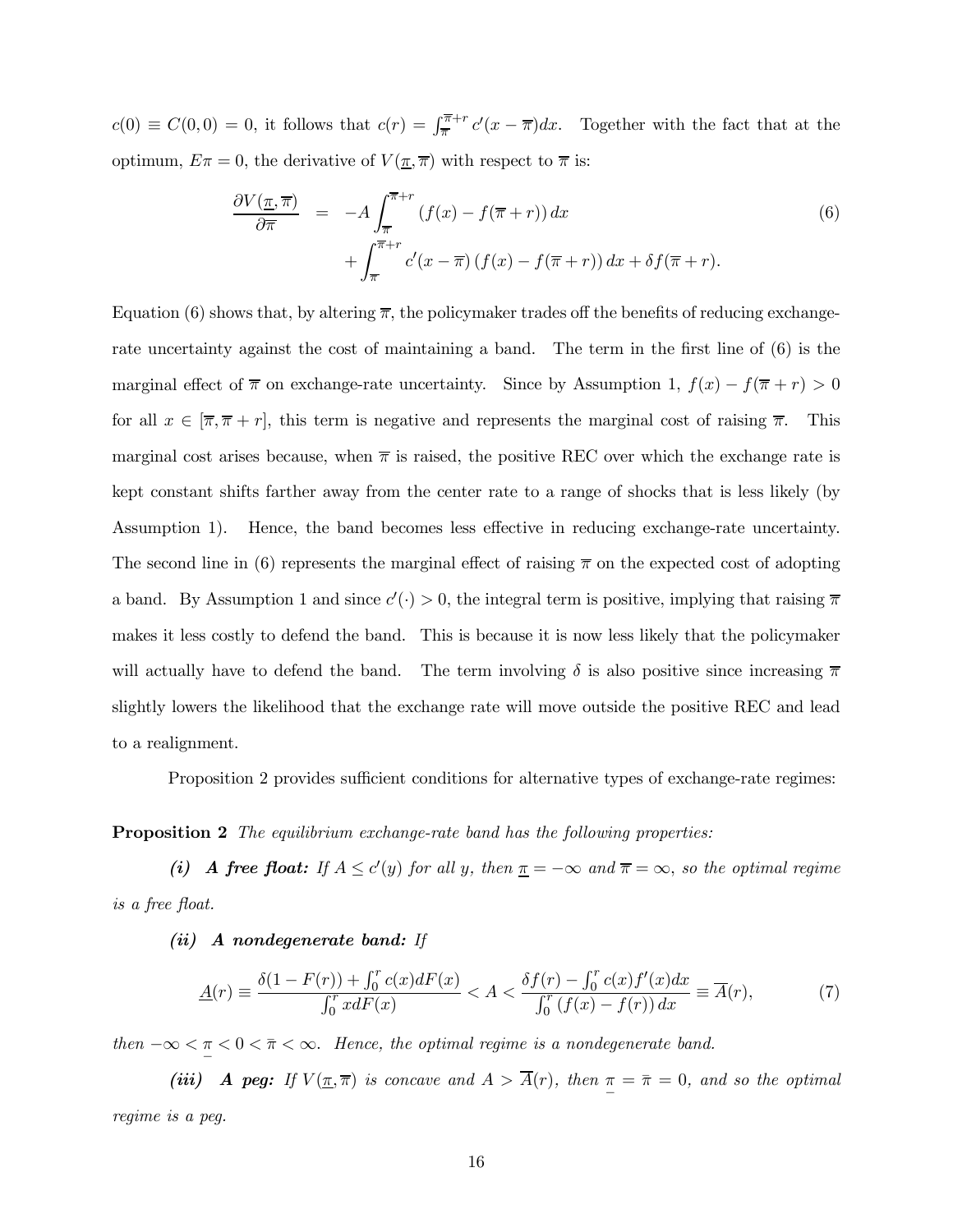Part (i) of Proposition 2 states that when the policymaker has sufficiently little concern for nominal exchange-rate uncertainty (i.e., A is small relative to  $c'(y)$ ), then he sets a free float and completely avoids the cost of maintaining a band. Part (ii) of the proposition identifies an intermediate range of values of A for which the optimal regime is a nondegenerate band. When A is below the upper bound of this range,  $\overline{A}(r)$ , it is optimal to increase  $\overline{\pi}$  above zero and thus the optimal regime is not a peg. When A is above the lower bound of this range,  $\underline{A}(r)$ , a peg is better than a free float. Thus, when  $A$  is inside this range, the optimal regime is a nondegenerate band.<sup>16</sup> Part (iii) of Proposition 2 states that if the policymaker is highly concerned with nominal exchange-rate uncertainty (i.e.,  $A > \overline{A}(r)$ ), then his best strategy is to adopt a peg.<sup>17</sup>

# 4 Comparative Statics and Empirical Implications

In this section, we examine the comparative statics properties of the optimal band under the assumption that there is an internal solution (i.e., the optimal regime is a non-degenerate band). This means that the solution is obtained by equating the expression in (6) to zero. To assure that such a solution exists, we assume that  $A > c'(y)$  for all y. In the appendix, we derive conditions for a unique internal solution.

## 4.1 The Effects of Restrictions on Capital Flows and of a Tobin Tax

During the last three decades there has been a worldwide gradual lifting of restrictions on currency flows and on related capital account transactions. One consequence of this trend is a reduction in the transaction cost of foreign exchange transactions  $(t$  in terms of the model), making it easier

 $16$ Note that the range specified in equation (7) represents only a (restrictive) sufficient condition for the optimal regime to be a nondegenerate band. Thus, the actual range in which the regime is a nondegenerate band should be larger. Also, note that the range in (7) is usually nonempty. For example, when  $C(y, \alpha) = y + \alpha$  and  $f(x)$  is a triangular symmetric distribution function with supports  $-\overline{x}$  and  $\overline{x}$  ( $\overline{x} > 0$ ), this range is nonempty for all  $r < \overline{x}$ . For brevity, we do not demonstrate this explicitly in the paper.

 $17$ Note that a peg does not mean that the exchange rate is fixed under all circumstances. When the absolute value of  $x$  exceeds  $r$ , the policymaker abandons the peg and the exchange rate is realigned. Hence, under a peg, the exchange rate is fixed for all  $x \in [-r, r]$ . Given Assumption 1, such "small" shocks are more likely than big ones, so when  $A$  is large it is optimal for the policymaker to eliminate these shocks by adopting a peg.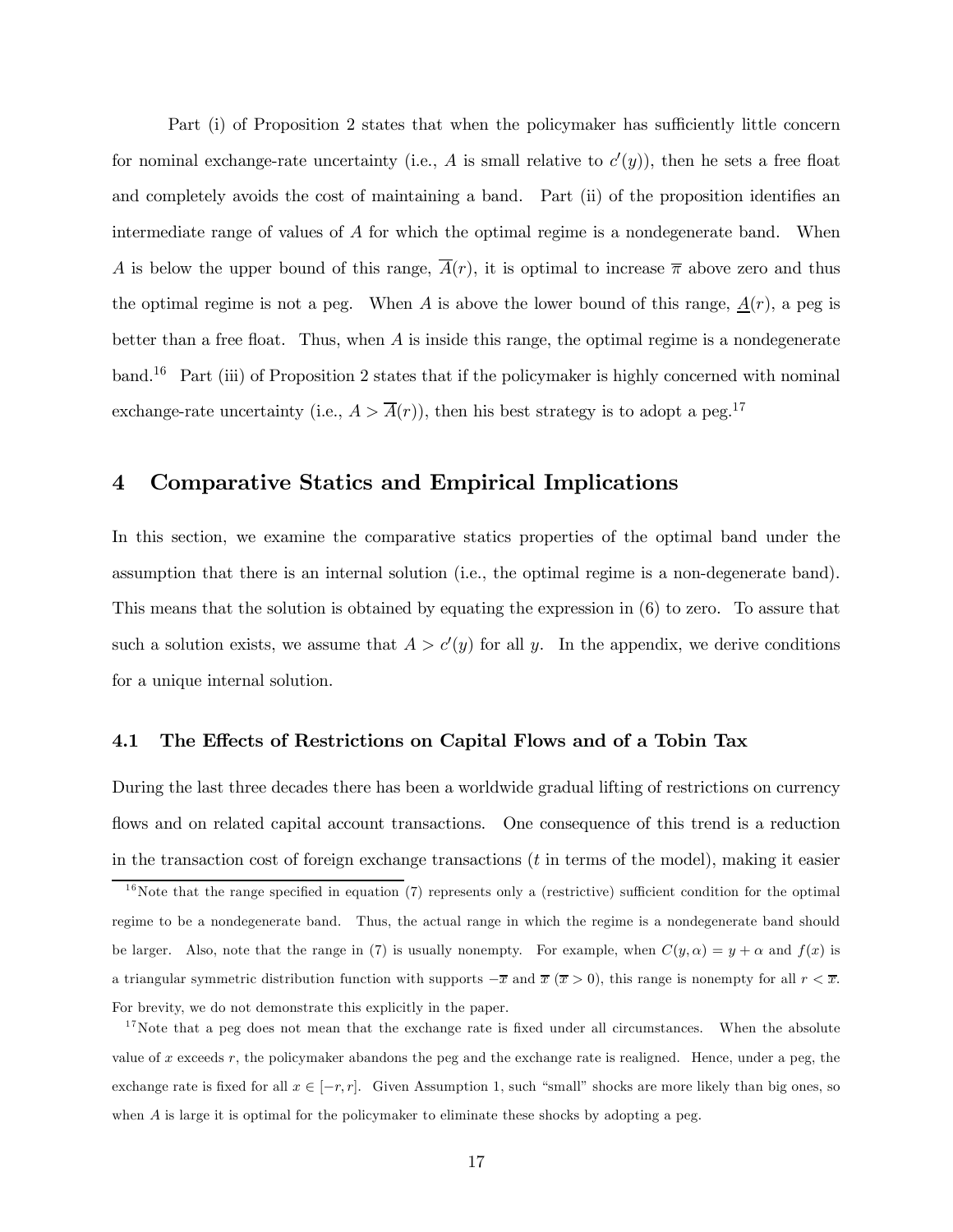for speculators to move funds across different currencies and thereby facilitating speculative attacks. To counteract this tendency, some economists proposed to "throw sand" into the wheels of unrestricted international capital flows. In particular, Tobin (1978) proposed a universal tax on short-term intercurrency transactions in order to reduce the profitability of speculation against the currency and hence the probability of crises. This idea was met with skepticism owing mainly to difficulties of implementation. Yet, by and large the consensus is that, subject to feasibility, the tax can reduce the probability of attack on the currency. Recent evaluations appear in Eichengreen, Tobin and Wyplosz (1995), Jeanne (1996), Haq, Kaul and Grunberg (1996), Eichengreen (1999), and Berglund et al. (2001).

The main objective of this section is to examine the consequences of such a tax and of the lifting of restrictions on capital flows when the choice of exchange-rate regime is endogenous.

Proposition 3 Suppose that, following a lifting of restrictions on currency flows and capital account transactions, the transaction cost of switching between currencies, t, decreases. Then:

- (i) When the policymaker's problem has a unique interior solution,  $\bar{\pi}$  and  $\frac{\pi}{2}$  shift away from zero and so the band becomes wider. Moreover, the probability, P, that a speculative attack occurs decreases.
- (ii) The bound  $\overline{A}(r)$ , above which the policymaker adopts a peg, increases, implying that policymakers adopt pegs for a narrower range of values of A.
- (iii) The equilibrium value of the policymaker's objective,  $V$ , falls.

Part (i) of Proposition 3 states that lifting restrictions on the free flow of capital induces policymakers to pursue less ambitious stabilization objectives by allowing the exchange rate to move freely within a wider band. This result is consistent with the flexibilization of exchange-rate regimes following the gradual elimination of restrictions on capital flows in the aftermath of the Bretton Woods system. Moreover, the proposition states that this reduction in transaction costs lowers, on balance, the likelihood of a currency crisis. This result reflects the operation of two opposing effects. First, as Proposition 1 shows, the two RECs shrink when  $t$  decreases. Holding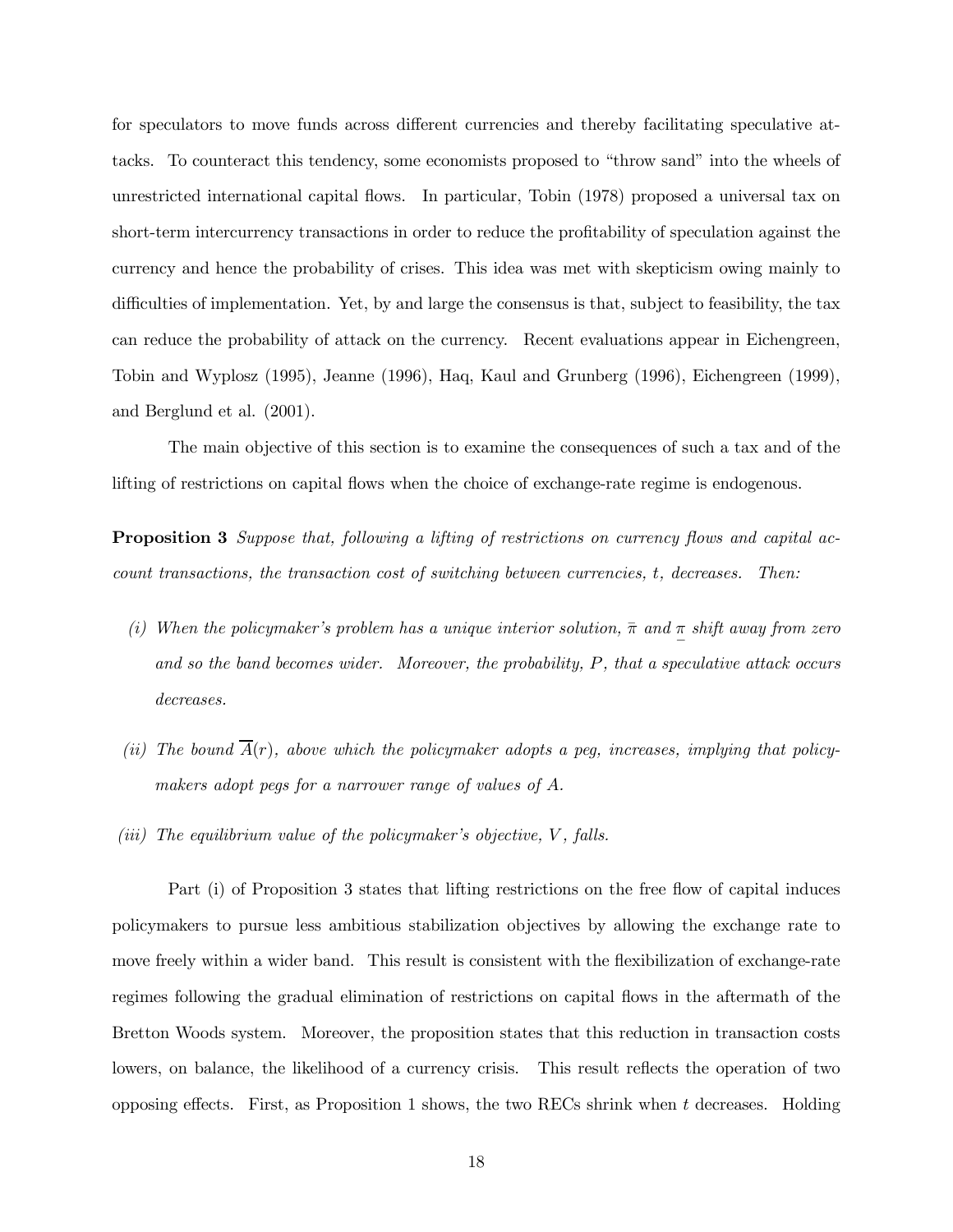the band width constant, this raises the probability of speculative attacks. This effect already appears in the literature on international financial crises (e.g., Morris and Shin 1998). But, as argued above, following the decrease in  $t$ , the band becomes wider, and this lowers, in turn, the probability, P, of speculative attacks. The analytics of these opposing effects can be seen by rewriting equation (A-23) from the appendix as:

$$
\frac{\partial P}{\partial t} = -2f(\overline{\pi} + r)\frac{\partial r}{\partial t} - 2f(\overline{\pi} + r)\frac{\partial \overline{\pi}}{\partial r}\frac{\partial r}{\partial t}.
$$

The first term represents the effect of an increase in a Tobin tax on the RECs for a given exchangerate band. Because  $\partial r/\partial t > 0$  (by Proposition 1), this term reduces the probability of a crisis. The second term reflects the effect of the tax increase, via its effect on the RECs, on the choice of band width. Since (as argued in Proposition 3)  $\partial \overline{\pi}/\partial r < 0$ , this term raises the probability of a crisis. Obviously, when the tax is reduced the signs of those two terms are interchanged. Part (i) of Proposition 3 suggests that in our model the second effect dominates, so  $P$  decreases when  $t$  is reduced.<sup>18</sup> Technically, this result follows because, by Assumption 1,  $\partial \overline{\pi}/\partial r < -1$ , i.e., when the size of the REC increases by a certain amount, the policymaker optimally chooses to reduce  $\bar{\pi}$  by a larger amount.

Admittedly, our model makes specific assumptions about the policymaker's maximization problem and about the distribution of shocks in the economy. When these assumptions do not hold, the same two opposing effects on the probability of speculative attacks still operate, but the sign of their combined effect on the probability of attack may be different. Thus, the more general warranted conclusion is that, when the endogeneity of the exchange-rate regime is taken into account, an increase in the Tobin tax may increase the probability of currency attacks. Our model is an example of a case in which this happens.

Part (ii) of Proposition 3 predicts that, for symmetric distributions of fundamentals, liberalization of the capital account, as characterized by a reduction in  $t$ , should induce fewer countries to maintain pegs. It also implies that, in spite of this trend, countries with a strong preference for

 $18$ This result is reminiscent of the discussion in Kupiec (1996) establishing that, when general equilibrium effects are taken into consideration, a securities transaction tax does not necessarily reduce stock return volatility.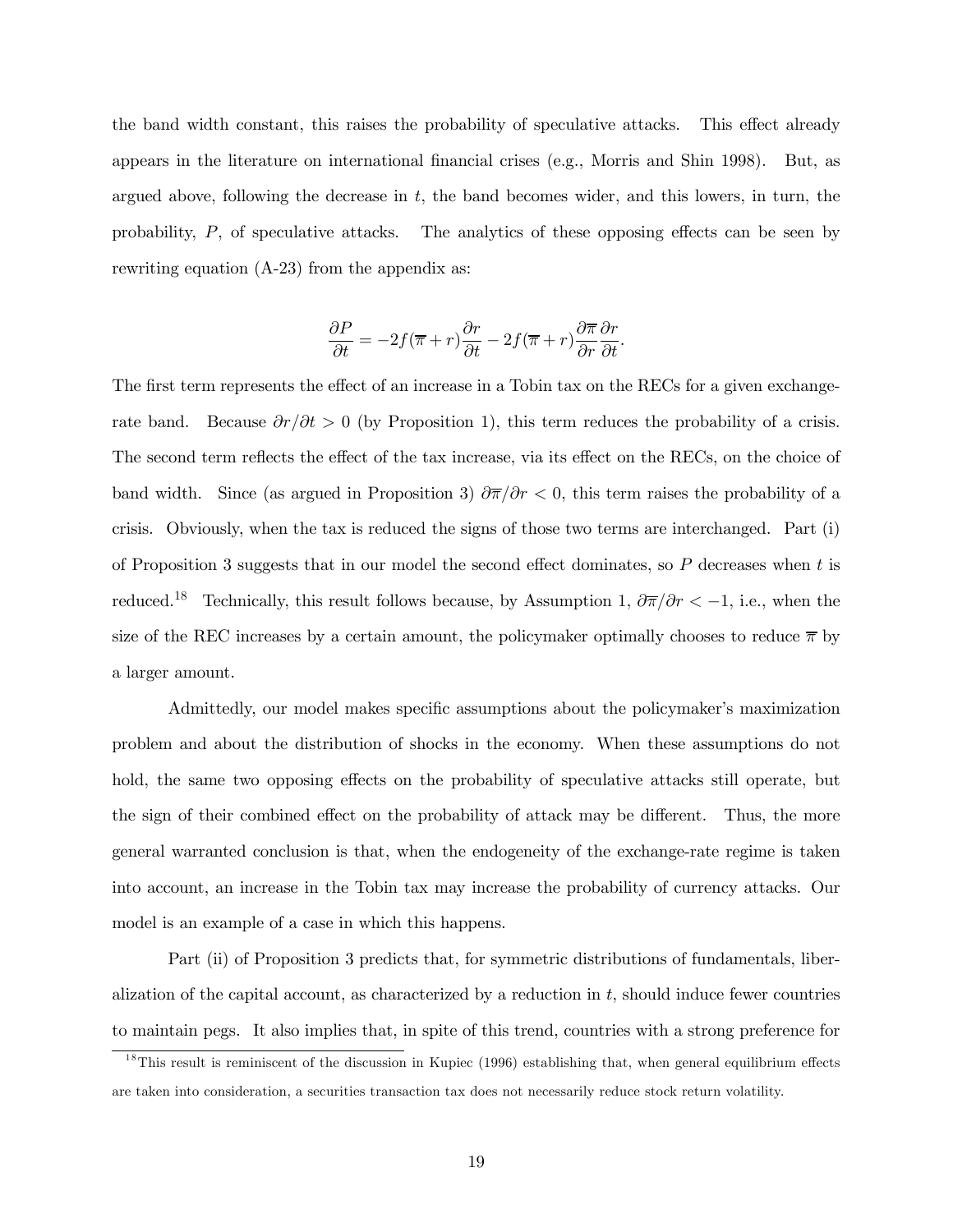exchange-rate stability (e.g., small open economies with relatively large shares of foreign currency denominated trade and capital flows as well as emerging markets) will continue to peg even in the face of capital market liberalization. In contrast, countries with intermediate preferences for exchange-rate stability (e.g., more financially mature economies with a larger fraction of domestically denominated debt and capital flows) will move from pegs to bands. These predictions seem to be consistent with casual evidence. Two years following the 1997—1998 East Asian crisis, most emerging markets countries in that region were back on pegs (McKinnon 2001; Calvo and Reinhart 2002). On the other hand, following the EMS currency crisis at the beginning of the 1990s, the prior system of cooperative pegs was replaced by wide bands until the formation of the EMU at the beginning of 1999.

Finally, part (iii) of Proposition 3 shows that, although a decrease in t lowers the likelihood of a financial crisis, it nonetheless makes the policymaker worse off. The reason is that speculative attacks impose a constraint on the policymaker when choosing the optimal exchange-rate regime. A decrease in t strengthens the incentive to mount a speculative attack and thus makes this constraint more binding.

Importantly, the conception underlying the analysis here is that a Tobin tax as originally conceived by Tobin, is imposed only on short-term speculative trading and not on current account transactions and long-term capital flows.<sup>19</sup> Hence it affects short-term speculative trading, and through it government intervention, but not current account transactions and long-term capital flows, whose impact on the exchange rate is modeled by means of the exogenous stochastic variable x. For realizations of x outside the band and a given exchange-rate regime, the model captures the fact that a Tobin tax reduces speculative trading and causes the actual exchange rate to be closer on average to the boundaries of the band via the, endogenous, behavior of  $\pi$ .

 $1<sup>9</sup>$ We abstract from some of the practical difficulties involved in distinguishing between short-term speculative flows and longer-term capital flows.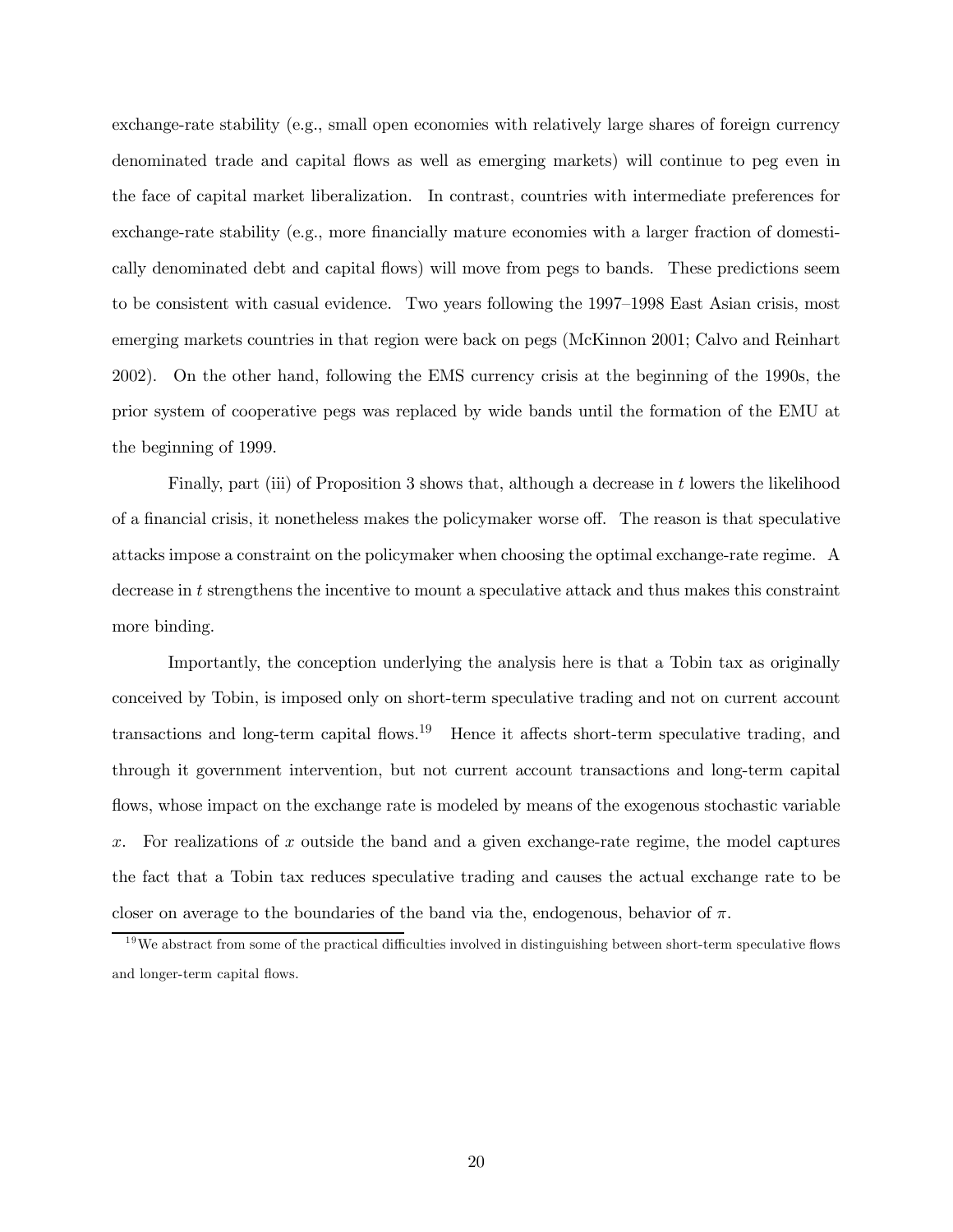## 4.2 The Effects of Intensity of Aversion to Exchange-Rate Uncertainty

We now turn to the effects of the parameter  $A$  (the relative importance that the policymaker assigns to reduction of exchange-rate uncertainty) on the choice of regime. As argued above, in small open economies with large fractions of assets and liabilities denominated in foreign exchange, residents are more averse to nominal exchange-rate uncertainty than residents of large, relatively closed economies, whose financial assets and liabilities are more likely to be denominated in domestic currency. Hence the parameter A reflects the size of the economy and the degree to which it is open, with larger values of A being associated with smaller and more open economies.

**Proposition 4** Suppose that the policymaker's problem has a unique interior solution. Then, as A increases (the policymaker becomes more concerned with exchange rate stability):

- (i)  $\bar{\pi}$  and  $\underline{\pi}$  shift closer to zero, so the band becomes tighter; and
- $(ii)$  the probability, P, that a speculative attack will occur increases.

Proposition 4 states that, as the policymaker becomes more concerned with reduction of uncertainty, he sets a tighter band and allows the exchange rate to move freely only within a narrower range around the center rate.<sup>20</sup> Part (ii) of the proposition shows that this tightening of the band raises the likelihood of a speculative attack. This implies that, all else equal, policymakers in countries with larger values of A are willing to set tighter bands and face a higher likelihood of speculative attacks than policymakers in otherwise similar countries with lower values of A.

Note that as Proposition 2 shows, when A increases above  $\overline{A}(r)$ , the optimal band width becomes zero and so the optimal regime is a peg. On the other hand, when A falls and becomes smaller than  $c'(\cdot)$ , the optimal band width becomes infinite, and so the optimal regime is a free float. Given that a substantial part of international trade is invoiced in U.S. Dollars (McKinnon 1979), it is likely that policymakers of a key currency country like the United States will be less sensitive to nominal exchange-rate uncertainty and therefore have a smaller A than policymakers in

 $^{20}$ This result may appear obvious at first blush. But the fact that it obtains only under unimodality (Assumption 1) suggests that such preliminary intuition is incomplete in the absence of suitable restrictions on the distribution of fundamentals.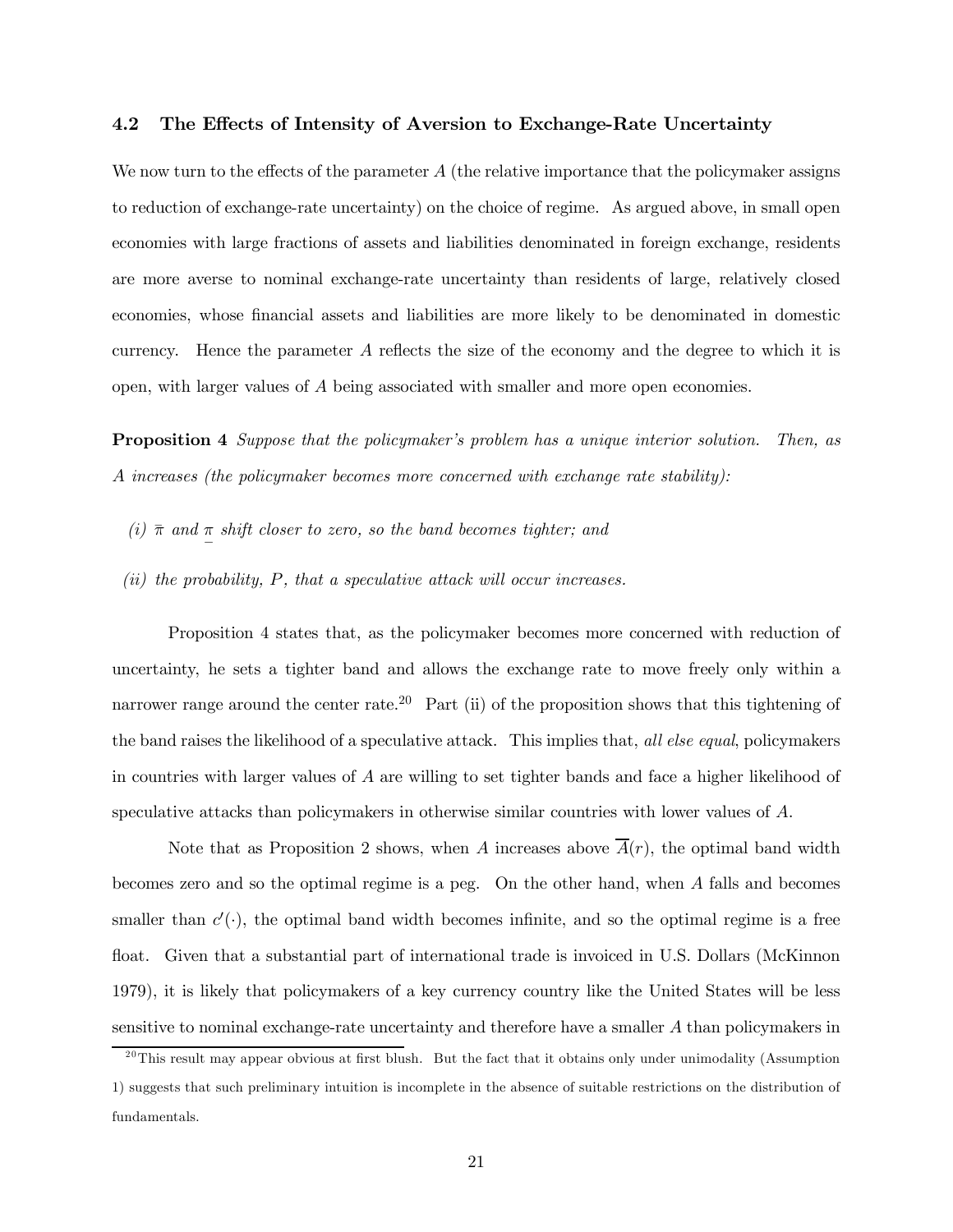small open economies. Therefore, our model predicts that the United States, Japan, and the Euro area should be floating, whereas Hong Kong, Panama, Estonia, Lithuania, and Bulgaria should be on either pegs, currency boards, or even full dollarization. This prediction appears to be consistent with casual observation of the exchange-rate systems chosen by those countries.

## 4.3 The Effects of Increased Variability in Fundamentals

Next, we examine how the exchange-rate band changes when more extreme realizations of  $x$  become more likely. This comparative statics exercise involves shifting probability mass from moderate realizations of x that do not lead to realignments to more extreme realizations that do lead to realignments.

**Proposition 5** Suppose that the policymaker's problem has a unique interior solution. Also suppose that  $f(x)$  and  $g(x)$  are two symmetric density functions with a mode (and a mean) at zero such that

- (i)  $g(x)$  lies below  $f(x)$  for all  $\underline{\pi} r < x < \overline{\pi} + r$ , and
- (ii)  $g(\overline{\pi}+r) = f(\overline{\pi}+r)$  and  $g(\underline{\pi}-r) = f(\underline{\pi}-r)$ ,

where  $\pi$  and  $\bar{\pi}$  are the solutions to the policymaker's problem under the original density function  $f(x)$  (i.e.,  $g(x)$  has fatter tails than  $f(x)$ ). Then, the policymaker adopts a wider band under  $g(x)$ than under  $f(x)$ .

Intuitively, as more extreme realizations of x become more likely (the density  $f(x)$  is replaced by  $g(x)$ , the policymaker is more likely to incur the loss of future credibility associated with realignments. Therefore, the policymaker widens the band to offset the increase in the probability that a costly realignment will take place. In addition, as larger shocks become more likely, the policymaker also finds it optimal to shift the two RECs further away from zero in order to shift his commitment to intervene in the market to a range of shocks that are now more probable. This move benefits the policymaker's objectives by counteracting part of the increased uncertainty about the freely floating value of the exchange rate. Both factors induce a widening of the band.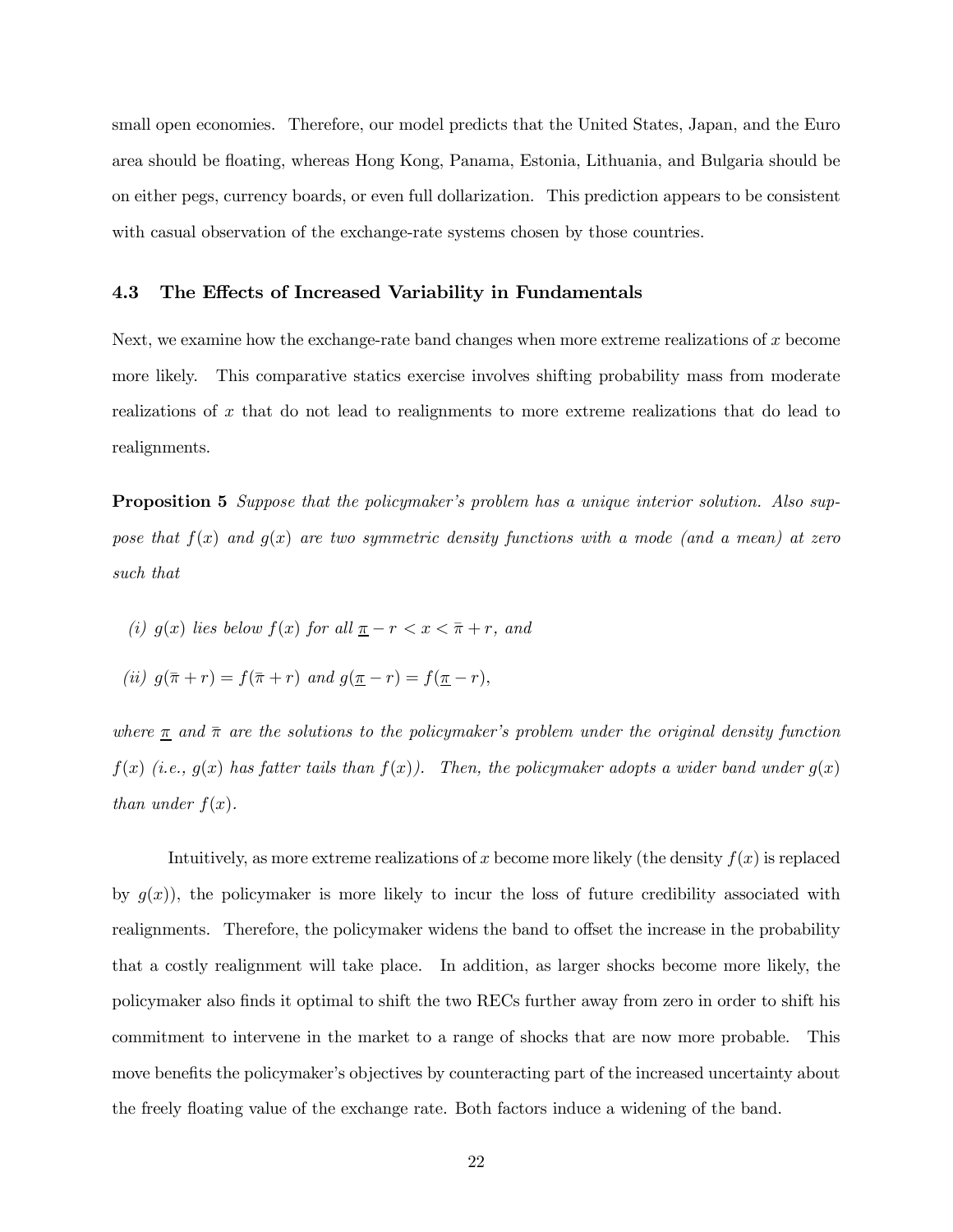## 4.4 The Effects of Tightness of Commitment to Maintaining the Regime

The degree of commitment to the exchange-rate regime is represented in our model by the parameter δ. Using the assumption that  $f(x)$  is symmetric (in which case  $E\pi = 0$ ) and totally differentiating equation (6) with respect to  $\delta$  reveals that, in general,  $\delta$  has an ambiguous effect on the optimal width of the band. On one hand, Proposition 1 implies that the width of the two RECs,  $r$ , increases as  $\delta$  increases. This is because – given the width of the band – speculators are less likely to attack the band when they know that the policymaker is more likely to defend it. This reduced likelihood of attacks induces the policymaker to set a narrower band. On the other hand, as  $\delta$  increases, the cost of realignments (when they occur) increases because they lead to a larger credibility loss. This effect pushes the policymaker to widen the band. Overall, then, the width of the band may either increase or decrease with  $\delta$ .

Since the probability of speculative attack,  $P$ , is affected by the width of the band, the effect of  $\delta$  on P is also ambiguous. For a given regime, Proposition 1 implies that P decreases with  $\delta$  (since speculators are less likely to attack when they know that the policymaker is more likely to defend a given band). However, when the endogeneity of the regime is recognized, the discussion in the previous paragraph implies that this result may be reversed. In particular, when  $\delta$  increases the policymaker may decide to narrow the band since he knows that, given the width of the band, he will subsequently decide to maintain the regime for a larger set of values of  $x$ . This, in turn, may increase the ex ante probability of a speculative attack. Consequently, an increase in the tightness of commitment may increase the probability of speculative attack.21

# 5 Concluding Reflections

This paper develops a framework for analyzing the interaction between the ex ante choice of exchange-rate regime and the probability of ex post currency attacks. To the best of our knowl-

 $2<sup>1</sup>$ We also tried to characterize the optimal degree of commitment to the regime but, since the ratio of economic insights to algebra was low, this experiment is not presented. Cukierman, Kiguel and Liviatan (1992) and Flood and Marion (1999) present such an analysis for exogenously given pegs. The analysis here is more complex owing to the fact that it involves the simultaneous choice of the band width and the degree of commitment.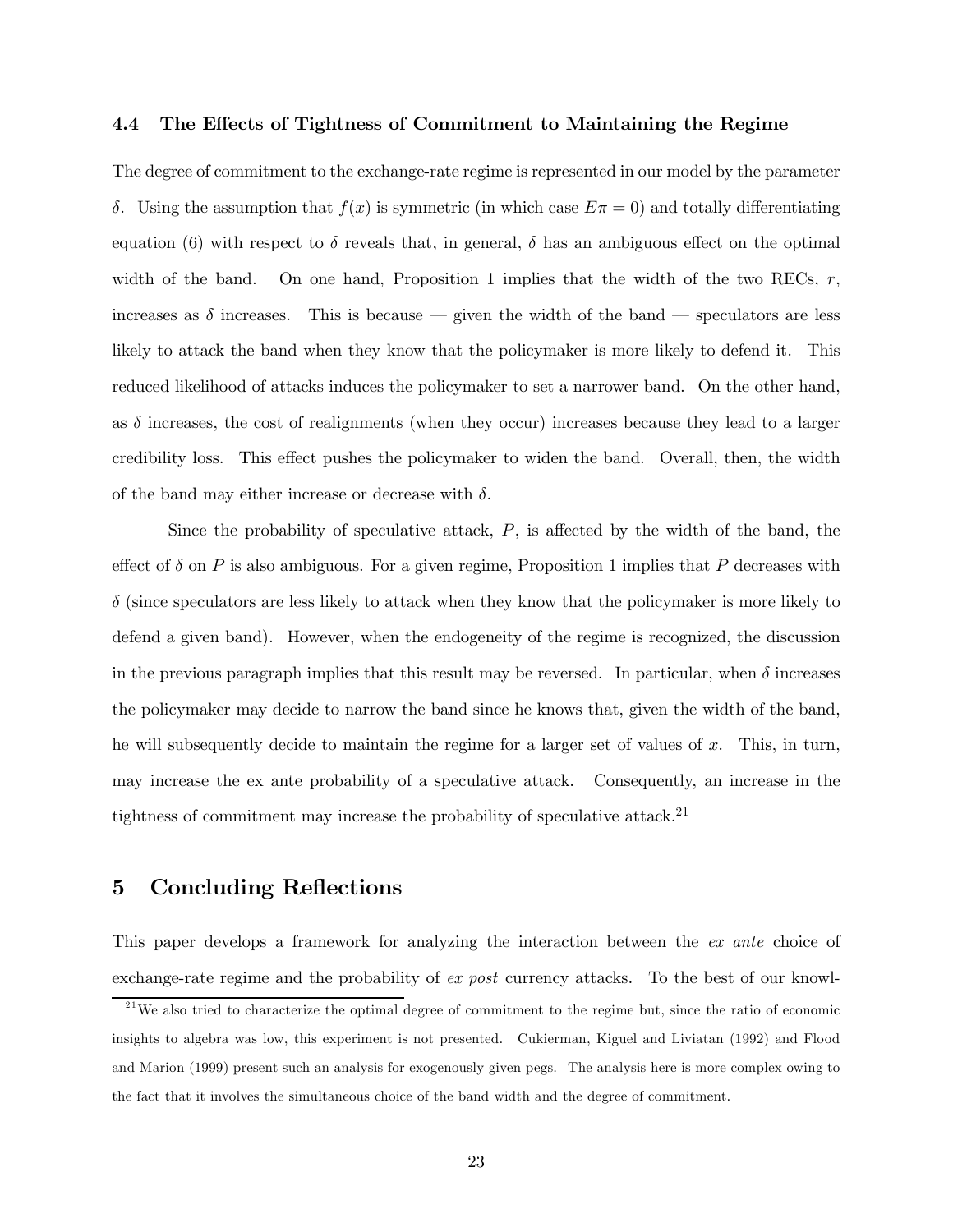edge, this is the first paper that solves endogenously for the optimal regime and for the probability of currency attacks and studies their interrelation.

Our framework generates several novel predictions that are consistent with empirical evidence. First, we find that financial liberalization that lowers the transaction costs of switching between currencies induces the policymaker to adopt a more flexible exchange-rate regime. This is broadly consistent with the flexibilization of exchange-rate regimes following the gradual reductions of restrictions on capital flows in the aftermath of the Bretton Woods system (Isard 1995). Second, in our model, small open economies with substantial aversion to exchange-rate uncertainty are predicted to have narrower bands and more frequent currency attacks than large, relatively closed economies. This is broadly consistent with the fact that large economies with key currencies – such as the United States, Japan, and the Euro area – choose to float, while small open economies like Argentina (until the beginning of 2002), Thailand, and Korea choose less flexible regimes that are more susceptible to currency attacks like the 1997—1998 Southeast Asian crisis. In a wider sense, the paper suggests that a higher risk of currency attack is the price that small open economies are willing to pay for smaller exchange-rate uncertainty. Third, we show that increased variability in fundamentals generates wider bands.

Another prediction of the model, not highlighted so far, is related to the bipolar view. According to this hypothesis, in the course of globalization there has been a gradual shift away from intermediate exchange-rate regimes to either hard pegs or freely floating regimes (Fischer 2001). Globalization is expected to have two opposite effects in our model. On one hand, it lowers the cost of switching between currencies and hence facilitates speculation; this effect induces policymakers to set more flexible regimes. On the other hand, globalization increases the volume of international trade in goods and financial assets, thereby increasing the aversion to nominal exchange-rate uncertainty; this effect induces policymakers to set less flexible regimes. The second effect is likely to be large for small open economies whose currencies are not used much for either capital account or current account transaction in world markets, and to be small or even negligible for large key currency economies. Hence, the first effect is likely to be dominant in large, relatively closed blocks while the second is likely to dominate in small open economies. All else equal, the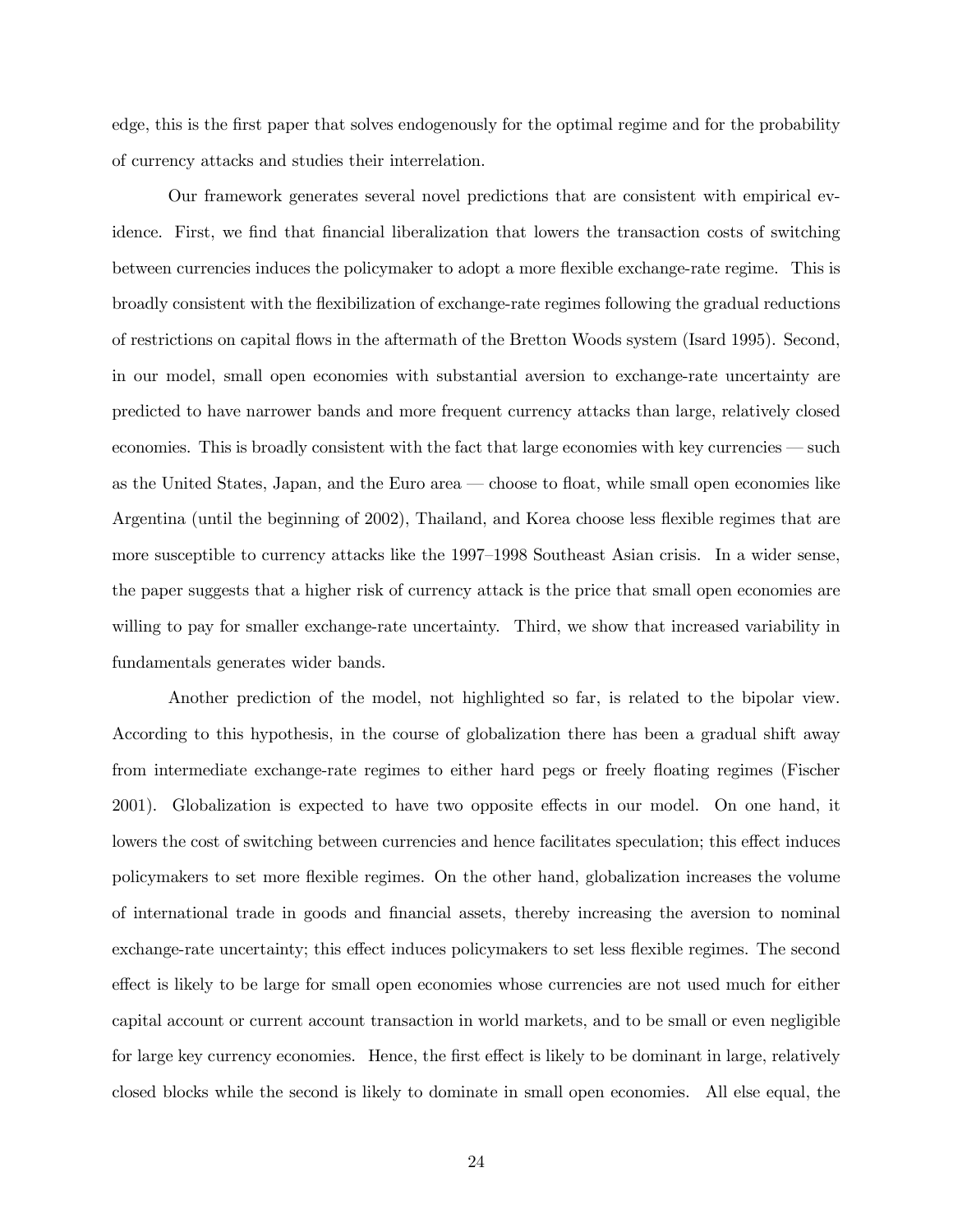process of globalization should therefore induce relatively large currency blocks to move toward more flexible exchange-rate arrangements while pushing small open economies in the opposite direction.

Another result of our model is that a Tobin tax raises the probability of currency attacks. Although (as in existing literature) a Tobin tax reduces the probability of a currency attack for a given exchange-rate regime, the analysis also implies that the tax induces policymakers to set less flexible regimes. Hence, once the choice of an exchange-rate regime is endogenized, the tax has an additional, indirect, effect on the likelihood of a currency attack. In our model, this latter effect dominates the direct effect. Similarly, our model suggests that the effect of a larger credibility loss  $-$  following a realignment  $-$  on the probability of speculative attacks is ambiguous. For a given regime, when this credibility loss is higher, policymakers have a stronger incentive to defend the exchange-rate regime against speculative attacks, and this lowers the probability of such an event. However, once the choice of a regime is endogenized, the overall effect becomes ambiguous since ex ante, realizing that speculative attacks are less likely, policymakers may have an incentive to adopt a less flexible regime.

The model can be extended to allow for imperfect information on the part of the public about the commitment ability of policymakers. In such a framework there are two types of policymaker: a dependable type – who is identical to the one considered in this paper – and an opportunistic type, for whom the personal cost of realignment (perhaps due to a high degree of, politically motivated, positive time preference) is zero. The latter type lets the exchange rate float ex post for all realizations of fundamentals. As in Barro (1986), the probability assigned by the public to a dependable type being in office is taken as a measure of reputation. The model in this paper obtains as a particular case of the extended case when reputation is perfect. The extended analysis appears in Cukierman, Goldstein and Spiegel (2003, Section 5) and is not presented here for the sake of brevity.

An interesting implication of the extended framework is that policymakers with high reputation tend to set less flexible regimes and are less vulnerable to speculative attacks. Hong Kong's currency board is a good example. Because it has never abandoned its currency board in the past, Hong-Kong's currency board enjoys a good reputation and attracts less speculative pressure.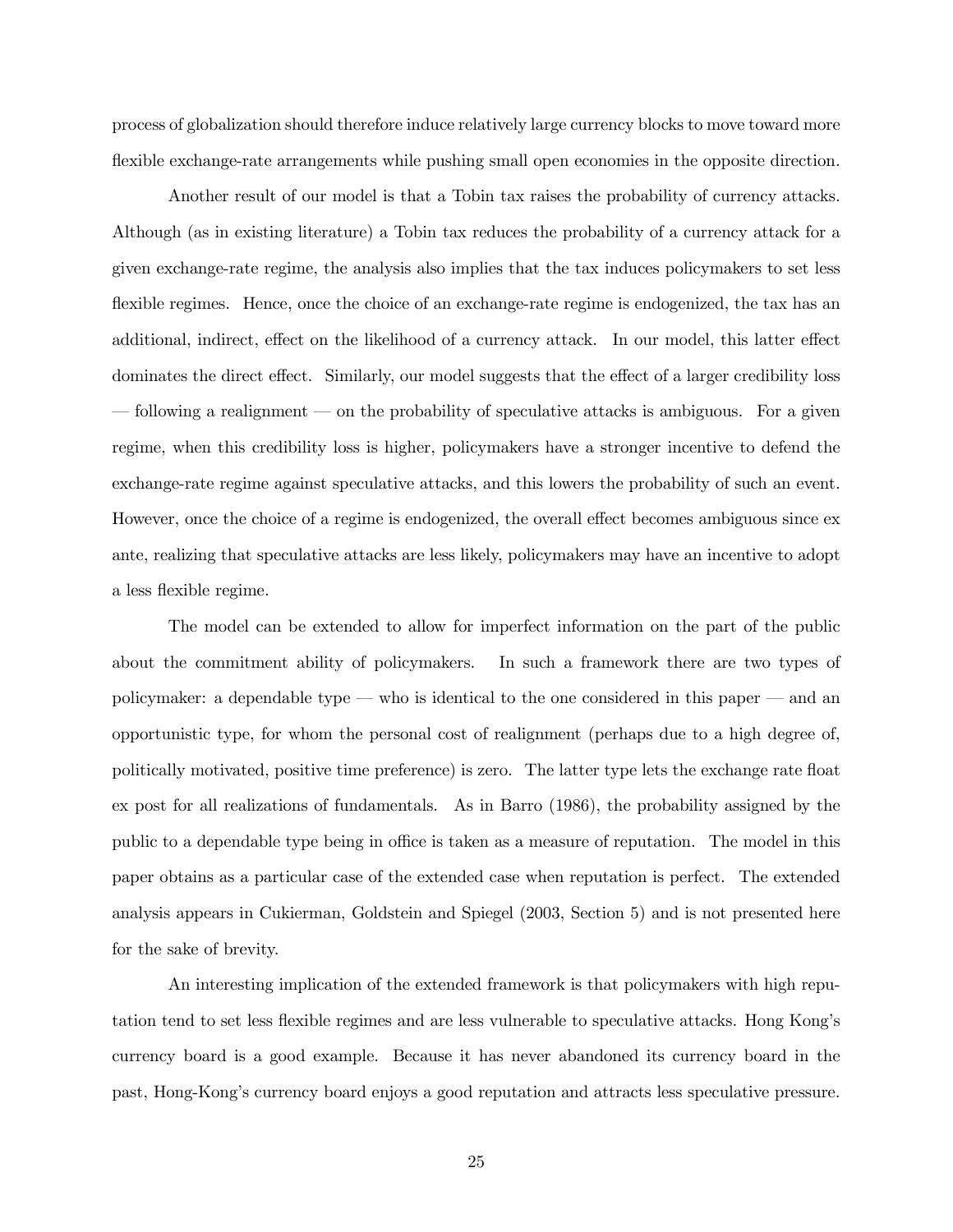Another implication of the extended framework is that the width of the REC's is an increasing function of reputation, which provides an explanation for the triggers of some crises like the 1994 Mexican crisis or the 1992 flight from the French Franc following the rejection of the Maastricht Treaty by Danish voters.<sup>22</sup>

Although our framework captures many empirical regularities regarding exchange-rate regimes and speculative attacks, it obviously does not capture all of them. For example, as Calvo and Reinhart (2002) have shown, policymakers often intervene in exchange-rate markets even in the absence of explicit pegs or bands. We believe that an extension analyzing the desirability of implicit bands (as well as other regimes is) a promising direction for future research.23 Another such direction is the development of a dynamic framework in which the fundamentals are changing over time and speculators can attack the currency at several points in time. The optimal policy in a dynamic context raises additional interesting issues, such as changes in the policymaker's reputation over time.

# 6 Appendix

**Proof of Lemma 1:** (i) We analyze the behavior of the policymaker and the speculators after the exchange rate reaches the upper bound of the band. We show that as  $\varepsilon \to 0$ , there exists a

<sup>&</sup>lt;sup>22</sup>Prior to the Mexican crisis, Mexico maintained a peg for several years and had, therefore, good reputation. When the ruling party's presidential candidate, Colosio, was assassinated in March 1994, the Mexican Peso came under attack. The authorities defended the Peso initially but, following a substantial loss of reserves within a short period of time, allowed it to float. The extended framework provides an explanation for the crisis within a unique equilibrium framework. Prior to Colosio's assassination, fundamentals were already stretched so that, in the absence of intervention, the Peso would have depreciated. But, since reputation was high, speculators anticipated that the Mexican government would defend the peg for the existing range of realizations of  $x$  and thus refrained from attacking it. The assassination and the subsequent political instability led to an abrupt decrease in reputation, narrowing the RECs around the Mexican peg and creating a new situation in which the free market rate,  $x$ , fell outside the positive REC. It then became rational for speculators to run on the Peso and for the Mexican government not to defend it. A similar explanation can be applied to the Danish episode described in Isard (1995, p. 210).

 $^{23}$ A theoretical discussion of implicit bands appears in Koren (2000). See also Bartolini and Prati (1999).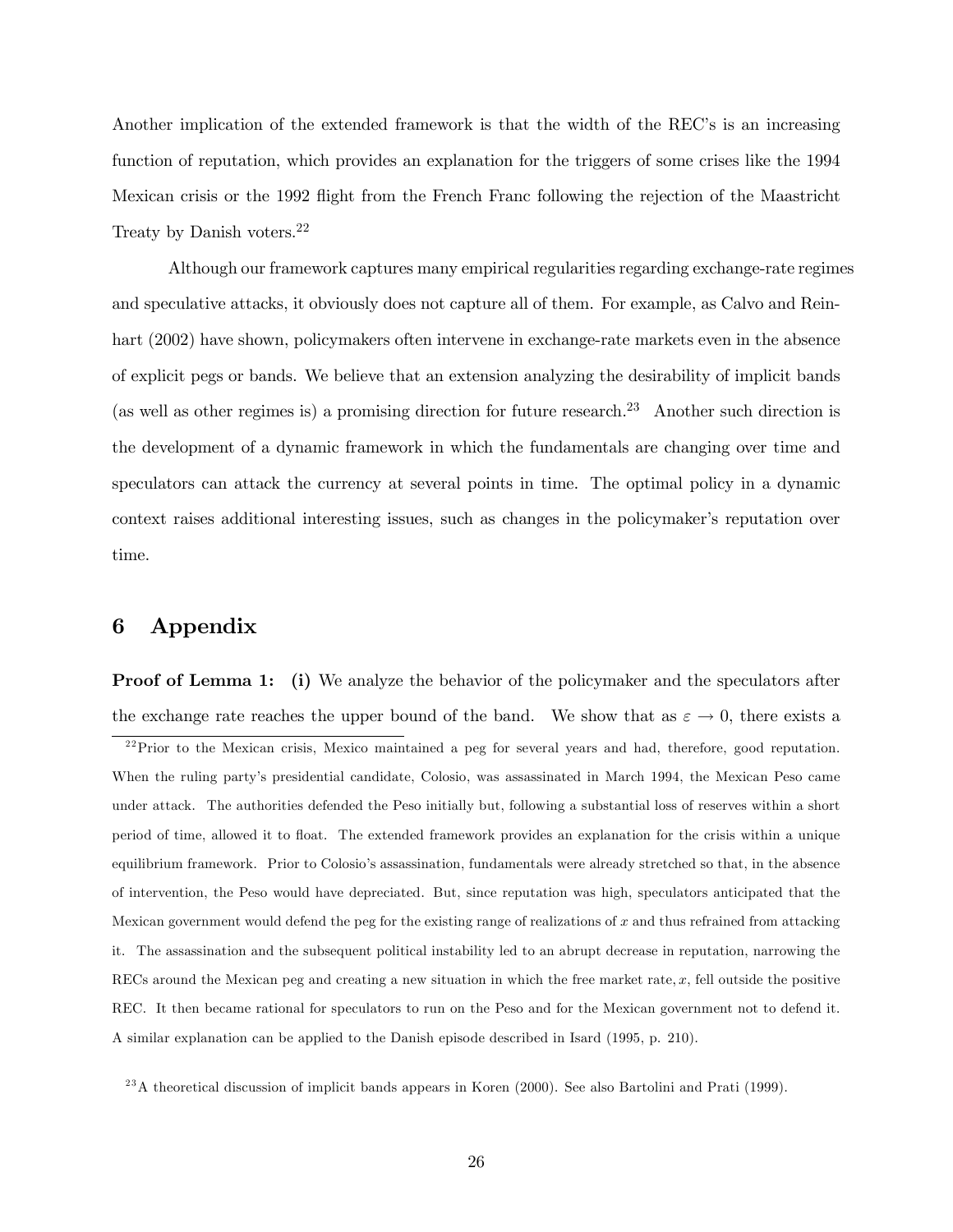unique perfect Bayesian equilibrium in which each speculator i attacks the band if and only if  $\theta_i$ is above a unique threshold  $\overline{\theta}^*$ . The proof for the case where the exchange rate reaches the lower bound of the band is analogous.

We start with some notation. First, suppose that  $x \geq \overline{\pi}$  and let  $\alpha^*(x)$  be the critical measure of speculators below which the policymaker defends the upper bound of the band when the laissez-faire rate of change in the exchange rate is  $x$ . Recalling that the policymaker defends the band if and only if  $C(y, \alpha) \leq \delta$ , and using the fact that  $y = x - \overline{\pi}$ ,  $\alpha^*(x)$  is defined implicitly by

$$
C(x - \overline{\pi}, \alpha^*(x)) = \delta. \tag{A-1}
$$

Since  $C(x - \overline{\pi}, \alpha^*(x))$  increases with both arguments,  $d\alpha^*(x)/dx \leq 0$ .

Then, the net payoff from attacking the upper bound of the band is:

$$
v(x,\alpha) = \begin{cases} (x-\overline{\pi})e_{-1} - t, & if \alpha > \alpha^*(x), \\ -t, & if \alpha \le \alpha^*(x). \end{cases}
$$
 (A-2)

Note that  $\partial v(x,\alpha)/\partial \alpha \geq 0$  because the assumption that  $x \geq \overline{\pi}$  implies that the top line in (A-2) exceeds the bottom line. Moreover, noting from  $(A-1)$  that  $d\alpha^*(x)/dx \leq 0$ , it follows that  $\frac{\partial v(x, \alpha)}{\partial x} \geq 0$  with a strict inequality whenever  $v(x, \alpha) \geq 0$ .

Let  $\alpha_i(x)$  be speculator is belief about the measure of speculators who will attack the band for each level of x. We will say that the belief  $\widehat{\alpha}_i(\cdot)$  is higher than  $\alpha_i(\cdot)$  if  $\widehat{\alpha}_i(\cdot) \ge \alpha_i(\cdot)$  for all x with strict inequality for at least one x.

The decision of speculator i whether or not to attack  $\bar{e}$  depends on the signal  $\theta_i$  that speculator i observes and his belief,  $\alpha_i(\cdot)$ . Using (3), the net expected payoff of speculator i from attacking  $\overline{e}$  is:

$$
h(\theta_i, \alpha_i(\cdot)) = \int_{\theta_i - \varepsilon}^{\theta_i + \varepsilon} v(x, \alpha_i(x)) f(x \mid \theta_i) dx = \frac{\int_{\theta_i - \varepsilon}^{\theta_i + \varepsilon} v(x, \alpha_i(x)) f(x) dx}{F(\theta_i + \varepsilon) - F(\theta_i - \varepsilon)}.
$$
 (A-3)

We now establish three properties of  $h(\theta_i, \alpha_i(\cdot))$ :

**Property 1:**  $h(\theta_i, \alpha_i(\cdot))$  is continuous in  $\theta_i$ .

**Property 2:**  $\widehat{\alpha}_i(\cdot) \geq \alpha_i(\cdot)$  implies that  $h(\theta_i, \widehat{\alpha}_i(\cdot)) \geq h(\theta_i, \alpha_i(\cdot))$  for all  $\theta_i$ .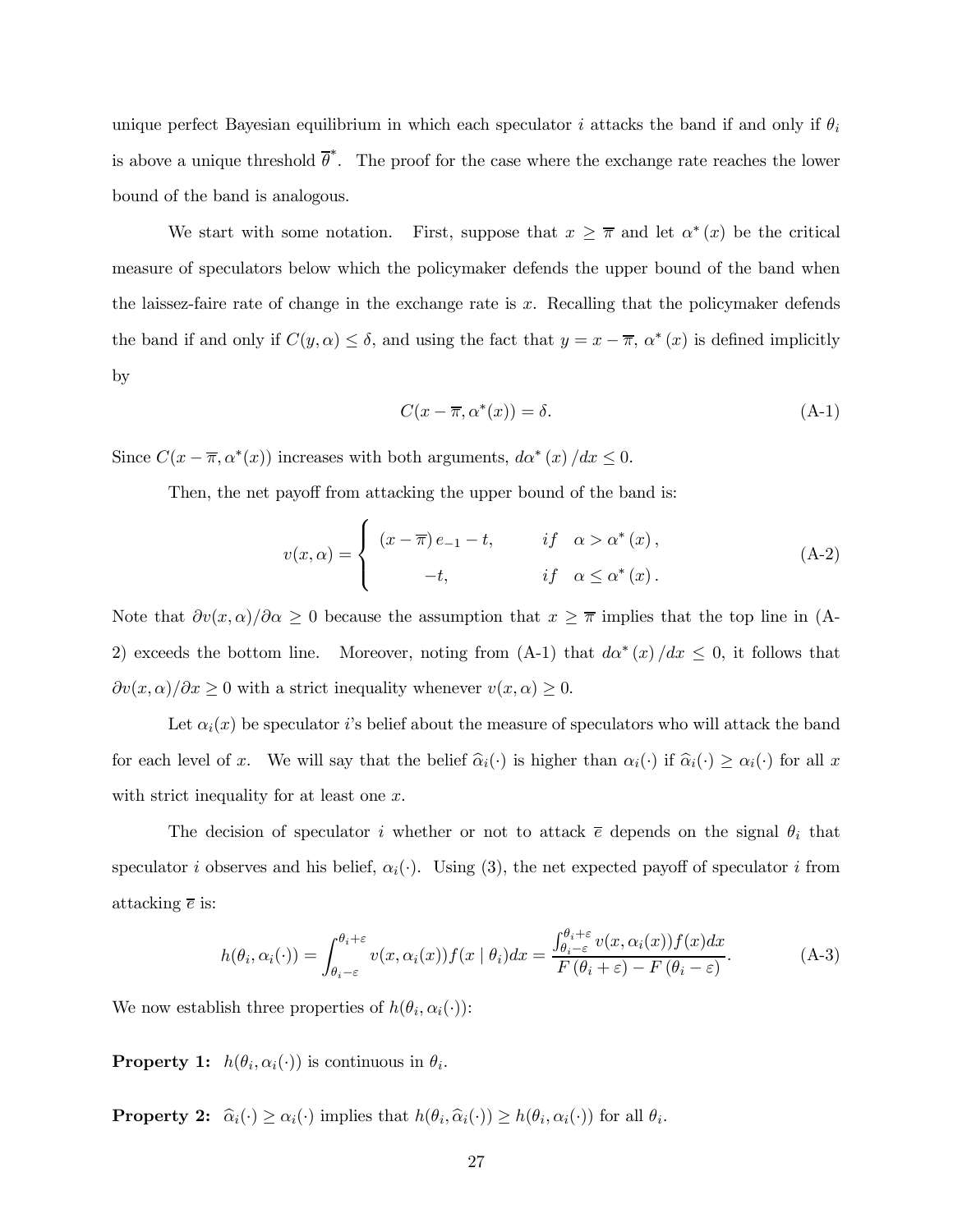**Property 3:**  $\partial h(\theta_i, \alpha_i(\cdot))/\partial \theta_i \geq 0$  if  $\alpha_i(\cdot)$  is nondecreasing in x with strict inequality whenever  $h(\theta_i, \alpha_i(\cdot)) \geq 0.$ 

Property 1 follows because  $F(\cdot)$  is a continuous function. Property 2 follows because  $\frac{\partial v(x,\alpha)}{\partial \alpha} \geq 0$ . To establish Property 3, note that

$$
\frac{\partial h(\theta_i, \alpha_i(\cdot))}{\partial \theta_i} = \frac{[v(\theta_i + \varepsilon, \alpha_i(\theta_i + \varepsilon)) f(\theta_i + \varepsilon) - v(\theta_i - \varepsilon, \alpha_i(\theta_i - \varepsilon)) f(\theta_i - \varepsilon)] \int_{\theta_i - \varepsilon}^{\theta_i + \varepsilon} f(x) dx}{(F(\theta_i + \varepsilon) - F(\theta_i - \varepsilon)) \int_{\theta_i - \varepsilon}^{\theta_i + \varepsilon} v(x, \alpha_i(x)) f(x) dx} \frac{[f(\theta_i + \varepsilon) - f(\theta_i - \varepsilon)] \int_{\theta_i - \varepsilon}^{\theta_i + \varepsilon} v(x, \alpha_i(x)) f(x) dx}{(F(\theta_i + \varepsilon) - F(\theta_i - \varepsilon))^2} \frac{f(\theta_i + \varepsilon) \int_{\theta_i - \varepsilon}^{\theta_i + \varepsilon} [v(\theta_i + \varepsilon, \alpha_i(\theta_i + \varepsilon)) - v(x, \alpha_i(x))] f(x) dx}{(F(\theta_i + \varepsilon) - F(\theta_i - \varepsilon))^2} + \frac{f(\theta_i - \varepsilon) \int_{\theta_i - \varepsilon}^{\theta_i + \varepsilon} [v(x, \alpha_i(x)) - v(\theta_i - \varepsilon, \alpha_i(\theta_i - \varepsilon))] f(x) dx}{(F(\theta_i + \varepsilon) - F(\theta_i - \varepsilon))^2}.
$$
\n(A-4)

Recalling that  $\partial v(x, \alpha)/\partial x \ge 0$  and  $\partial v(x, \alpha)/\partial \alpha \ge 0$ , it follows that  $\partial h(\theta_i, \alpha_i(\cdot))/\partial \theta_i \ge 0$  if  $\alpha_i(\cdot)$  is nondecreasing in x. Moreover, (A-3) implies that if  $h(\theta_i, \alpha_i(\cdot)) \geq 0$ , then there exists at least one  $x \in [\theta_i - \varepsilon, \theta_i + \varepsilon]$  for which  $v(x, \alpha_i(\cdot)) > 0$  (otherwise,  $h(\theta_i, \alpha_i(\cdot)) < 0$ ). Since  $\partial v(x, \alpha)/\partial x > 0$  if  $v(x, \alpha) \geq 0$ , it follows in turn that  $\partial v(x, \alpha)/\partial x > 0$  for at least one  $x \in [\theta_i - \varepsilon, \theta_i + \varepsilon]$ . But since  $\partial v(x, \alpha)/\partial x \geq 0$  with strict inequality for at least one x, (A-4) implies that  $\partial h(\theta_i, \alpha_i(\cdot))/\partial \theta_i > 0$ whenever  $h(\theta_i, \alpha_i(\cdot)) \geq 0$ .

In equilibrium, the strategy of speculator i is to attack  $\bar{e}$  if  $h(\theta_i, \alpha_i(\cdot)) > 0$  and not attack it if  $h(\theta_i, \alpha_i(\cdot)) < 0$ . Moreover, the equilibrium belief of speculator i,  $\alpha_i(\cdot)$ , must be consistent with the equilibrium strategies of all other speculators (for short we will simply say that, in equilibrium, "the belief of speculator  $i$  is consistent"). To characterize the equilibrium strategies of speculators, we first show that there exists a range of sufficiently large signals for which speculators have a dominant strategy to attack  $\bar{e}$  and, likewise, there exists a range of sufficiently small signals for which speculators have a dominant strategy not to attack  $\bar{e}$ . Then, we use an iterative process of elimination of dominated strategies to establish the existence of a unique signal,  $\bar{\theta}^*$ , such that speculator *i* attacks  $\overline{e}$  if and only if  $\theta_i > \overline{\theta}^*$ .

Suppose that speculator i observes a signal  $\theta_i > \overline{\theta}$ , where  $\overline{\theta}$  is defined by the equation  $C\left(\left(\overline{\theta}-\overline{\pi}-\varepsilon\right),0\right)=\delta$ . Then speculator i realizes that the policymaker is surely going to exit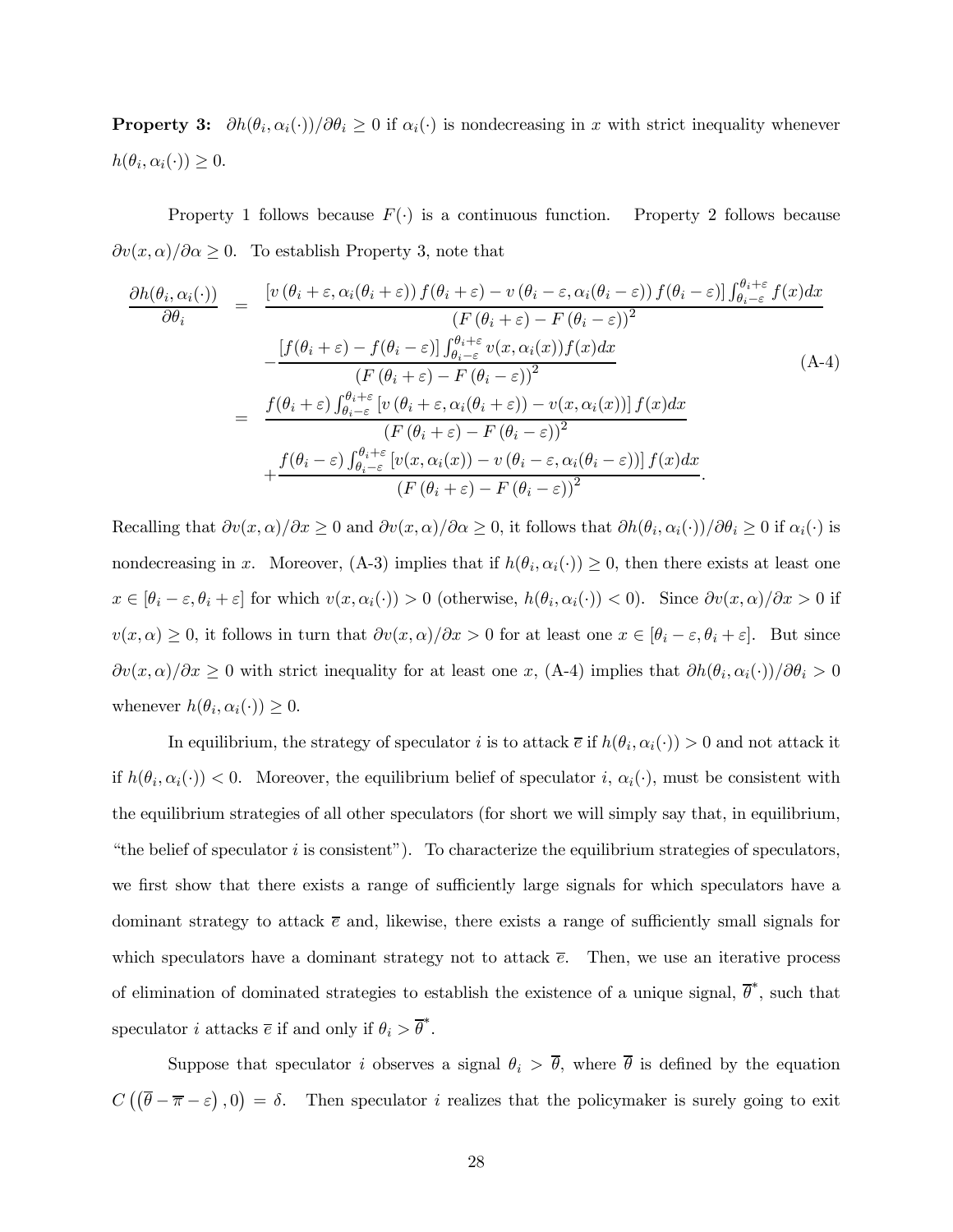the band. By (A-2), the net payoff from attacking  $\bar{e}$  is therefore  $v(x, \alpha)=(x - \bar{\pi})e_{-1} - t$ , for all α. From Assumption 2, it follows that  $v(x, \alpha)$  is strictly positive within the range  $[\theta_i - \varepsilon, \theta_i + \varepsilon]$ . Hence, by (A-3),  $h(\theta_i, \alpha_i(x)) > 0$  for all  $\theta_i > \overline{\theta}$  and all  $\alpha_i(x)$ , implying that it is a dominant strategy for speculator i with  $\theta_i > \overline{\theta}$  to attack  $\overline{e}$ . Similarly, if  $\theta_i < \underline{\theta}$ , where  $\underline{\theta} \equiv \overline{\pi} + t/e_{-1} - \varepsilon$ (since we focus on the case where  $\varepsilon \to 0$  and since  $t > 0$ , such signals are observed with a positive probability whenever  $x > \overline{\pi}$ , speculator i realizes that  $x < \overline{\pi} + t/e_{-1}$ . Consequently, even if the policymaker surely exits the band, the payoff from attacking it is negative. This implies in turn that  $h(\theta_i, \alpha_i(x)) < 0$  for all  $\theta_i < \underline{\theta}$  and all  $\alpha_i(x)$ , so it is a dominant strategy for speculator i with  $\theta_i < \underline{\theta}$  not to attack.

Now, we start an iterative process of elimination of dominated strategies from  $\overline{\theta}$  in order to expand the range of signals for which speculators will surely attack  $\bar{e}$ . To this end, let  $\alpha(x, \theta)$ represent a speculator's belief regarding the measure of speculators who will attack  $\bar{e}$  for each level of x, when the speculator believes that all speculators will attack  $\bar{e}$  if and only if their signals are above some threshold  $\theta$ . Since  $\varepsilon_i \sim U\left[-\varepsilon, \varepsilon\right]$ ,

$$
\alpha(x,\theta) = \begin{cases}\n0, & if \quad x < \theta - \varepsilon, \\
\frac{x - (\theta - \varepsilon)}{2\varepsilon}, & if \quad \theta - \varepsilon \le x \le \theta + \varepsilon, \\
1, & if \quad x > \theta + \varepsilon.\n\end{cases} (A-5)
$$

The iterative process of elimination of dominated strategies works as follows. We have already established that  $h(\theta_i, \alpha_i(x)) > 0$  for all  $\theta_i > \overline{\theta}$  and all  $\alpha_i(x)$ . But since  $h(\theta_i, \alpha_i(x))$  is continuous in  $\theta_i$ , it follows that  $h(\overline{\theta}, \alpha_i(x)) \geq 0$  for all  $\alpha_i(x)$  and in particular for  $\alpha_i(x) = \alpha(x, \overline{\theta})$ . Thus,  $h(\overline{\theta}, \alpha(x, \overline{\theta})) \geq 0$ . Note that since in equilibrium the beliefs of speculators are consistent, only beliefs that are higher than or equal to  $\alpha(x, \overline{\theta})$  can hold in equilibrium (because all speculators attack  $\bar{e}$  when they observe signals above  $\bar{\theta}$ ). Thus, we say that  $\alpha(x, \bar{\theta})$  is the "lowest" consistent belief on  $\alpha$ .

Let  $\overline{\theta}^1$  be the value of  $\theta_i$  for which  $h(\theta_i, \alpha(x, \overline{\theta})) = 0$ . That is,  $h(\overline{\theta}^1, \alpha(x, \overline{\theta})) \equiv 0$ . Note that  $\overline{\theta}^1 \leq \overline{\theta}$ , and that  $\overline{\theta}^1$  is defined uniquely because we showed above that  $h(\theta_i, \alpha_i(x))$  is strictly increasing in  $\theta_i$  whenever  $h(\theta_i, \alpha_i(x)) \geq 0$ . Using Properties 2 and 3 and recalling that  $\alpha(x, \overline{\theta})$  is the lowest consistent belief on  $\alpha$ , it follows that  $h(\theta_i, \alpha_i(x)) > 0$  for any  $\theta_i > \overline{\theta}^1$  and any consistent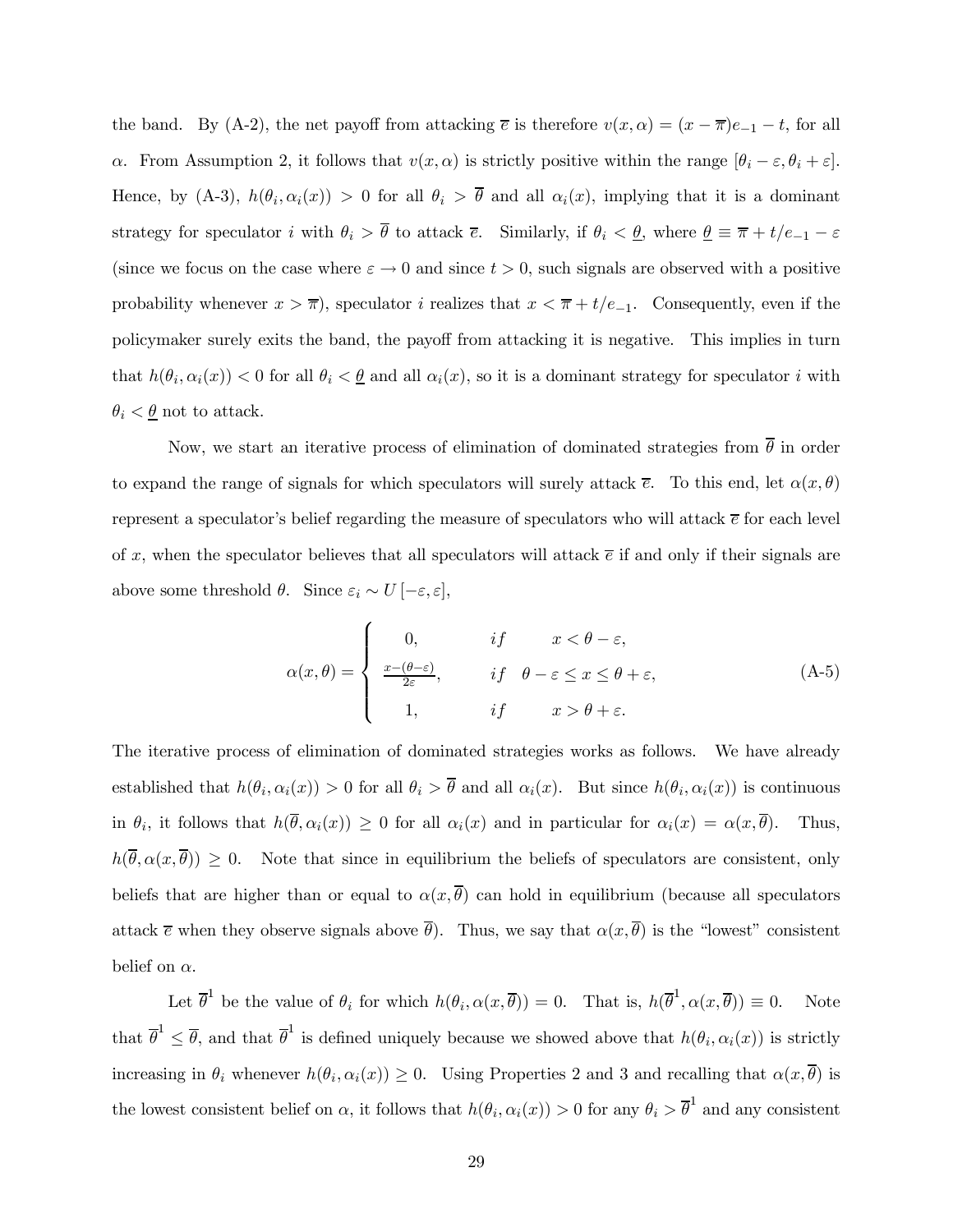belief  $\alpha_i(x)$ . Thus, in equilibrium, speculators must attack  $\bar{e}$  if they observe signals above  $\bar{\theta}^1$ . As a result,  $\alpha(x, \overline{\theta}^1)$  becomes the lowest consistent belief on  $\alpha_i(x)$ .

Starting from  $\bar{\theta}^1$ , we can now repeat the process along the following steps (these steps are similar to the ones used to establish  $\overline{\theta}^1$ ). First, note that since  $h(\overline{\theta}^1, \alpha(x, \overline{\theta})) \equiv 0$  and since  $\alpha(x, \theta)$  is weakly decreasing with  $\theta$  and  $h(\theta_i, \alpha_i(x))$  is weakly increasing with  $\alpha_i(x)$ , it follows that  $h(\overline{\theta}^1, \alpha(x, \overline{\theta}^1)) \geq 0$ . Second, find a  $\theta_i \leq \overline{\theta}^1$  for which  $h(\theta_i, \alpha(x, \overline{\theta}^1)) = 0$  and denote it by  $\overline{\theta}^2$ . Using the same arguments as above,  $\bar{\theta}^2$  is defined uniquely. Third, since  $\alpha(x,\bar{\theta}^1)$  is the lowest consistent belief on  $\alpha_i(x)$  and using the second and third properties of  $h(\theta_i, \alpha_i(x))$ , it follows that speculators must attack  $\bar{e}$  if they observe signals above  $\bar{\theta}^2$ . The lowest possible belief on  $\alpha_i(x)$ becomes  $\alpha(x, \overline{\theta}^2)$ .

We repeat this process over and over again (each time lowering the value of  $\theta$  above which speculators will attack  $\bar{e}$ ), until we reach a step n such that  $\bar{\theta}^{n+1} = \bar{\theta}^n$ , implying that the process cannot continue further. Let  $\overline{\theta}^{\infty}$  denote the value of  $\theta$  at which the process stops. (Clearly,  $\overline{\theta}^{\infty} \leq \overline{\theta}$ .) By definition, speculators will attack  $\overline{e}$  if they observe signals above  $\overline{\theta}^{\infty}$ . Since  $\overline{\theta}^{\infty}$  is the point where the process stops, it must be the case that  $h(\overline{\theta}^{\infty}, \alpha(x, \overline{\theta}^{\infty})) = 0$  (otherwise, we could find some  $\theta_i < \overline{\theta}^{\infty}$  for which  $h(\theta_i, \alpha(x, \overline{\theta}^{\infty})) = 0$ , meaning that the iterative process could have been continued further).

Starting a similar iterative process from  $\underline{\theta}$  and following the exact same steps, we also obtain a signal  $\underline{\theta}^{\infty}$  ( $\geq \underline{\theta}$ ) such that speculators will never attack  $\overline{e}$  if they observe signals below or at  $\underline{\theta}^{\infty}$ (strictly speaking, at this signal the speculator is indifferent between attacking and not attacking; we break the tie by assuming that, when indifferent, the speculator chooses not to attack). At this signal, it must be the case that  $h(\underline{\theta}^{\infty}, \alpha(x, \underline{\theta}^{\infty})) = 0$ . Since we proved that in equilibrium speculators attack  $\bar{e}$  if they observe signals above  $\bar{\theta}^{\infty}$  and do not attack it if they observe signals below  $\underline{\theta}^{\infty}$ , it must be the case that  $\overline{\theta}^{\infty} \geq \underline{\theta}^{\infty}$ .

The last step of the proof involves showing that  $\overline{\theta}^{\infty} = \underline{\theta}^{\infty}$  as  $\varepsilon \to 0$ . First, recall that  $\overline{\theta}^{\infty}$ is defined implicitly by  $h(\overline{\theta}^{\infty}, \alpha(x, \overline{\theta}^{\infty})) = 0$ . Using (A-3) and (A-5), this equality can be written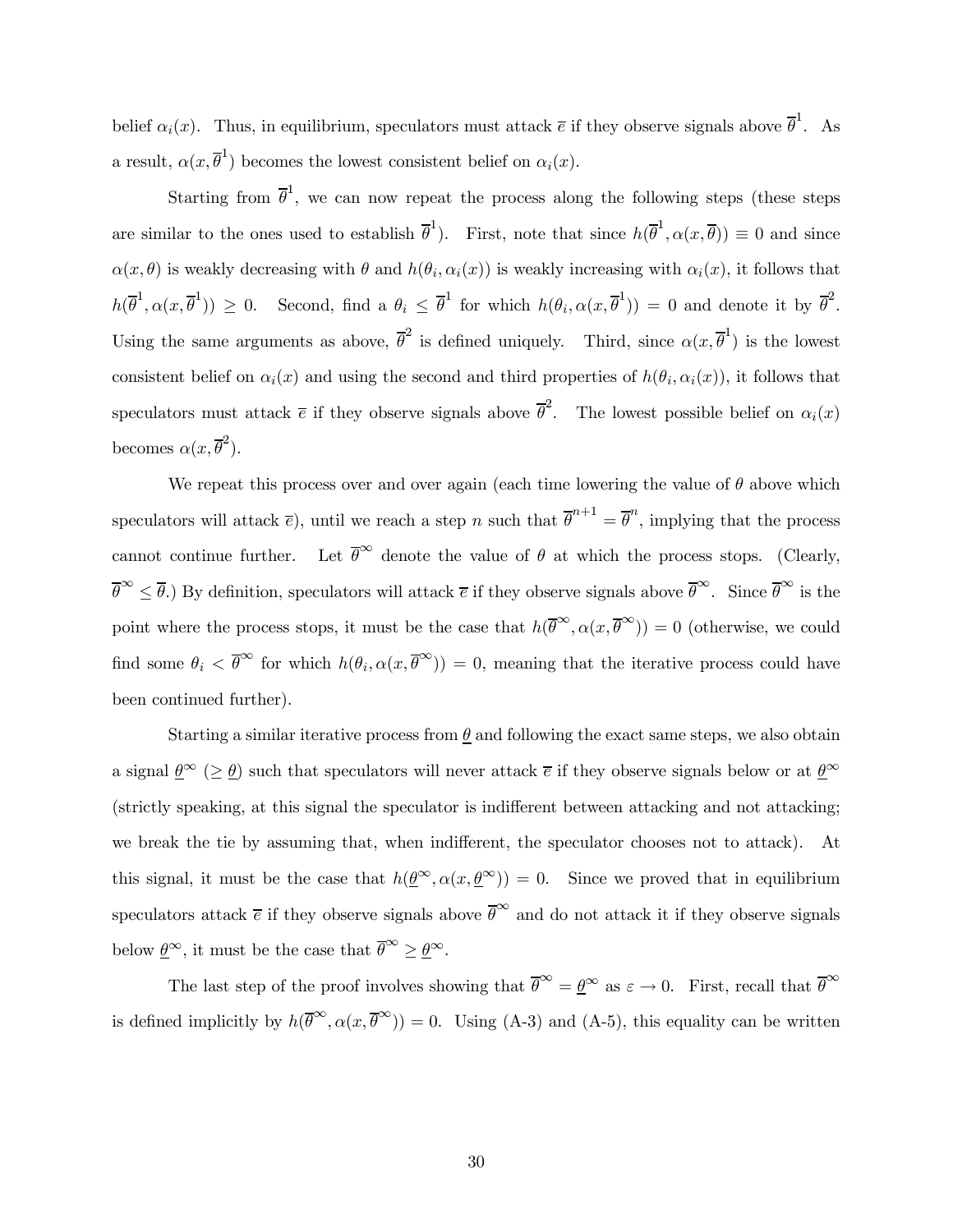as

$$
\frac{\int_{\overline{\theta}^{\infty}+\varepsilon}^{\overline{\theta}^{\infty}+\varepsilon}v\left(x,\frac{x-(\overline{\theta}^{\infty}-\varepsilon)}{2\varepsilon}\right)f(x)dx}{F\left(\overline{\theta}^{\infty}+\varepsilon\right)-F\left(\overline{\theta}^{\infty}-\varepsilon\right)}=0.
$$
\n(A-6)

Using the equality  $\alpha = \left(x - \left(\overline{\theta}^{\infty} - \varepsilon\right)\right)/2\varepsilon$  to change variables in the integration, (A-6) can be written as:

=

$$
\frac{2\varepsilon \int_0^1 v(\overline{\theta}^{\infty} + 2\varepsilon\alpha - \varepsilon, \alpha) f(\overline{\theta}^{\infty} + 2\varepsilon\alpha - \varepsilon) d\alpha}{F(\overline{\theta}^{\infty} + \varepsilon) - F(\overline{\theta}^{\infty} - \varepsilon)}
$$
(A-7)  

$$
= \frac{\int_0^1 v(\overline{\theta}^{\infty} + 2\varepsilon\alpha - \varepsilon, \alpha) f(\overline{\theta}^{\infty} + 2\varepsilon\alpha - \varepsilon) d\alpha}{F(\overline{\theta}^{\infty} + \varepsilon) - F(\overline{\theta}^{\infty} - \varepsilon)} = 0.
$$

As  $\varepsilon \to 0$ , this equation becomes  $\int_0^1 v(\overline{\theta}^{\infty}, \alpha) d\alpha = 0$  (by L'Hôpital's rule, the denominator approaches  $f\left(\overline{\theta}^{\infty}\right)$  as  $\varepsilon \to 0$ ). Likewise, as  $\varepsilon \to 0$ ,  $\underline{\theta}^{\infty}$  is defined implicitly by  $\int_0^1 v(\underline{\theta}^{\infty}, \alpha) d\alpha = 0$ . Now, assume by way of negation that  $\bar{\theta}^{\infty} > \underline{\theta}^{\infty}$ . Since  $\partial v(x, \alpha)/\partial x \geq 0$  with a strict inequality when  $v(x, \alpha) \geq 0$ , it follows that  $\int_0^1 v(\overline{\theta}^{\infty}, \alpha) d\alpha > \int_0^1 v(\underline{\theta}^{\infty}, \alpha) d\alpha$  (the strict inequality follows because  $\int_0^1 v(\overline{\theta}^{\infty}, \alpha) d\alpha = 0$  implies that  $v(\overline{\theta}^{\infty}, \alpha) > 0$  for at least some values of  $\alpha$ ). This inequality contradicts the fact that  $\int_0^1 v(\overline{\theta}^{\infty}, \alpha) d\alpha = 0$  and  $\int_0^1 v(\underline{\theta}^{\infty}, \alpha) d\alpha = 0$ .

Using the notation  $\overline{\theta}^* \equiv \overline{\theta}^{\infty} = \underline{\theta}^{\infty}$ , we proved that as  $\varepsilon \to 0$ , there exists a unique threshold signal,  $\overline{\theta}^*$ , such that all speculators will attack  $\overline{e}$  if and only if they observe signals above  $\overline{\theta}^*$ .

(ii) We now characterize  $\overline{\theta}^*$ ; the characterization of  $\underline{\theta}^*$  is then completely analogous. Given x and  $\overline{\theta}^*$ , the measure of speculators who choose to attack  $\overline{e}$  is  $\alpha(x,\overline{\theta}^*)$ , where  $\alpha(x,\overline{\theta}^*)$  is defined in (A-5). Now recall that the policymaker exits the band if  $C(x - \overline{\pi}, \alpha) > \delta$ . Given  $\alpha(x, \overline{\theta}^*)$ , a realignment takes place if and only if  $C\left(x-\overline{\pi}, \alpha(x, \overline{\theta}^*)\right) > \delta$ . Since  $\alpha(x, \overline{\theta}^*)$  is weakly increasing in x, a realignment takes place if and only if x is above some threshold  $\overline{x}(\overline{\theta}^*)$ .

Note that, in a perfect Bayesian equilibrium, we cannot have  $\overline{x}(\overline{\theta}^*) < \overline{\theta}^* - \varepsilon$ . This can be proved by establishing a contradiction. Suppose by way of negation that  $\overline{x}(\overline{\theta}^*) < \overline{\theta}^* - \varepsilon$ . Then, at the signal  $\overline{\theta}^*$ , a speculator knows that the government abandons the band. By the definition of  $\overline{\theta}^*$ , the speculator is indifferent between attacking the band and not attacking it. Thus, it must be the case that when the fundamentals are at the lowest possible level given signal  $\overline{\theta}^*$ , the speculator gets a negative profit from attacking, i.e.,  $\overline{\theta}^* - \varepsilon < \overline{\pi} + t/e_{-1}$ . This implies that  $\overline{x}(\overline{\theta}^*) < \overline{\pi} + t/e_{-1}$ . Since the policymaker is indifferent between attacking or not at  $\overline{x}(\overline{\theta}^*)$ , and since  $C(x - \overline{x}, \alpha)$  is increasing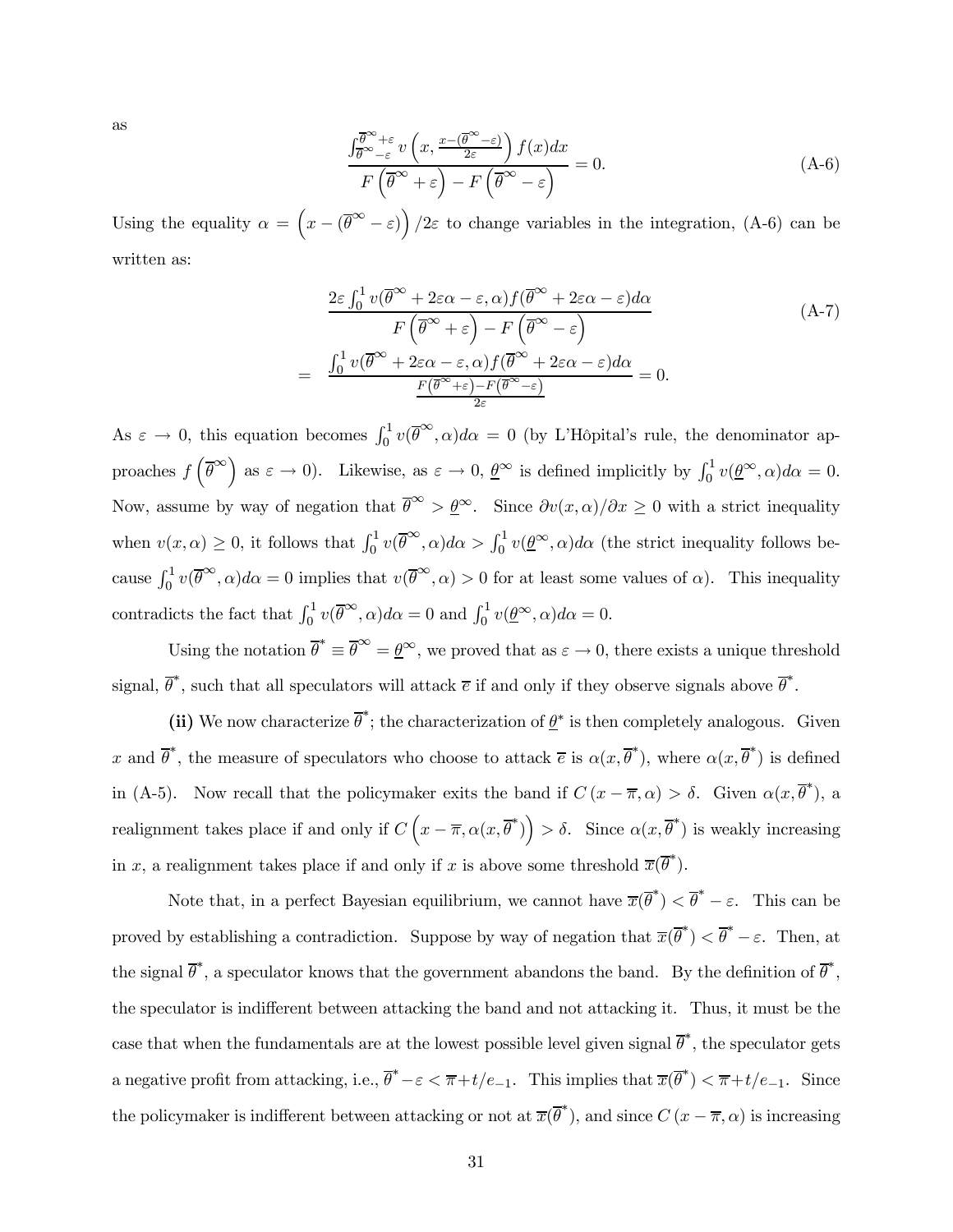in both arguments, this implies that  $C(t/e_{-1}, 0) > \delta$ , which is a contradiction to Assumption 2. Similarly, one can show that we cannot have  $\overline{x}(\overline{\theta}^*) > \overline{\theta}^* + \varepsilon$ . Hence, in equilibrium we must have  $\overline{\theta}^* - \varepsilon \leq \overline{x}(\overline{\theta}^*) \leq \overline{\theta}^* + \varepsilon$ . Let  $\alpha^*$  be the proportion of agents who attack the currency at  $\overline{x}(\overline{\theta}^*)$ ; this proportion is defined implicitly by:

$$
C\left(\overline{x}(\overline{\theta}^*) - \overline{\pi}, \alpha^*\right) = \delta. \tag{A-8}
$$

Next, consider the decision problem that speculator i faces after observing the signal  $\theta_i$ . Given that  $\theta_i$  is drawn from the interval  $[x - \varepsilon, x + \varepsilon]$ , speculator i realizes that x is distributed on the interval  $[\theta_i - \varepsilon, \theta_i + \varepsilon]$ , and its conditional density is given by (3). But, since speculator *i* anticipates that the policymaker will defend  $\bar{e}$  whenever  $x < \bar{x}(\bar{\theta}^*)$ , he expects a net payoff of  $(x - \overline{\pi})e_{-1} - t$  if  $x > \overline{x}(\overline{\theta}^*)$  or of  $-t$  if  $x < \overline{x}(\overline{\theta}^*)$ . Part (i) of the lemma implies that, in equilibrium, speculators attack  $\bar{e}$  if and only if they observe signals above  $\bar{\theta}^*$ . A speculator who observes exactly  $\overline{\theta}^*$  is indifferent between attacking and not attacking. Using this indifference condition, we obtain,

$$
\int_{\overline{x}(\overline{\theta}^*)}^{\overline{\theta}^*+\varepsilon} (x-\overline{\pi})e_{-1}f(x|\overline{\theta}^*)dx - t = 0.
$$
 (A-9)

Substituting for  $f(x | \cdot)$  from (3) into (A-9) and taking the limit as  $\varepsilon \to 0$ , results in:

$$
\lim_{\varepsilon \to 0} \frac{\int_{\overline{x}(\overline{\theta}^*)}^{\overline{\theta}^*+\varepsilon} (x - \overline{\pi}) e_{-1} f(x) dx}{F\left(\overline{\theta}^* + \varepsilon\right) - F\left(\overline{\theta}^* - \varepsilon\right)} = t.
$$

Changing the variable of integration to  $\alpha$ , and using (A-8), we get:

$$
\lim_{\varepsilon \to 0} \frac{2\varepsilon \int_{\alpha^*}^1 (2\varepsilon \alpha + \overline{\theta}^* - \varepsilon - \overline{\pi}) f(2\varepsilon \alpha + \overline{\theta}^* - \varepsilon) d\alpha}{F(\overline{\theta}^* + \varepsilon) - F(\overline{\theta}^* - \varepsilon)} = \frac{t}{e_{-1}}.
$$

Using L'Hôpital's rule, and noting that  $\overline{x}(\overline{\theta}^*) \to \overline{\theta}^*$  as  $\varepsilon \to 0$ , the left-hand side of this equation becomes

$$
\int_{\alpha^*}^1 (\overline{\theta}^* - \overline{\pi}) d\alpha = r (1 - \alpha^*), \qquad (A-10)
$$

where  $r \equiv \overline{\theta}^* - \overline{\pi}$ . Hence,

$$
r(1 - \alpha^*) = \frac{t}{e_{-1}}.\tag{A-11}
$$

In addition, since  $\overline{x}(\overline{\theta}^*) \to \overline{\theta}^*$  as  $\varepsilon \to 0$ , (A-8) becomes

$$
C(r, \alpha^*) = \delta. \tag{A-12}
$$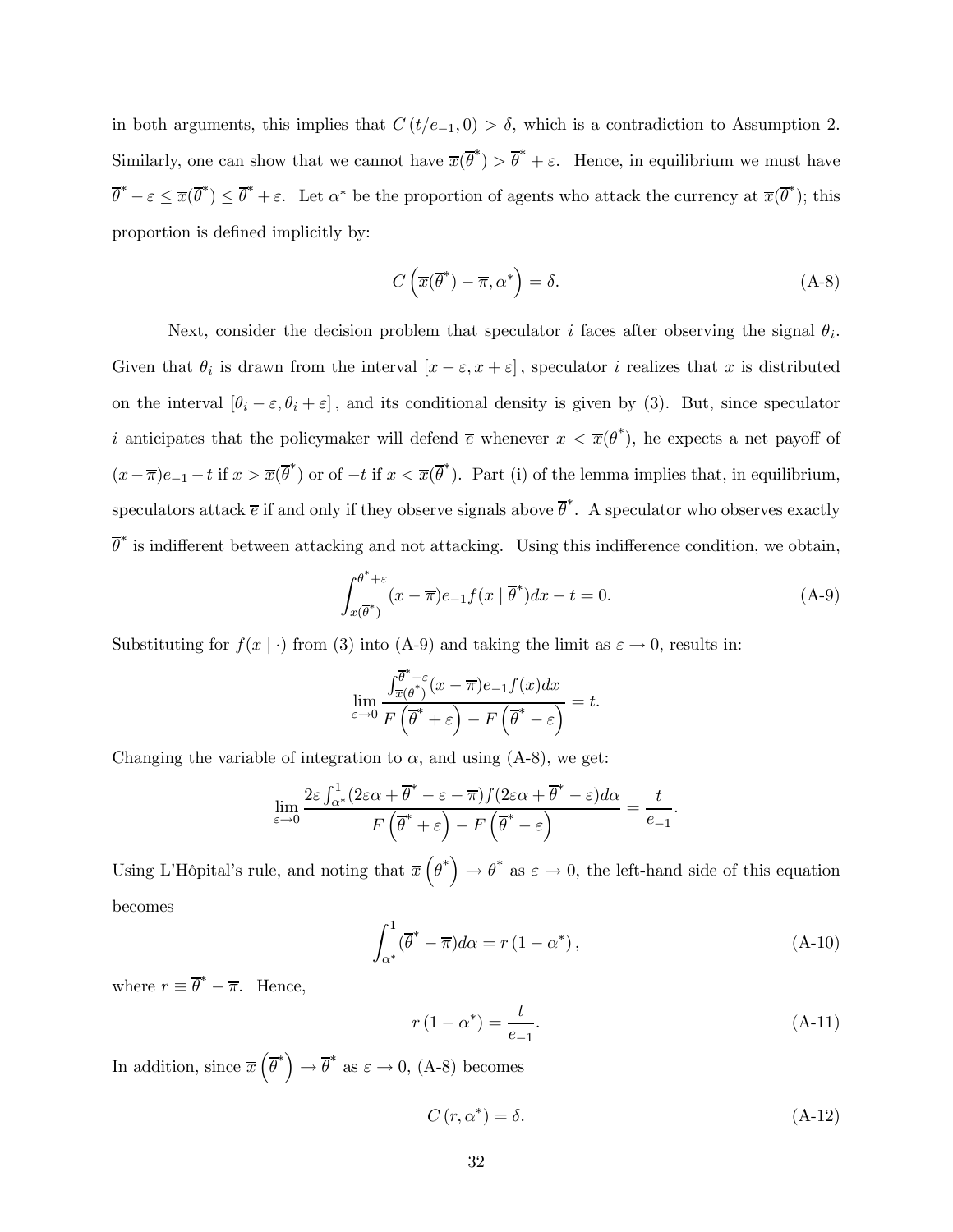Substituting for  $\alpha^*$  from (A-11) into (A-12) yields the expression that appears in the proposition and implicitly defines r. Recalling that  $C(\cdot, \cdot)$  is increasing in both of its arguments, it is easy to verify from these two equations that r is increasing in t and in  $\delta$  and is independent of  $\overline{\pi}$ . Note also that r has to be positive. This is because  $\overline{\theta}^* \geq \underline{\theta}$ , which means that as  $\varepsilon \to 0$ ,  $\overline{x}(\overline{\theta}^*) - \overline{\pi}$ cannot be below  $\frac{t}{e-1}$ .

(iii) This part follows directly from the assumption that  $\varepsilon \to 0$ , which implies that  $\overline{x}(\overline{\theta}^*) \to$  $\overline{\theta}^*$ . Q.E.D.

Proof of Lemma 2: First, note that

$$
E\pi = \int_{-\infty}^{\frac{\pi}{2}-r} x dF(x) + \int_{\frac{\pi}{2}-r}^{\frac{\pi}{2}} \underline{\pi} dF(x) + \int_{\frac{\pi}{2}}^{\frac{\pi}{2}} x dF(x) + \int_{\frac{\pi}{2}}^{\frac{\pi}{2}+r} \overline{\pi} dF(x) + \int_{\frac{\pi}{2}+r}^{\infty} x dF(x)
$$
 (A-13)  
= 
$$
-\int_{\frac{\pi}{2}-r}^{\frac{\pi}{2}} (x-\underline{\pi}) dF(x) - \int_{\frac{\pi}{2}}^{\frac{\pi}{2}+r} (x-\overline{\pi}) dF(x),
$$

where the second equality follows because the mean of  $x$  is 0 by Assumption 3. Next, note that by Assumption 1,  $\partial E \pi / \partial \underline{\pi} = \int_{\underline{\pi}-r}^{\underline{\pi}} (f(x) - f(\underline{\pi} - r)) dx > 0$ . Hence,

$$
E\pi \le -\int_{-r}^{0} x dF(x) - \int_{\overline{\pi}}^{\overline{\pi}+r} (x - \overline{\pi}) dF(x)
$$
  
= 
$$
\int_{0}^{r} x dF(x) - \int_{\overline{\pi}}^{\overline{\pi}+r} (x - \overline{\pi}) dF(x),
$$
 (A-14)

where the equality follows from the symmetry of  $f(x)$  around 0. Now, suppose that  $\overline{x} \geq r$ . Then,

$$
\int_0^r x dF(x) - \int_{\overline{\pi}}^{\overline{\pi}+r} (x - \overline{\pi}) dF(x)
$$
\n
$$
< \int_0^r x dF(x) + \int_{\overline{\pi}}^{\overline{\pi}+r} \overline{\pi} dF(x)
$$
\n
$$
< \int_0^r \overline{\pi} dF(x) + \int_{\overline{\pi}}^{\overline{\pi}+r} \overline{\pi} dF(x) < \overline{\pi} \int_0^{\overline{\pi}+r} dF(x) < \overline{\pi},
$$
\n(A-15)

implying that  $E\pi < \overline{\pi}$ . If  $\overline{\pi} < r$ , then

$$
\int_0^r x dF(x) - \int_{\overline{\pi}}^{\overline{\pi}+r} (x - \overline{\pi}) dF(x)
$$
\n
$$
= \int_0^{\overline{\pi}} x dF(x) + \int_{\overline{\pi}}^r x dF(x) - \int_{\overline{\pi}}^{\overline{\pi}+r} x dF(x) + \int_{\overline{\pi}}^{\overline{\pi}+r} \overline{\pi} dF(x)
$$
\n
$$
< \overline{\pi} \int_0^{\overline{\pi}+r} dF(x) + \int_{\overline{\pi}}^r x dF(x) - \int_{\overline{\pi}}^{\overline{\pi}+r} x dF(x)
$$
\n
$$
= \overline{\pi} \int_0^{\overline{\pi}+r} dF(x) - \int_r^{\overline{\pi}+r} x dF(x)
$$
\n
$$
< \overline{\pi} \int_0^{\overline{\pi}+r} dF(x) < \overline{\pi},
$$
\n(A-16)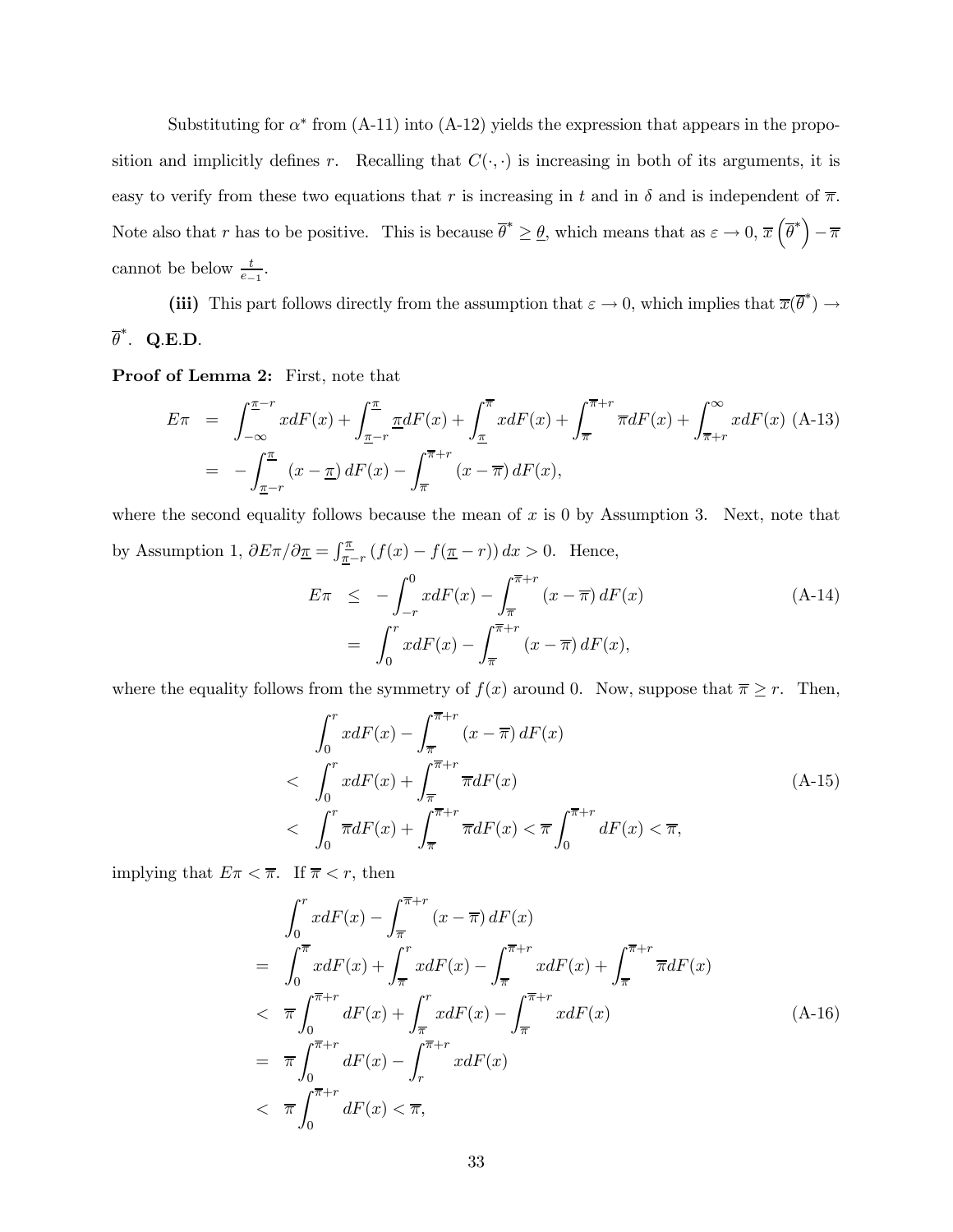so once again,  $E\pi < \overline{\pi}$ . The proof that  $E\pi > \underline{\pi}$  is analogous. Q.E.D.

**Proof of Lemma 3:** Consider any arbitrary asymmetric band with  $-\pi \neq \overline{\pi}$ . We will show that the policymaker's objective function attains a higher value at a symmetric band with either  $(-\overline{\pi}, \overline{\pi})$ or  $(\underline{\pi}, -\underline{\pi})$ . To this end, we will use the property that since  $f(x)$  is symmetric around 0, then for  $0 < a < b,$ 

$$
f(x) = f(-x), \quad \int_{-b}^{-a} f(x)dx = \int_{a}^{b} f(x)dx, \quad \int_{-b}^{-a} x dF(x) = -\int_{a}^{b} x dF(x) \tag{A-17}
$$

Moreover, since  $C(\cdot, \alpha)$  depends only on the absolute size of the disequilibrium that the policymaker tries to maintain,  $c(\cdot) \equiv C(\cdot, 0)$  is symmetric as well in the sense that  $c'(x - \overline{\pi}) = c'(\overline{x} - x)$ .

Noting from (A-13) that at a symmetric band,  $E\pi = 0$ , and using (A-17), the policymaker's objective function, evaluated at the symmetric band  $(-\overline{\pi}, \overline{\pi})$  and  $(\underline{\pi}, -\overline{\pi})$  can be written as:

$$
V(-\overline{\pi}, \overline{\pi}) = -2A \left[ \int_0^{\overline{\pi}} x dF(x) + \int_{\overline{\pi}}^{\overline{\pi}+r} \overline{\pi} dF(x) + \int_{\overline{\pi}+r}^{\infty} x dF(x) \right]
$$
\n
$$
-2 \int_{\overline{\pi}+r}^{\infty} \delta dF(x) - 2 \int_{\overline{\pi}}^{\overline{\pi}+r} c(x - \overline{\pi}) dF(x), \tag{A-18}
$$

and

$$
V(\underline{\pi}, -\underline{\pi}) = 2A \left[ \int_{-\infty}^{\underline{\pi}-r} x dF(x) + \int_{\underline{\pi}-r}^{\underline{\pi}} \underline{\pi} dF(x) + \int_{\underline{\pi}}^{0} x dF(x) \right]
$$
\n
$$
-2 \int_{-\infty}^{\underline{\pi}-r} \delta dF(x) - 2 \int_{\underline{\pi}-r}^{\underline{\pi}} c(\underline{\pi}-x) dF(x).
$$
\n(A-19)

Now, suppose that  $-\pi < \overline{\pi}$ . The value of the policymaker's objective function at  $(\pi, \overline{\pi})$  is given by (5) where, due to the symmetry of  $f(x)$ ,  $E\pi > 0$ . Given (A-18) and (A-19),

$$
V(-\overline{\pi}, \overline{\pi}) + V(\underline{\pi}, -\underline{\pi}) - 2V(\underline{\pi}, \overline{\pi})
$$
  
= -4A  $\left[ \int_0^{E\pi} x dF(x) + \frac{E\pi (1 - 2F(E\pi))}{2} \right]$   
= -4A  $\left[ E\pi F(E\pi) - \int_0^{E\pi} F(x) dx + \frac{E\pi (1 - 2F(E\pi))}{2} \right]$   
= -4A  $\left[ \frac{E\pi}{2} - \int_0^{E\pi} F(x) dx \right]$   
= -4A  $\left[ \int_0^{E\pi} \left( \frac{1}{2} - F(x) \right) dx \right] > 0,$  (A-20)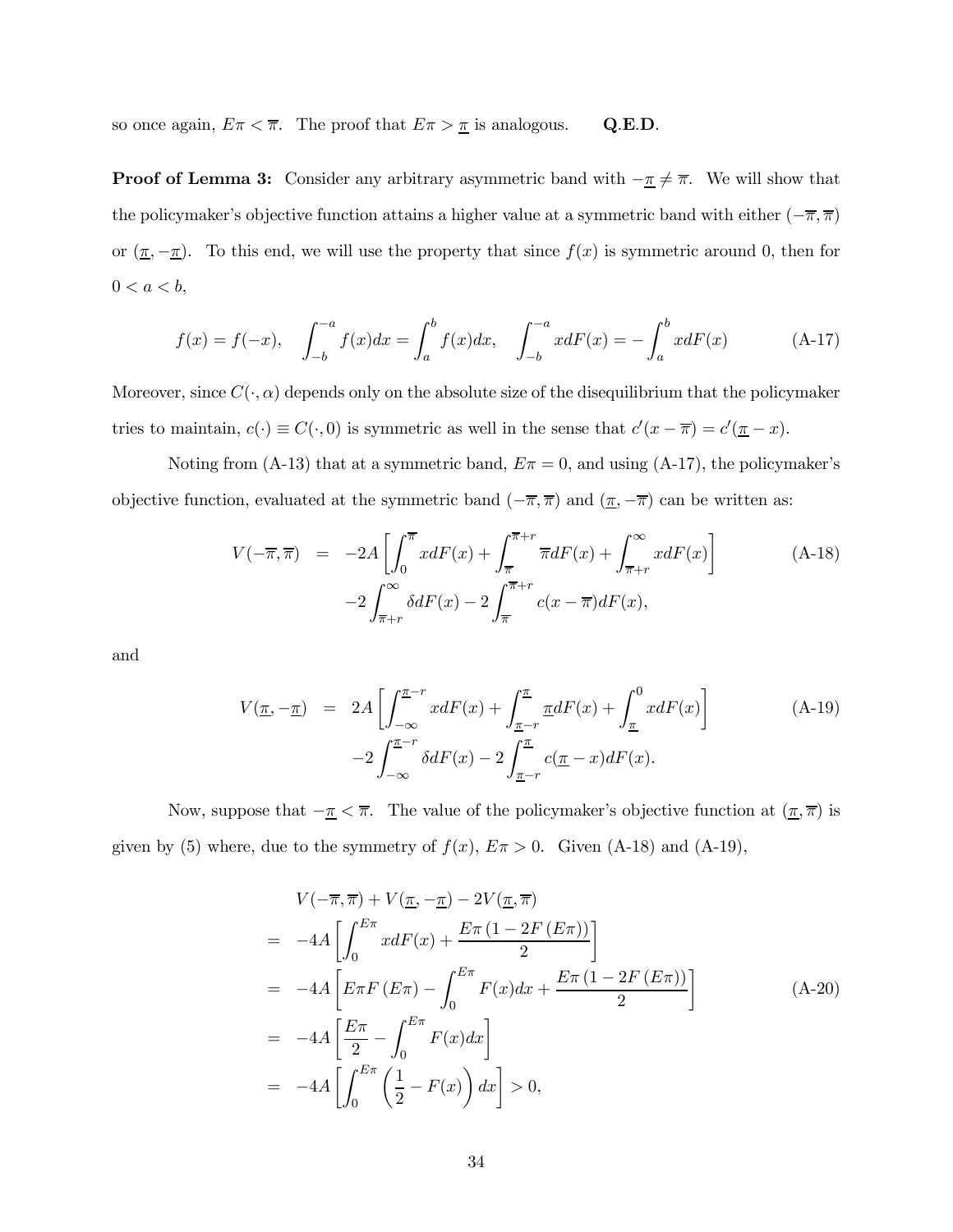where the second equality follows from integration by parts, and the inequality follows because  $f(x)$ is symmetric and  $E\pi > 0$ , so  $F(x) > 1/2$  for all  $x \in (0, E\pi]$ . Equation (A-20) implies that either  $V(-\overline{\pi}, \overline{\pi}) > V(\underline{\pi}, \overline{\pi})$  or  $V(\underline{\pi}, -\underline{\pi}) > V(\underline{\pi}, \overline{\pi})$  or both. Hence, it is never optimal for the policymaker to select an asymmetric band with  $-\pi < \overline{\pi}$ . The proof for the case where  $\overline{\pi} \le -\pi$  is analogous. Q.E.D.

Conditions for an Internal Solution: Using (6), it follows that

$$
\frac{\partial V^{2}(\pi,\overline{\pi})}{\partial \overline{\pi}^{2}} = \int_{\overline{\pi}}^{\overline{\pi}+r} (A - c'(x - \overline{\pi})) f'(\overline{\pi} + r) dx
$$
  
\n
$$
- \int_{\overline{\pi}}^{\overline{\pi}+r} c^{*}(x - \overline{\pi}) (f(x) - f(\overline{\pi} + r)) dx
$$
  
\n
$$
+ (A - c'(0)) (f(\overline{\pi}) - f(\overline{\pi} + r)) + \delta f'(\overline{\pi} + r)
$$
  
\n
$$
= \int_{\overline{\pi}}^{\overline{\pi}+r} (A - c'(x - \overline{\pi})) f'(\overline{\pi} + r) dx
$$
  
\n
$$
- c^{'}(x - \overline{\pi}) (f(x) - f(\overline{\pi} + r)) \Big|_{\overline{\pi}}^{\overline{\pi}+r} + \int_{\overline{\pi}}^{\overline{\pi}+r} c'(x - \overline{\pi}) f'(x) dx \qquad (A-21)
$$
  
\n
$$
+ (A - c'(0)) (f(\overline{\pi}) - f(\overline{\pi} + r)) + \delta f'(\overline{\pi} + r)
$$
  
\n
$$
= \int_{\overline{\pi}}^{\overline{\pi}+r} (A - c'(x - \overline{\pi})) f'(\overline{\pi} + r) dx
$$
  
\n
$$
- \int_{\overline{\pi}}^{\overline{\pi}+r} (A - c'(x - \overline{\pi})) f'(x) dx + \delta f'(\overline{\pi} + r)
$$
  
\n
$$
= \int_{\overline{\pi}}^{\overline{\pi}+r} (A - c'(x - \overline{\pi})) (f'(\overline{\pi} + r) - f'(x)) dx + \delta f'(\overline{\pi} + r),
$$

where the first equality follows from integration by parts of  $\int_{\overline{\pi}}^{\overline{\pi}+r} c^*(x-\overline{\pi}) (f(x)-f(\overline{\pi}+r)) dx$ and the second equality follows because  $A(f(\overline{\pi}) - f(\overline{\pi} + r)) = -\int_{\overline{\pi}}^{\overline{\pi}+r} Af'(x)dx$ . From (A-21) it follows that  $A \geq c'(y)$  for all y and  $f''(x) \leq 0$ , along with Assumption 1, are sufficient (but not necessary) conditions for  $V(\underline{\pi}, \overline{\pi})$  to be globally concave, in which case equating the expression in (6) to zero is sufficient for a unique internal maximum.

**Proof of Proposition 2:** (i) Assumption 1 implies that  $f(x) > f(\overline{\pi} + r)$  for all  $x \in [\overline{\pi}, \overline{\pi} + r]$ . Hence, using (6), if  $A \le c'(y)$  for all  $y$ ,  $\partial V(\underline{\pi}, \overline{\pi})/\partial \overline{\pi} > 0$  for all  $\overline{\pi} > 0$ , implying that the policymaker will push  $\bar{\pi}$  all the way to  $\infty$ .

(ii) To show that  $\overline{\pi} > 0$ , it is sufficient to show that evaluated at  $\overline{\pi} = 0$ ,  $\partial V(\overline{\pi}, \overline{\pi})/\partial \overline{\pi} > 0$  (the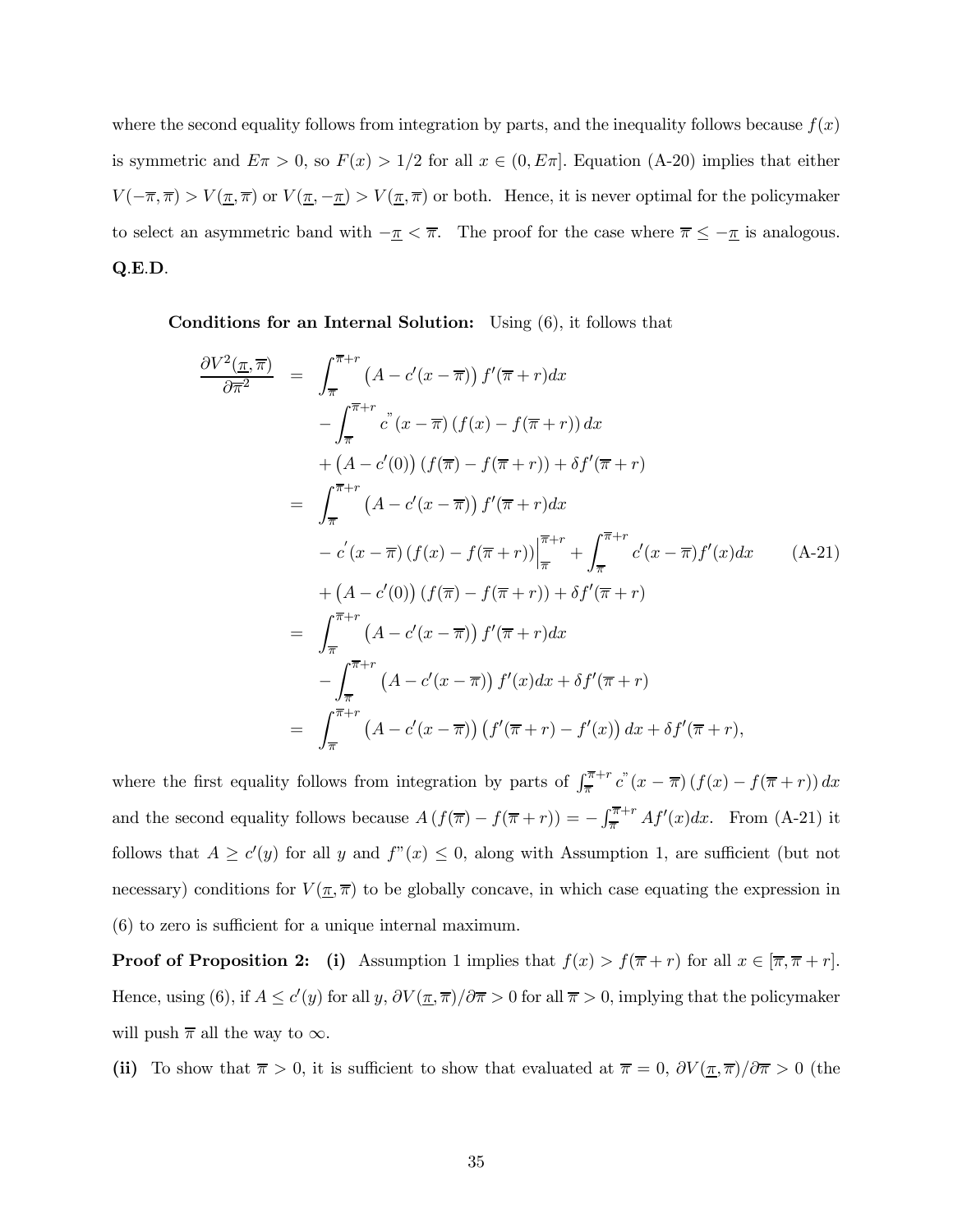policymaker will increase  $\bar{\pi}$  above 0). Using (6), we obtain that

$$
\frac{\partial V(\underline{\pi}, \overline{\pi})}{\partial \overline{\pi}}\Big|_{\overline{\pi}=0} = -\int_0^r (A - c'(x)) (f(x) - f(r)) dx + \delta f(r)
$$
  
\n
$$
= \int_0^r (f(x) - f(r)) dx \left[ \frac{\delta f(r) + \int_0^r c'(x) (f(x) - f(r)) dx}{\int_0^r (f(x) - f(r)) dx} - A \right] (A-22)
$$
  
\n
$$
= \int_0^r (f(x) - f(r)) dx [\overline{A}(r) - A],
$$

where the third equality follows from integration by parts of  $\int_0^r c'(x) (f(x) - f(r)) dx$  and using the fact that  $c(0) = 0$ . By Assumption 1, the integral term outside the brackets in the second line of (A-22) is positive. Hence, if  $A < \overline{A}(r)$ , the bracketed term is positive too, implying that it is optimal to set  $\overline{\pi} > 0$ .

To show that  $\overline{\pi} < \infty$ , it is sufficient to show that  $V(0,0)$  is greater than  $V(-\infty,\infty)$ . Using (5), and the symmetry of the band, this condition holds when  $\underline{A}(r) < A$ .

(iii) If  $V(\underline{\pi}, \overline{\pi})$  is concave, a sufficient condition for  $\overline{\pi} = 0$  is that, evaluated at  $\overline{\pi} = 0$ ,  $\partial V(\underline{\pi}, \overline{\pi})/\partial \overline{\pi} \leq$ 0 (the policymaker would not like to increase  $\bar{\pi}$  above 0). Equation (A-22) ensures that the last inequality is satisfied when  $A > \overline{A}(r)$ . Q.E.D.

**Proof of Proposition 3:** (i) Proposition 1 implies that r decreases as t decreases. Straightforward differentiation of (6), using Assumption 1 and the assumption that  $A \geq c'(y)$  for all y, reveals that  $\bar{\pi}$  increases when r decreases. Hence a decrease in t leads to a an increase in  $\bar{\pi}$  (and since  $\pi = -\bar{\pi}$ , to a decrease in  $\pi$ ).

By Lemma 1, the probability of a speculative attack is  $P = F(\underline{\pi} - r) + (1 - F(\overline{\pi} + r))$ . But since  $\pi = -\bar{\pi}$ ,  $P = F(-\bar{\pi} - r) + (1 - F(\bar{\pi} + r))$ . Using the fact that  $f(x) = f(-x)$ , yields

$$
\frac{\partial P}{\partial t} = -(f(-\overline{\pi} - r) + f(\overline{\pi} + r)) \left[ \frac{\partial \overline{\pi}}{\partial r} \frac{\partial r}{\partial t} + \frac{\partial r}{\partial t} \right]
$$

$$
= 2f(\overline{\pi} + r) \left[ -\frac{\partial \overline{\pi}}{\partial r} - 1 \right] \frac{\partial r}{\partial t}.
$$
(A-23)

By Proposition 1,  $\partial r/\partial t > 0$ . Hence, it is sufficient to establish that  $-\partial \overline{\pi}/\partial r > 1$ . Using (6) and  $(A-21),$ 

$$
-\frac{\partial \overline{\pi}}{\partial r} = \frac{\frac{\partial^2 V(\pi, \overline{\pi})}{\partial \overline{\pi} \partial r}}{\frac{\partial^2 V(\pi, \overline{\pi})}{\partial \overline{\pi}^2}} = \frac{\int_{\overline{\pi}}^{\overline{\pi}+r} (A - c'(x - \overline{\pi})) f'(\overline{\pi} + r) dx + \delta f'(\overline{\pi} + r)}{\int_{\overline{\pi}}^{\overline{\pi}+r} (A - c'(x - \overline{\pi})) (f'(\overline{\pi} + r) - f'(x)) dx + \delta f'(\overline{\pi} + r)}.
$$
(A-24)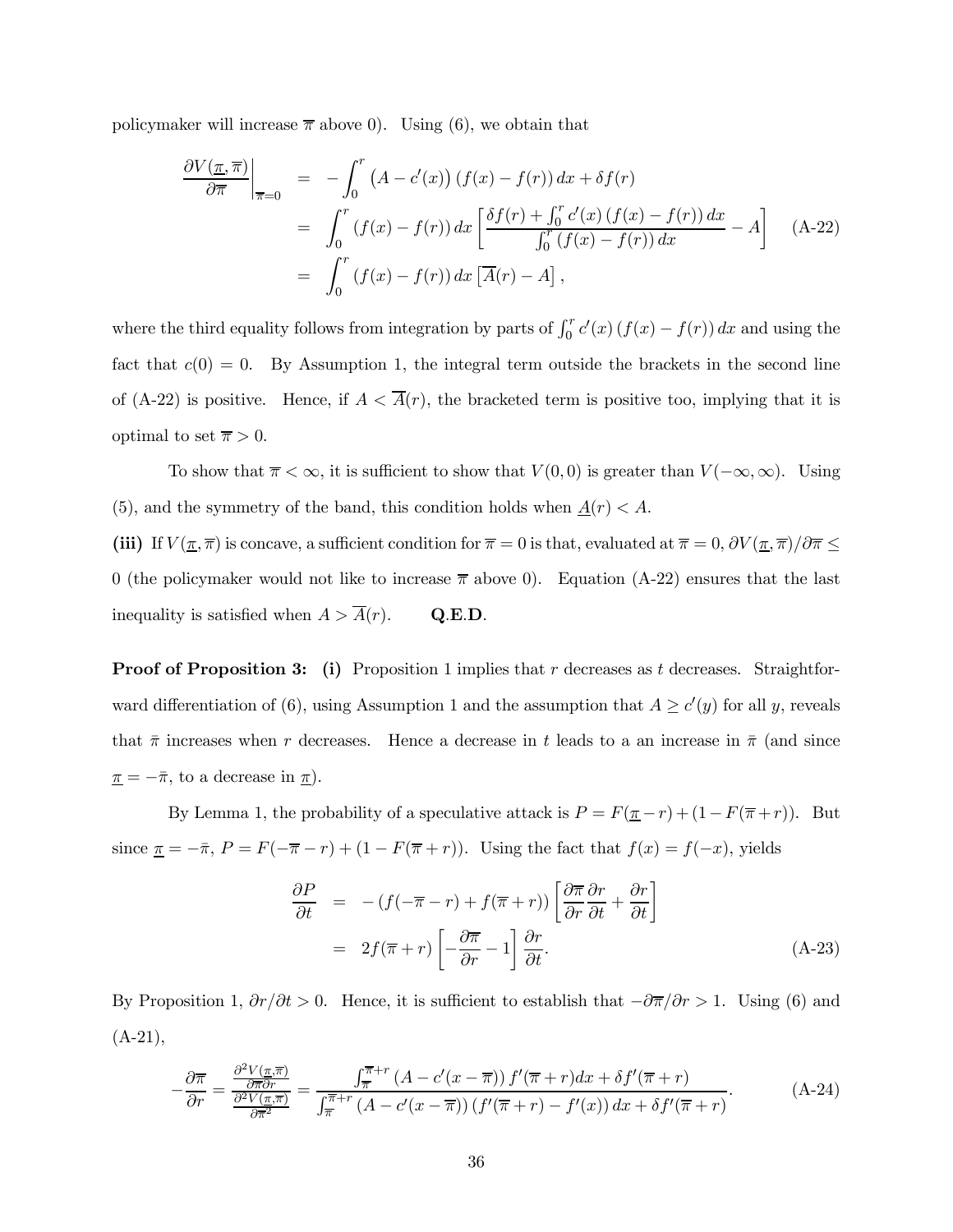The second-order condition for an internal solution for  $\bar{\pi}$  implies that the denominator of this expression is negative. Assumption 1 and  $A > c'(y)$  for all y imply that the numerator is negative as well. But the denominator is equal to the numerator minus  $\int_{\overline{\pi}}^{\overline{\pi}+r} (A - c'(x - \overline{\pi})) f'(x) dx$ . Assumption 1 and  $A > c'(y)$  for all y imply that this expression is negative. It follows that the denominator is smaller in absolute value than the numerator, implying that the expression in equation (A-24) is larger than one.

(ii) Differentiating  $\overline{A}(r)$  with respect to t yields:

$$
\frac{\partial \overline{A}(r)}{\partial t} = \frac{(\delta - c(r)) f'(r) \int_0^r (f(x) - f(r)) dx + \int_0^r f'(r) dx (\delta f(r) - \int_0^r c(x) f'(x) dx)}{\left(\int_0^r (f(x) - f(r)) dx\right)^2} \frac{\partial r}{\partial t}
$$
\n
$$
= f'(r) \frac{(\delta - c(r)) \int_0^r f(x) dx + r c(r) f(r) - r \int_0^r c(x) f'(x) dx}{\left(\int_0^r (f(x) - f(r)) dx\right)^2} \frac{\partial r}{\partial t} < 0,
$$
\n(A-25)

where the inequality follows because  $f'(r) < 0$  by Assumption 1,  $\partial r/\partial t > 0$  by Proposition 1, and by (A-12),  $\delta = C(r, \alpha^*) > C(r, 0) \equiv c(r)$ . Part (iii) of Proposition 2 implies that the policymaker prefers to set a peg when  $A > \overline{A}(r)$ . Since  $\overline{A}(r)$  falls with t, this condition is more likely to hold when  $t$  is larger.

(iii) Using (5) for the case  $E\pi = 0$  and the envelope theorem, it follows that:

$$
\frac{\partial V(\underline{\pi}, \overline{\pi})}{\partial t} = (rA - c(r) + \delta) \left[ f(\underline{\pi} - r) + f(\overline{\pi} + r) \right] \frac{\partial r}{\partial t} > 0,
$$
 (A-26)

where the inequality follows because  $\delta > c(r)$  and because by Proposition 1,  $\partial r/\partial t > 0$ . Q.E.D

Proof of Proposition 4: (i) The proof follows by straightforward differentiation of (6) with respect to A and by using Assumption 1 and the fact that  $\pi = -\bar{\pi}$ .

(ii) By Lemma 1, the probability of a speculative attack is  $P = F(\underline{\pi} - r) + (1 - F(\overline{\pi} + r)).$ Straightforward differentiation of  $P$  with respect to  $A$ , along with part (i) of the proposition, establish the result. Q.E.D.

**Proof of Proposition 5:** Let  $\bar{\pi}^f$  be the solution to the policymaker's maximization problem when the density function is  $f(x)$  and let  $\bar{\pi}^g$  be the corresponding solution when the density function is g(x).  $\bar{\pi}^g$  is defined by (6) with g(x) replacing  $f(x)$ . Now, let's evaluate  $\partial V(\bar{\pi}, \bar{\pi})/\partial \bar{\pi}$  when the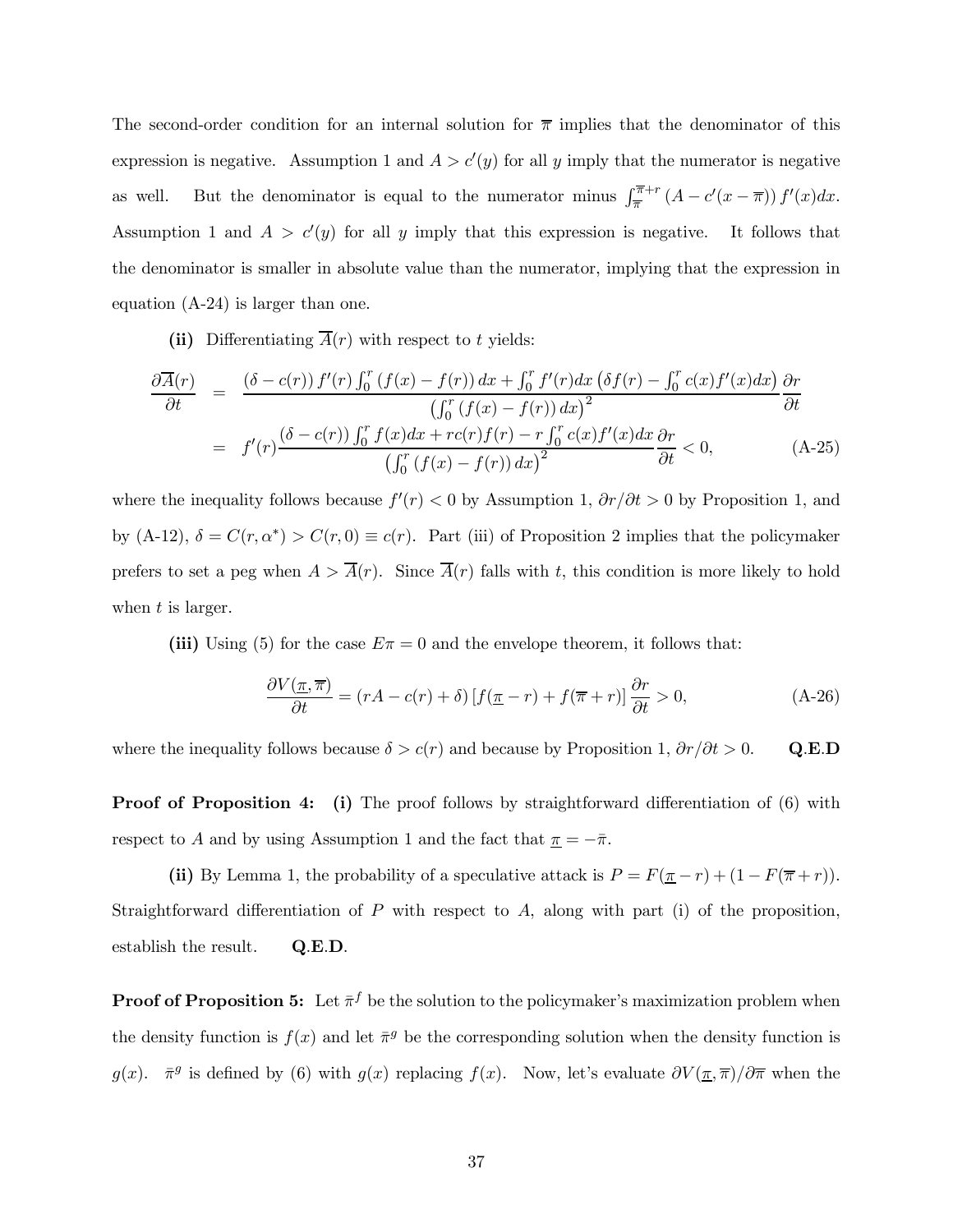density is  $g(x)$  at  $\bar{\pi}^f$ .

$$
\frac{\partial V(\underline{\pi}, \overline{\pi})}{\partial \overline{\pi}}\Big|_{\overline{\pi} = \overline{\pi}^f} = -\int_{\overline{\pi}^f}^{\overline{\pi}^f + r} \left( A - c'(x - \overline{\pi}^f) \right) \left( g(x) - g(\overline{\pi}^f + r) \right) dx + \delta g(\overline{\pi}^f + r)
$$
\n
$$
= -\int_{\overline{\pi}^f}^{\overline{\pi}^f + r} \left( A - c'(x - \overline{\pi}^f) \right) \left( g(x) - f(\overline{\pi}^f + r) \right) dx + \delta f(\overline{\pi}^f + r) \quad \text{(A-27)}
$$
\n
$$
> -\int_{\overline{\pi}^f}^{\overline{\pi}^f + r} \left( A - c'(x - \overline{\pi}^f) \right) \left( f(x) - f(\overline{\pi}^f + r) \right) dx + \delta f(\overline{\pi}^f + r) = 0,
$$

where the first equality follows since, by assumption,  $g(\overline{\pi}^f + r) = f(\overline{\pi}^f + r)$ . The inequality follows because  $f(x)$  lies above  $g(x)$  whenever  $x < \overline{\pi}^f + r$ , and the last equality follows from the first-order condition in (6). Since (A-27) implies that  $\partial V(\pi,\overline{\pi})/\partial \overline{\pi}|_{\overline{\pi}=\overline{\pi}f} > 0$ , it follows that  $\overline{\pi}^f < \overline{\pi}^g$ . The analogous result for the lower bound of the band follows by recalling that, since the two distributions and the corresponding optimal bands are symmetric,  $\underline{\pi}^g = -\overline{\pi}^g$  and  $\underline{\pi}^f = -\overline{\pi}^f$ . Q.E.D.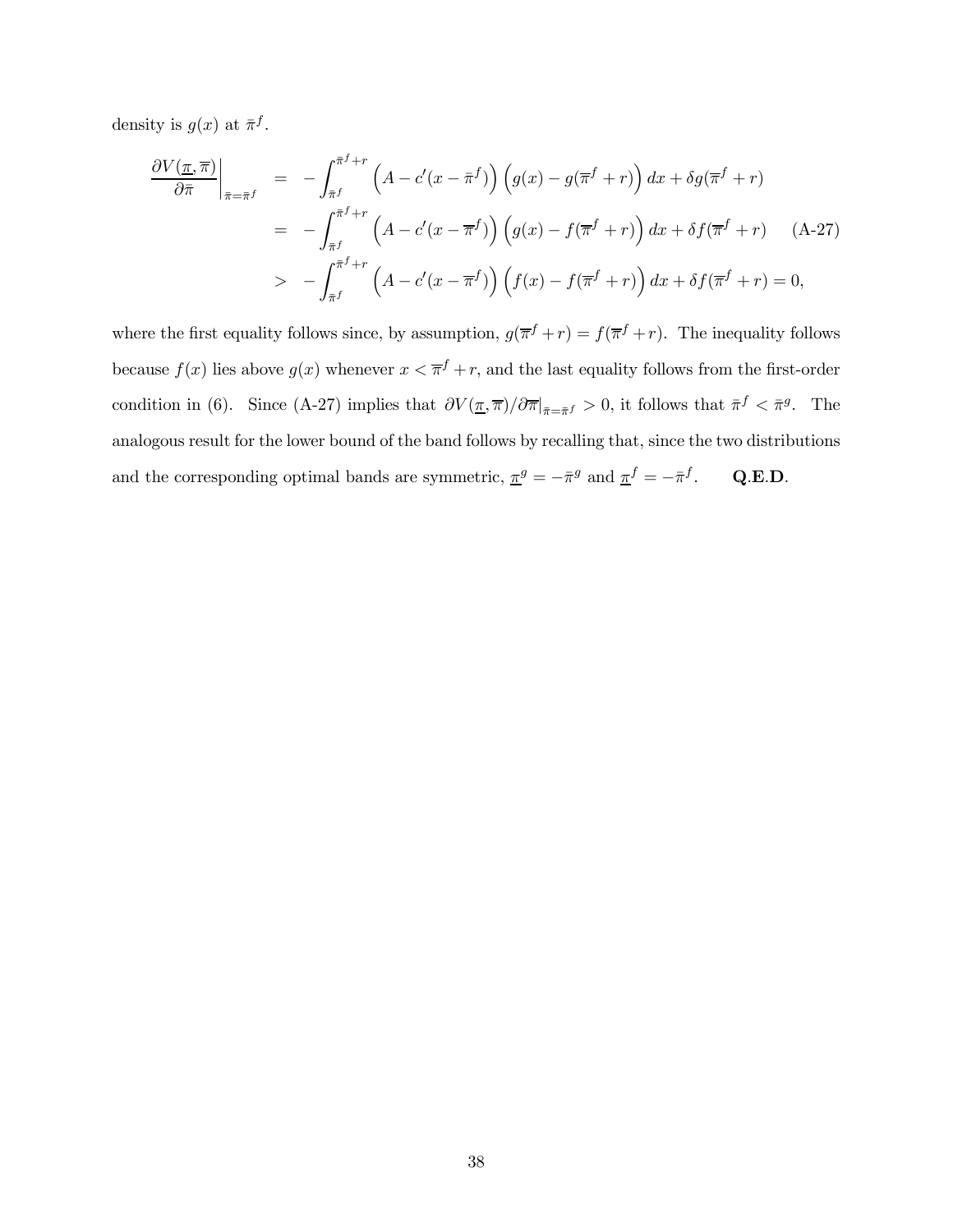# 7 References

Angeletos, George M., Christian Hellwig and Alessandro Pavan (2002). "Coordination and Policy Traps in Currency Crises." Working paper, MIT.

Barro, Robert J. (1986). "Reputation in a Model of Monetary Policy with Incomplete Information." Journal of Monetary Economics, 17, pp. 3—20.

Barro, Robert J. and David B. Gordon (1983). "A Positive Theory of Monetary Policy in a Natural Rate Model." Journal of Political Economy, 91, pp. 589—610.

Bartolini, Leonardo and Alessandro Prati (1999). "Soft exchange-rate bands and Speculative Attacks: Theory and Evidence from the ERM since August 1993." Journal of International Economics, 49, pp. 1—29.

Berglund, Tom, Seppo Honkapohja, Anne Mikkola, and Antti Suvanto (2001). "Promoting the Stability of International Capital Movements." Research Report 1/2001, Ministry of Finance, Finland.

Bertola, Giuseppe and Ricardo J. Caballero (1992). "Target Zones and Realignments." American Economic Review, 82, pp. 520—536.

Bertola, Giuseppe and Lars O. Svensson (1993). "Stochastic Devaluations Risk and the Empirical Fit of Target-Zone Models." Review of Economic Studies, 60, pp. 689—712.

Calvo, Guillermo A. and Carmen M. Reinhart (2002). "Fear of Floating." Quarterly Journal of Economics, 117, pp. 379—408.

Carlsson, Hans and Eric van Damme (1993). "Global Games and Equilibrium Selection." Econometrica, 61, pp. 989—1018.

Chan, Kenneth and Stephen Chiu (2002). "The Role of (Non-) Transparency in a Currency Crisis Model." European Economic Review, 46, pp. 397—416.

Cukierman, Alex, Itay Goldstein, and Yossi Spiegel (2003). "The Choice of exchange-rate regime and Speculative Attacks." Working paper, Tel Aviv University. < http://www.tau.ac.il/  $\tilde{\text{ale}}$ xcuk/pdf/bands3C33.pdf  $>$ .

Cukierman, Alex, Miguel Kiguel, and Nissan Liviatan (1992). "How Much to Commit to an Exchange Rate Rule? Balancing Credibility and Flexibility." Revista de Analisis Economico, 7,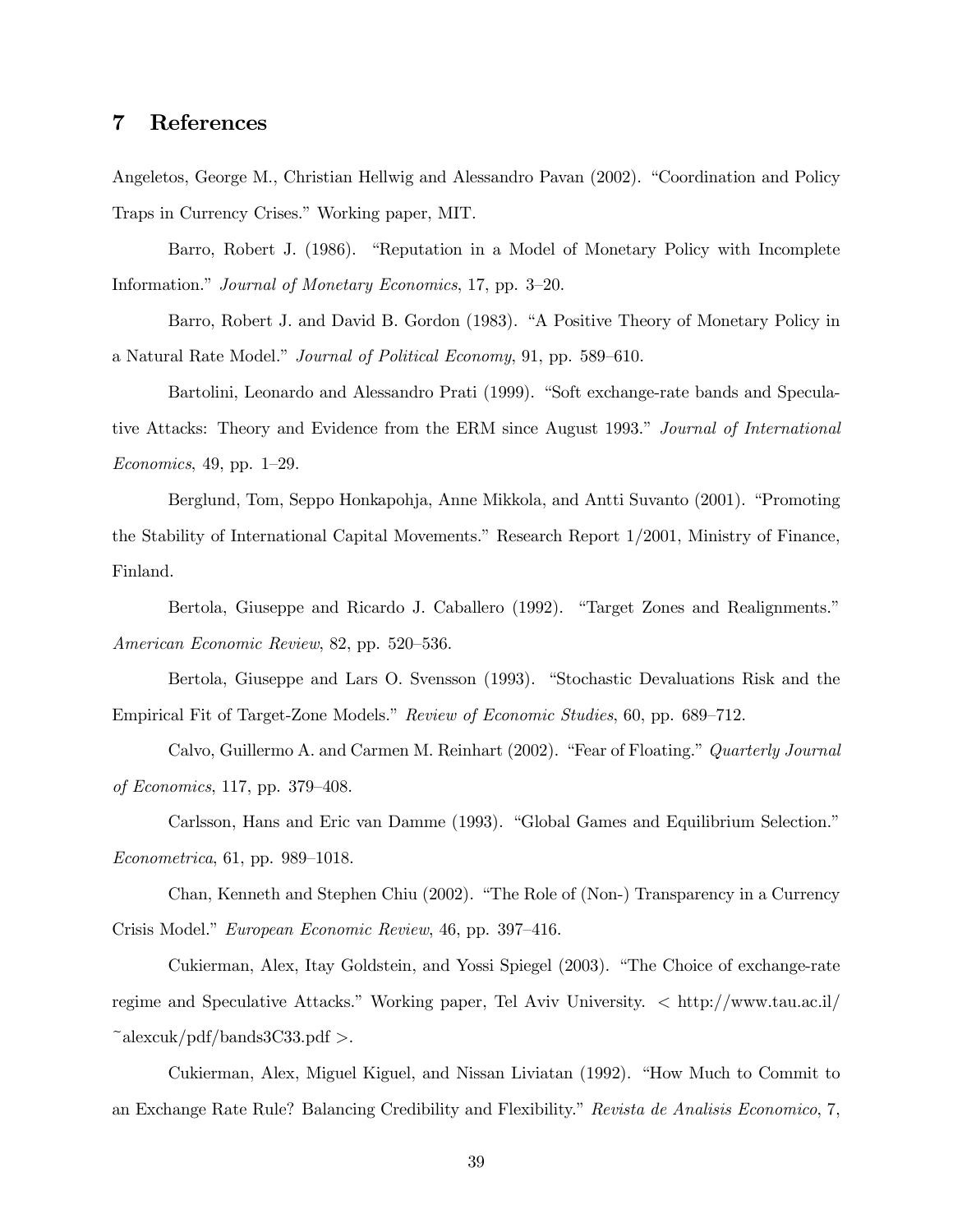pp. 73—90.

Cukierman, Alex, Yossi Spiegel, and Leonardo Leiderman (2004). "The Choice of exchangerate bands: Balancing Credibility and Flexibility." Journal of International Economics, 62, pp. 379—408.

Cukierman, Alex and Paul Wachtel (1982). "Inflationary Expectations – Reply and Further Thoughts on Inflation Uncertainty." American Economic Review, 72, pp. 508—512.

Devereux, Michael and Charles Engel (1999). "Fixed vs. Floating Exchange Rates: How Price Setting Affects Optimal Choice of Exchange-Rate Regime." NBER Working Paper 6867.

Eichengreen, Barry (1999). Toward a New International Financial Architecture: A Practical

Post - Asia Agenda. Washington, DC: Institute for International Economics.

Eichengreen, Barry, James Tobin, and Charles Wyplosz (1995). "Two Cases for Sand in the Wheels of International Finance." Economic Journal, 105, pp. 162—172.

Fischer, Stanley (2001). "Distinguished Lecture on Economics in Government: exchangerate regimes: Is the Bipolar View Correct?" Journal of Economic Perspectives, 15, pp. 3—24.

Flood, Robert and Peter Garber (1984). "Collapsing exchange-rate regimes, Some Linear Examples." Journal of International Economics, 17, pp. 1—13.

Flood, Robert and Nancy Marion (1999). "Perspectives on the Recent Currency Crisis Literature." International Journal of Finance and Economics, 4, pp. 1—26.

Garber, Peter and Lars O. Svensson (1995). "The Operation and Collapse of Fixed exchangerate regimes." In *Handook of International Economics*, vol. 3, edited by Gene Grossman and Kenneth Rogoff. Elsevier.

Goldstein, Itay and Ady Pauzner (2004). "Demand Deposit Contracts and The Probability of Bank Runs." Journal of Finance, forthcoming.

Guembel, Alexander and Oren Sussman (2004). "Optimal Exchange Rates: A Market-Microstructure Approach." Journal of the European Economic Association, forthcoming.

Gylfason, Thorvaldur (2000). "Fix or Flex? Alternative exchange-rate regimes in an Era of Global Capital Mobility." North American Journal of Economics and Finance, 11, pp. 173—189.

Haq, Mahbubul, Inge Kaul, and Isabelle Grunberg (1996). The Tobin Tax: Coping with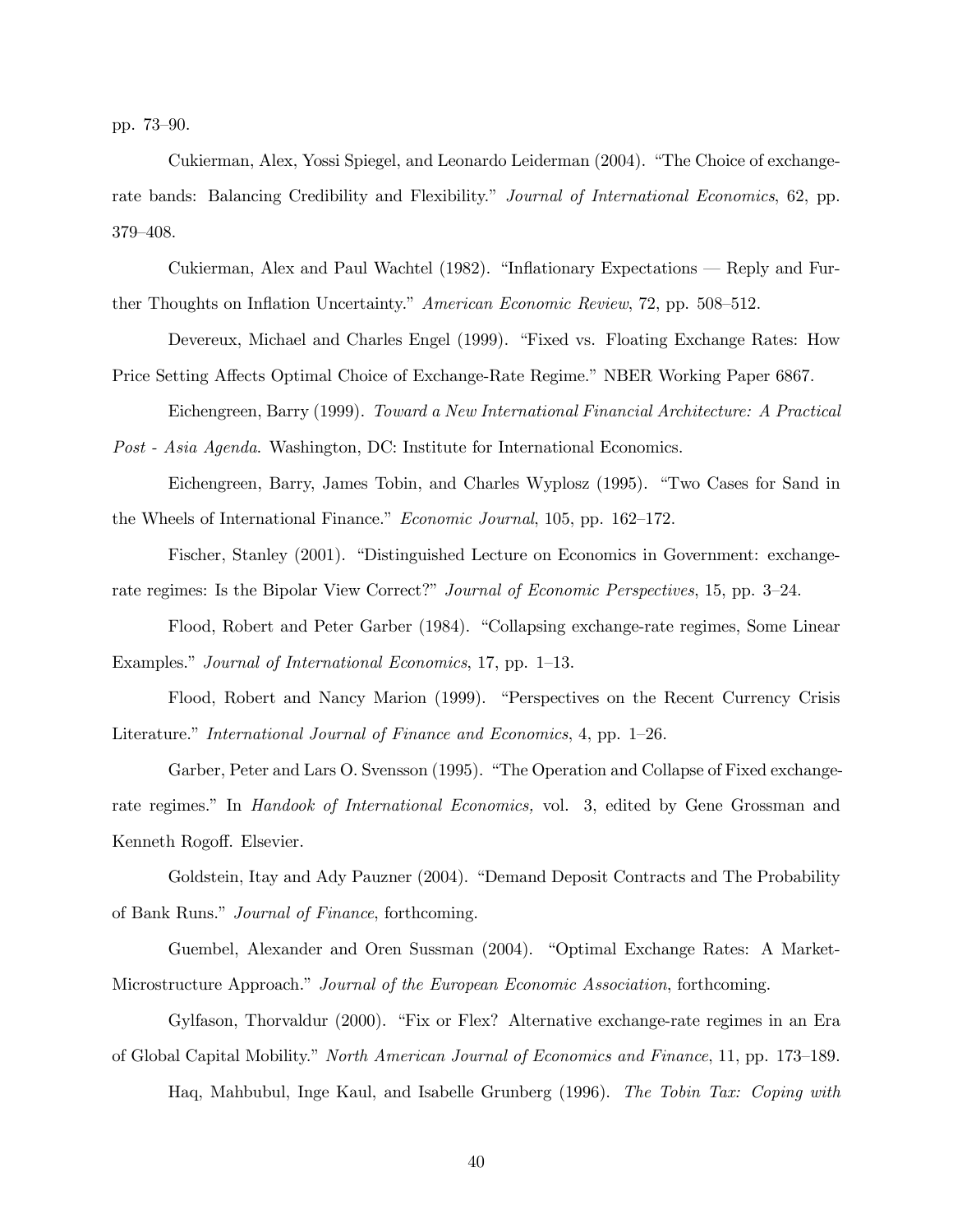Financial Volatility. Oxford University Press.

Heinemann, Frank and Gerhard Illing (2002). "Speculative Attacks: Unique Equilibrium and Transparency." Journal of International Economics, 58, pp. 429—450.

Helpman, Elhanan and Assaf Razin (1982). "A Comparison of exchange-rate regimes in the Presence of Imperfect Capital Markets." International Economic Review, 23, pp. 365—388.

Isard, Peter (1995). Exchange Rate Economics. Cambridge University Press.

Jeanne, Olivier (1996). "Would a Tobin Tax Have Saved the EMS?" Scandinavian Journal of Economics, 98, pp. 503—520.

Jeanne, Olivier (2000). "Currency Crises: A Perspective on Recent Theoretical Developments." Special Papers in International Economics, No. 20, International Finance Section, Princeton University.

Jeanne, Olivier and Andrew K. Rose (2002). "Noise Trading and exchange-rate regimes." Quarterly Journal of Economics, 117, pp. 537—569.

Koren, Miklos (2000). "Implicit Band within the Announced exchange-rate band." Rajk Laszlo Szakkolegium WP no. 5.

Krugman, Paul (1979). "A Model of Balance-of-Payments Crises." Journal of Money, Credit and Banking, 11, pp. 311—325.

Krugman, Paul (1991). "Target Zones and Exchange Rate Dynamics." Quarterly Journal of Economics, 106, pp. 669—682.

Kupiec, Paul H. (1996). "Noise Traders, Excess Volatility, and a Securities Transactions Tax." Journal of Financial Services Research, 10, pp. 115—129.

Kydland, Finn and Edward C. Prescott (1977). "Rules Rather than Discretion: The Inconsistency of Optimal Plans." Journal of Political Economy, 85, pp. 473—492.

Lohmann, Susanne (1992). "Optimal Commitment in Monetary Policy: Credibility versus Flexibility." American Economic Review, 82, pp. 273—286.

McKinnon, Ronald (1979). Money in International Exchange – The Convertible Currency System. Oxford University Press.

McKinnon, Ronald (2000). "On the Pheriphery of the International Dollar Standard: